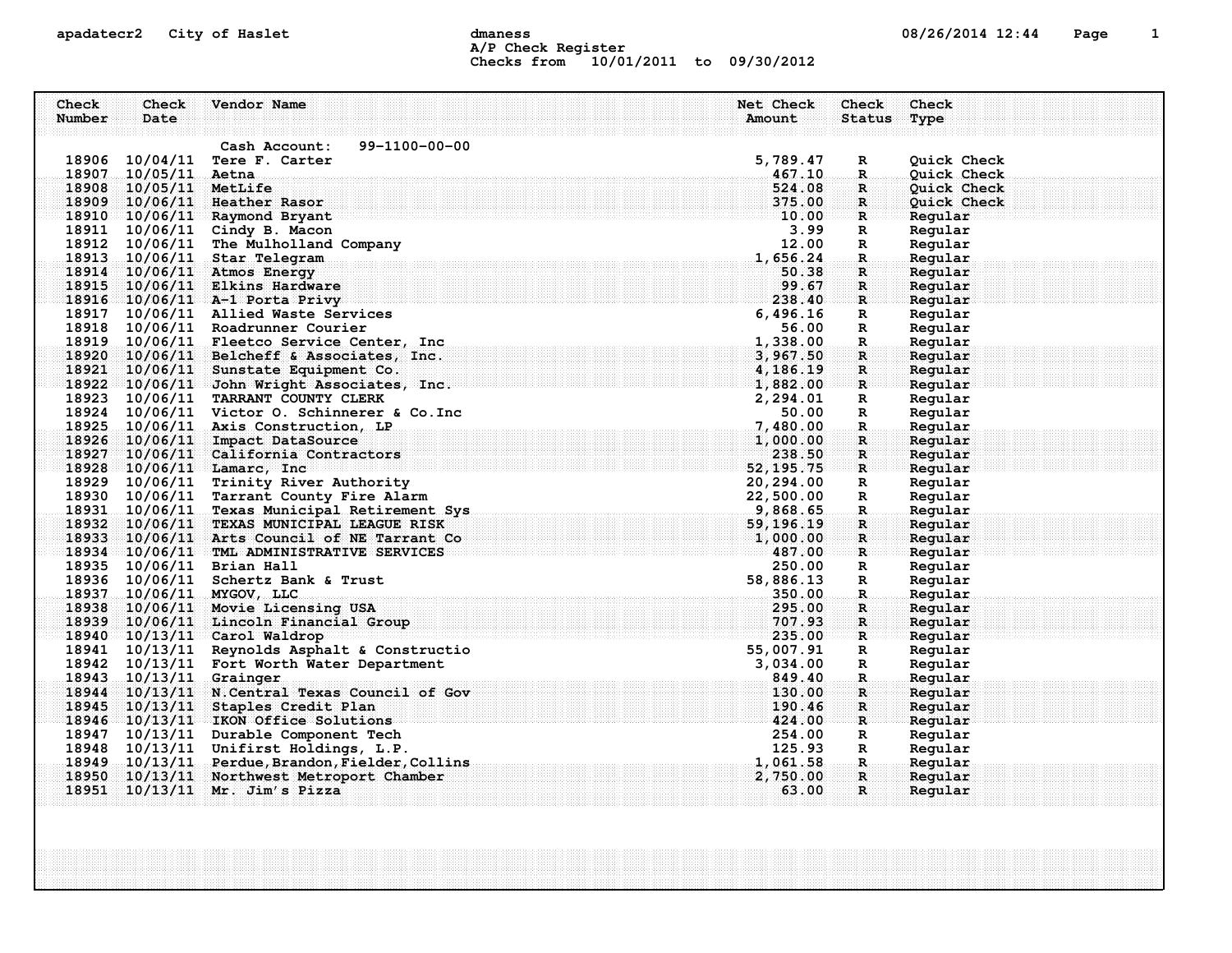## apadatecr2 City of Haslet control dmaness control dmaness control and the US/26/2014 12:44 Page 2 A/P Check Register Checks from 10/01/2011 to 09/30/2012

| Check  | Check                  | Vendor Name                                                          |                                                                                                                      | Net Check      | Check                           | Check              |
|--------|------------------------|----------------------------------------------------------------------|----------------------------------------------------------------------------------------------------------------------|----------------|---------------------------------|--------------------|
| Number | Date                   |                                                                      |                                                                                                                      | Amount         | <b>Status</b>                   | Type               |
|        |                        | 18952 10/13/11 Cowser Tire & Service                                 |                                                                                                                      | 28.50          | $\mathbf R$                     | Regular            |
|        |                        | 18953 10/13/11 MHS Planning & Design                                 |                                                                                                                      | 3,717.12       | R                               | Regular            |
|        |                        | 18954 10/13/11 Brodart Co.                                           |                                                                                                                      | 1,178.82       | $\mathbf v$                     | Regular            |
|        |                        | 18955 10/13/11 Heather Rasor                                         |                                                                                                                      | 375.00         | R.                              | Regular            |
|        | 18956 10/13/11 Horizon |                                                                      |                                                                                                                      | 2.55           | $\mathbf{R}$                    | Regular            |
|        |                        | 18957 10/13/11 Tarrant County                                        | 45,052.25                                                                                                            |                | $\mathbf{R}$                    | Regular            |
|        |                        | 18958 10/13/11 Pitney Bowes Purchase Power                           |                                                                                                                      | 500.00         | $\mathbf{R}$                    | Regular            |
|        |                        | 18959 10/13/11 Recorded Books, LLC                                   |                                                                                                                      | 230.46         | $\mathbf{R}$                    | Regular            |
|        |                        | 18960 10/13/11 Christine M. Wagner-Powers                            |                                                                                                                      | 600.00         | $\mathbf R$ .                   | Regular            |
|        |                        | 18961 10/14/11 Brodart Co.                                           |                                                                                                                      | 178.82         | R                               | Quick Check        |
|        |                        | 18962 10/20/11 Tyler Technologies Incode Div                         | $\mathbf{v}$ and $\mathbf{v}$ and $\mathbf{v}$                                                                       | 250.00         | R                               | Regular            |
|        |                        | 18963 10/20/11 Atlas Utility Supply Co.                              |                                                                                                                      | 2,786.66       | $\mathbf{R}$ .                  | Regular            |
|        | 18964 10/20/11 AT & T  |                                                                      |                                                                                                                      | 997.55         | R                               | Regular            |
|        |                        | 18965 10/20/11 DPC Industries, Inc.                                  |                                                                                                                      | 12.00          | $\mathbf{R}$                    | Regular            |
|        |                        | 18966 10/20/11 Roadrunner Traffic Supply                             | <u>e</u>                                                                                                             | 871.80         | $\mathbf R$                     | Regular            |
|        |                        | 18967 10/20/11 Taylor, Olson, Adkins, Srall                          |                                                                                                                      | 8,249.39       | $\mathbf{R}$                    | Regular            |
|        |                        | 18968 10/20/11 Roadrunner Courier                                    | <u> 1999 - André Maria de Alexandra de Alexandra de Alexandra de Alexandra de Alexandra de Alexandra de Alexandr</u> | 39.25          | $\mathbf{R}$ .                  | Reqular            |
|        |                        | 18969 10/20/11 Fleetco Service Center, Inc.                          |                                                                                                                      | 127.14         | $\mathbb{R}$ . The $\mathbb{R}$ | Regular            |
|        |                        | 18970 10/20/11 Belcheff & Associates, Inc.                           |                                                                                                                      | 39,983.86      | $\mathbf{R}$                    | Regular            |
|        |                        | 18971 10/20/11 Tanya Morrow<br>18972 10/20/11 Durable Component Tech |                                                                                                                      | 60.35<br>51.77 | $\mathbf{R}$                    | Regular<br>Regular |
|        |                        | 18973 10/20/11 Brad Bradley                                          |                                                                                                                      | 500.00         | $\mathbf R$<br>R                | Regular            |
|        |                        | 18974 10/20/11 TARRANT COUNTY CLERK                                  |                                                                                                                      | 169.00         | $\mathbf v$                     | Reqular            |
|        |                        | 18975 10/20/11 Northwest Metroport Chamber                           | $\frac{169.00}{110.00}$                                                                                              |                | $\mathbb{R}$                    | Regular            |
|        |                        | 18976 10/20/11 HEART OF TEXAS BUSINESS CONF.                         |                                                                                                                      | 50.00          | V                               | Regular            |
|        |                        | 18977 10/20/11 Ferguson Waterworks                                   |                                                                                                                      | 26.28          | $\mathbf{R}$                    | Regular            |
|        |                        | 18978 10/20/11 Lee Godbold                                           |                                                                                                                      |                | $\mathbf R$ .                   | Regular            |
|        | 18979 10/20/11 Ozarka  |                                                                      |                                                                                                                      | 22.62          | R.                              | Regular            |
|        |                        | 18980 10/20/11 Print Central                                         |                                                                                                                      | 402.08         | R                               | Regular            |
|        |                        | 18981 10/20/11 Alliance Regional Newspaper                           | 194.48                                                                                                               |                | R                               | Regular            |
|        |                        | 18982 10/20/11 DFW Communications                                    |                                                                                                                      | 25.00          | R                               | Regular            |
|        |                        | 18983 10/20/11 Tarrant Reg Transportation                            |                                                                                                                      | 250.00         | R                               | Regular            |
|        |                        | 18984 10/20/11 Nextel Communications                                 |                                                                                                                      | 250.72         | $\mathbf R$ .                   | Regular            |
|        |                        | 18985 10/20/11 Badger Meter, Inc.                                    |                                                                                                                      | 2,475.00       | R                               | Regular            |
|        |                        | 18986 10/20/11 North Texas Council of Governm                        |                                                                                                                      | 100.00         | $\mathbf{R}$                    | Regular            |
|        |                        | 18987 10/20/11 Tarrant County Mayors' Council                        |                                                                                                                      | 350.00         | R                               | Reqular            |
|        |                        | 18988 10/20/11 Michael Thetford                                      |                                                                                                                      | 900.00         | $\mathbf{R}$                    | Regular            |
|        |                        | 18989 10/20/11 Lee Godbold                                           | $1,500.00$<br>$19.50$                                                                                                |                | R                               | Regular            |
|        |                        | 18990 10/20/11 Apple Oxygen Supply, Inc.                             |                                                                                                                      |                | $_{\dots R}$                    | Regular            |
|        |                        | 18991 10/20/11 Brodart Co.                                           |                                                                                                                      | 61.27          | $\mathbf{R}$                    | Regular            |
|        |                        | 18992 10/20/11 Heather Rasor                                         |                                                                                                                      | 375.00         | R                               | Regular            |
|        |                        | 18993 10/20/11 Pre-Paid Legal Services                               |                                                                                                                      | 39.85          | $\mathbf{R}$                    | Regular            |
|        |                        | 18994 10/20/11 DHS Automation                                        |                                                                                                                      | 14,578.38      | $\mathbf{R}$                    | Regular            |
|        |                        | 18995 10/20/11 Safeware, Inc.                                        |                                                                                                                      | 230.00         | $\mathbf{R}$                    | Regular            |
|        |                        | 18996 10/20/11 INNOVA Disc Golf                                      |                                                                                                                      | 3, 112, 15     | $\dots R$ .                     | Regular            |
|        |                        | 18997 10/20/11 CSG Systems, Inc.                                     |                                                                                                                      | 397.78         | $\mathbf{R}$                    | Regular            |
|        | 18998 10/20/11 BWI     |                                                                      |                                                                                                                      | 57.72          | $\mathbf{R}$                    | Regular            |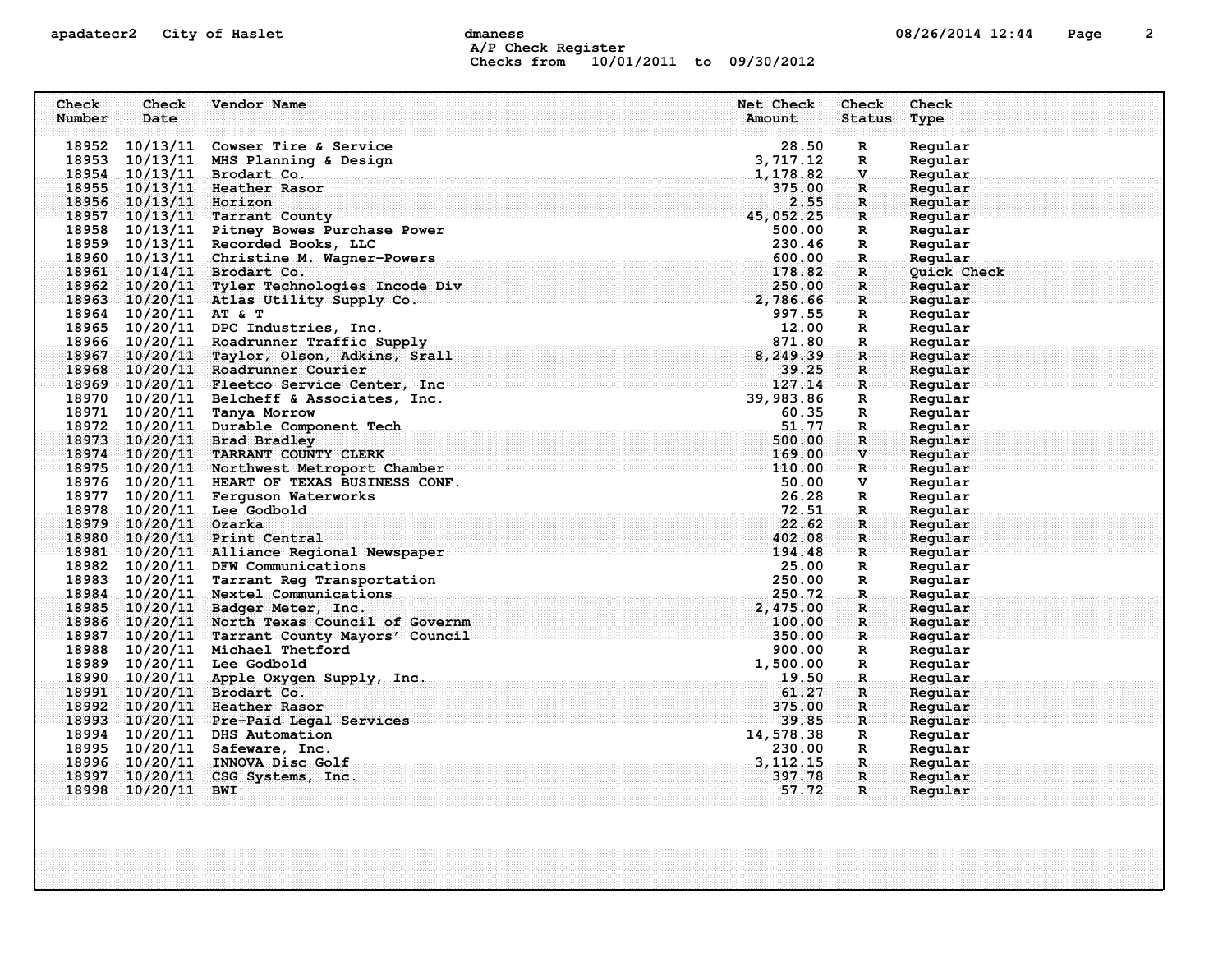# apadatecr2 City of Haslet contracts dmaness contracts that the contracts of  $08/26/2014$  12:44 Page 3 A/P Check Register Checks from 10/01/2011 to 09/30/2012

| Check  | Check                    | Vendor Name                                                    | Net Check          | Check                                                 | Check              |
|--------|--------------------------|----------------------------------------------------------------|--------------------|-------------------------------------------------------|--------------------|
| Number | Date                     |                                                                | Amount             | <b>Status</b>                                         | Type               |
|        |                          |                                                                |                    |                                                       |                    |
|        |                          | 18999 10/20/11 Lisa Hennek                                     | 7.44               | $\mathbf R$                                           | Regular            |
|        |                          | 19000 10/20/11 Jim England Plumbing                            | 165.00             | R                                                     | Regular            |
|        |                          | 19001 10/20/11 The Fulcrum Group<br>19002 10/20/11 John Roundy | 2,698.90<br>125.00 | $\mathbf R$<br>R                                      | Regular<br>Regular |
|        |                          | 19003 10/20/11 Christine M. Wagner-Powers                      | 300.00             | $\mathbf{R}$                                          | Regular            |
|        |                          | 19004 10/20/11 Texas State Library Archives                    | 247.00             | R                                                     | Regular            |
|        |                          | 19005 10/20/11 Bobcat of Fort Worth                            | 924.36             | R                                                     | Regular            |
|        |                          | 19006 10/20/11 Melissa Ann Williamson                          | 249.75             | $\mathbb{R}$                                          | Regular            |
|        |                          | 19007 10/20/11 Main Street Signs & Graphics                    | 1,095.73           | R.                                                    | Regular            |
|        |                          | 19008 10/20/11 DivLend Equipment Leasing                       | 820.67             | R                                                     | Regular            |
|        |                          | 19009 10/27/11 NAPA AUTO SUPPLY                                | 122.99             | $\mathbf R$                                           | Regular            |
|        |                          | 19010 10/27/11 Star Telegram                                   | 849.84             | $\mathbf R$                                           | Regular            |
|        |                          | 19011 10/27/11 Atmos Energy                                    | 56.88              | R                                                     | Regular            |
|        |                          | 19012 10/27/11 Elkins Hardware                                 | 21.27              | $\mathbf R$                                           | Regular            |
|        |                          | 19013 10/27/11 A-1 Porta Privy                                 | 238.40             | R.                                                    | Regular            |
|        |                          | 19014 10/27/11 Roadrunner Traffic Supply                       | 407.10             | $\mathbf{R}$                                          | Regular            |
|        |                          | 19015 10/27/11 Trinity River Authority                         | 20,294.00          | $\mathbf{R}$                                          | Regular            |
|        |                          | 19016 10/27/11 North Texas Municipal Clerks                    | 50.00              | $\mathbb{E}[\mathbf{V}]$ and $\mathbb{E}[\mathbf{V}]$ | Regular            |
|        |                          | 19017 10/27/11 Volunteer Fire Insurance of TX                  | 12,430.00          | R                                                     | Regular            |
|        |                          | 19018 10/27/11 Office Depot                                    | 277.64             | R                                                     | Regular            |
|        |                          | 19019 10/27/11 Tri County Electric                             | 1,486.52           | $\mathbf R$                                           | Regular            |
|        |                          | 19020 10/27/11 Unifirst Holdings, L.P.                         | 405.78             | R                                                     | Regular            |
|        |                          | 19021 10/27/11 TARRANT COUNTY CLERK                            | 67.00              | $\mathbf{R}$                                          | Reqular            |
|        |                          | 19022 10/27/11 Reliant Energy Solutions                        | 9,620.93           | R                                                     | Regular            |
|        |                          | 19023 10/27/11 Mr. Jim's Pizza                                 | 47.00              | R                                                     | Regular            |
|        |                          | 19024 10/27/11 Secretary of State                              | 10.00              | R                                                     | Regular            |
|        |                          | 19025 10/27/11 Ferguson Waterworks                             | 303.76             | R.                                                    | Regular            |
|        |                          | 19026 10/27/11 Franklin Legal Publishing                       | 350.00             | R                                                     | Regular            |
|        | 19027 10/27/11 Ozarka    |                                                                | 36.59              | $\mathbf{R}$                                          | Regular            |
|        | $19028$ $10/27/11$ TMCCP |                                                                | 170.00             | $\mathbf{v}$                                          | Reqular            |
|        |                          | 19029 10/27/11 Sagentic Web Design                             | 1,000.00           | $\mathbf R$                                           | Regular            |
|        |                          | 19030 10/27/11 Nick Brenz                                      | 1,175.00           | R                                                     | Regular            |
|        |                          | 19031 10/27/11 Brodart Co.<br>19032 10/27/11 Heather Rasor     | 938.72<br>375.00   | $\mathbf{R}$                                          | Regular<br>Reqular |
|        |                          | 19033 10/27/11 BlueCross/BlueShield                            | 7,963.89           | R<br>$\mathbf{R}$                                     | Regular            |
|        | $19034$ $10/27/11$ Shell |                                                                | 932.02             | R                                                     | Reqular            |
|        | 19035 10/27/11 AFLAC     |                                                                | 420.32             | R                                                     | Regular            |
|        | 19036 10/27/11 AFLAC     |                                                                | 551.68             | $\mathbb{R}$                                          | Regular            |
|        | 19037 10/27/11 AFLAC     |                                                                | 157.80             | R.                                                    | Regular            |
|        |                          | 19038 10/27/11 Midwest Tape                                    | 119.14             | $\mathbf{R}$                                          | Reqular            |
|        | 19039 10/27/11 Quill     |                                                                | 422.06             | R                                                     | Regular            |
|        |                          | 19040 10/27/11 Hose-Tech                                       | 121.20             | R                                                     | Reqular            |
|        |                          | 19041 10/27/11 Texas Library Association                       | 257.00             | R                                                     | Regular            |
|        | 19042 10/27/11 AG-Power  |                                                                | 150.80             | $\mathbb{R}$                                          | Regular            |
|        | 19043 10/27/11 Humana    |                                                                | 77.03              | R.                                                    | Regular            |
|        |                          | 19044 10/27/11 BIS Digital                                     | 1,955.00           | $\mathbf R$                                           | Regular            |
|        | 19045 10/27/11 AirCo     |                                                                | 489.00             | $\mathbf{R}$                                          | Regular            |
|        |                          |                                                                |                    |                                                       |                    |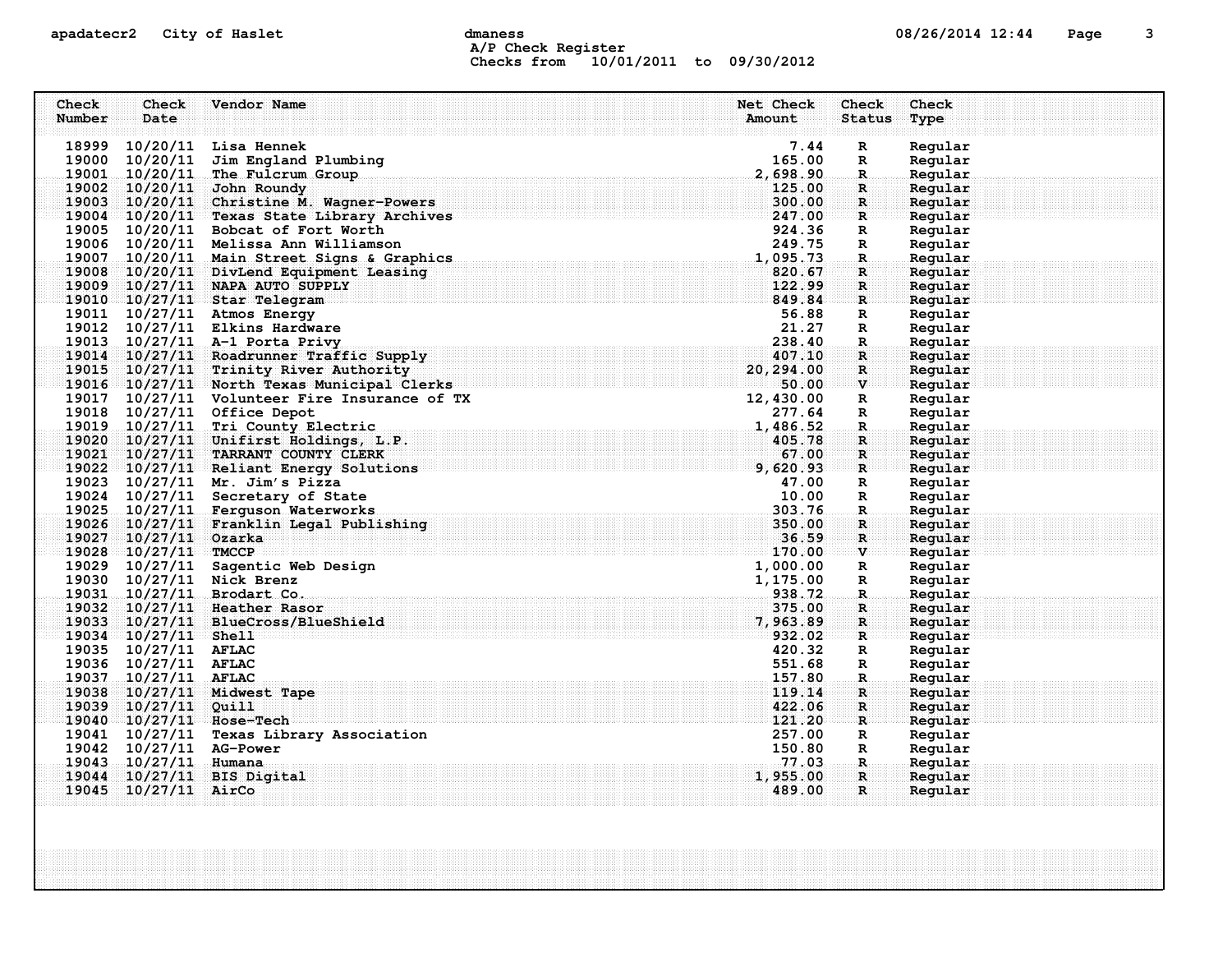# apadatecr2 City of Haslet dmaness dmaness and the US/26/2014 12:44 Page 4 A/P Check Register Checks from 10/01/2011 to 09/30/2012

| Check<br>Number | Check<br>Date           | Vendor Name                                                              | Net Check<br>Amount | Check<br><b>Status</b> | Check<br>Type      |
|-----------------|-------------------------|--------------------------------------------------------------------------|---------------------|------------------------|--------------------|
|                 | 19046 10/27/11 BWI      |                                                                          | 965.01              | R                      | Regular            |
|                 |                         | 19047 10/27/11 Bureau Veritas                                            | 230.76              | $\mathbb{R}$           | Regular            |
|                 |                         | 19048 10/27/11 Recorded Books, LLC                                       | 86.62               | R.                     | Regular            |
|                 |                         | 19049 10/27/11 Christine M. Wagner-Powers                                | 300.00              | R                      | Regular            |
|                 |                         | 19050 10/27/11 Annett Meadows                                            | 100.00              | R                      | Regular            |
|                 |                         | 19051 10/27/11 North Texas Municipal Clerks                              | 50.00               | $\mathbf{R}$           | Quick Check        |
|                 | 19052 10/27/11 TMCA     |                                                                          | 170.00              | R                      | Quick Check        |
|                 |                         | 19053 10/28/11 State Comptroller                                         | 32,850.74           | R                      | Quick Check        |
|                 |                         | 19054 11/04/11 SAUNDERS, GLEN ALAN                                       | .70.15              | $\mathbf R$            | Quick Check        |
|                 | 19055 $11/04/11$ I.A.C. |                                                                          | 75.00               | $\mathbf{R}$           | Quick Check        |
|                 |                         | 19056 11/04/11 ALLIANCE CTR WEST ASSN                                    | 200.00              | R                      | Quick Check        |
|                 |                         | 19057 11/01/11 Jitter Bug Jumpers                                        | 300.00              | $\mathbf{R}$           | Quick Check        |
|                 |                         | 19058 11/03/11 Peak Energy                                               | 1,600.00            | R                      | Regular            |
|                 |                         | 19059 11/03/11 Angie Lawliss                                             | 78.86               | R                      | Regular            |
|                 |                         | 19060 11/03/11 Henderson Oil & Lube                                      | 216.50              | R.                     | Regular            |
|                 |                         | 19061 11/03/11 Fort Worth Water Department                               | 41,680.63           | R                      | Regular            |
|                 | 19062 11/03/11 Grainger |                                                                          | 32.69<br>207.14     | $\mathbf{R}$           | Regular            |
|                 |                         | 19063 11/03/11 Katrina Jones<br>19064 11/03/11 Continental Research Corp | 4,926.00            | $\mathbf{R}$<br>R      | Regular<br>Regular |
|                 |                         | 19065 11/03/11 CASCO Industries                                          | 740.00              | R                      | Regular            |
|                 |                         | 19066 11/03/11 Kimbrough Fire Extinguisher Co                            | 182.00              | $\mathbf R$            | Regular            |
|                 |                         | 19067 11/03/11 Texas Commission on Fire Prot.                            | 170.00              | R                      | Regular            |
|                 |                         | 19068 11/03/11 Sunstate Equipment Co.                                    | 122.35              | R                      | Regular            |
|                 |                         | 19069 11/03/11 Tanya Morrow                                              | 17.60               | $\mathbf{R}$           | Regular            |
|                 |                         | 19070 11/03/11 Fast Signs                                                | 522.44              | R                      | Regular            |
|                 |                         | 19071 11/03/11 Glenn Storer                                              | 102.00              | $\mathbb{R}$           | Regular            |
|                 |                         | 19072 11/03/11 Brian Hall                                                | 250.00              | $\mathbf R$            | Regular            |
|                 |                         | 19073 11/03/11 INTERNATIONAL CODE COUNCIL                                | 449.50              | R                      | Regular            |
|                 | 19074 11/03/11 TMCCP    |                                                                          | 300.00              | $\mathbf{R}$           | Regular            |
|                 |                         | $19075$ 11/03/11 Axis Construction, LP                                   | 2,240.00            | $\mathbf R$ :          | Regular            |
|                 |                         | 19076 11/03/11 Nathan Abel                                               | 114.00              | R                      | Regular            |
|                 |                         | 19077 11/03/11 Steve Harvey                                              | 129.00              | $\mathbb{R}$           | Regular            |
|                 |                         | 19078 11/03/11 Nick Brenz                                                | 45.00               | R.                     | Regular            |
|                 |                         | 19079 11/03/11 Michael Thetford                                          | 90.00               | R                      | Regular            |
|                 |                         | 19080 11/03/11 Lee Godbold                                               | 129.00              | R                      | Regular            |
|                 |                         | 19081 11/03/11 Heather Rasor                                             | 375.00              | $\mathbf{R}$           | Regular            |
|                 | 19082 11/03/11 Horizon  |                                                                          | 675.00              | R                      | Regular            |
|                 |                         | 19083 11/03/11 Frank Valtierra                                           | 102.00              | R                      | Regular            |
|                 | 19085 11/03/11 Shell    | 19084 11/03/11 Tarrant County                                            | 45,052.25<br>792.13 | R.                     | Regular<br>Regular |
|                 |                         | 19086 11/03/11 Eric Camejo                                               | 310.00              | $\mathbf R$<br>R       | Regular            |
|                 | 19087 11/03/11 DirecTV  |                                                                          | 192.97              | R                      | Regular            |
|                 |                         | 19088 11/03/11 Clinton Batson                                            | 70.00               | R                      | Regular            |
|                 |                         | 19089 11/03/11 OmniBase Services of Texas                                | 193.52              | R                      | Regular            |
|                 |                         | 19090 11/03/11 Lisa Brown                                                | 52.77               | .R.                    | Regular            |
|                 |                         | 19091 11/03/11 Greq Fischer                                              | 580.00              | $\mathbf{R}$           | Reqular            |
|                 |                         | 19092 11/03/11 Robert Brown                                              | 203.00              | R.                     | Regular            |
|                 |                         |                                                                          |                     |                        |                    |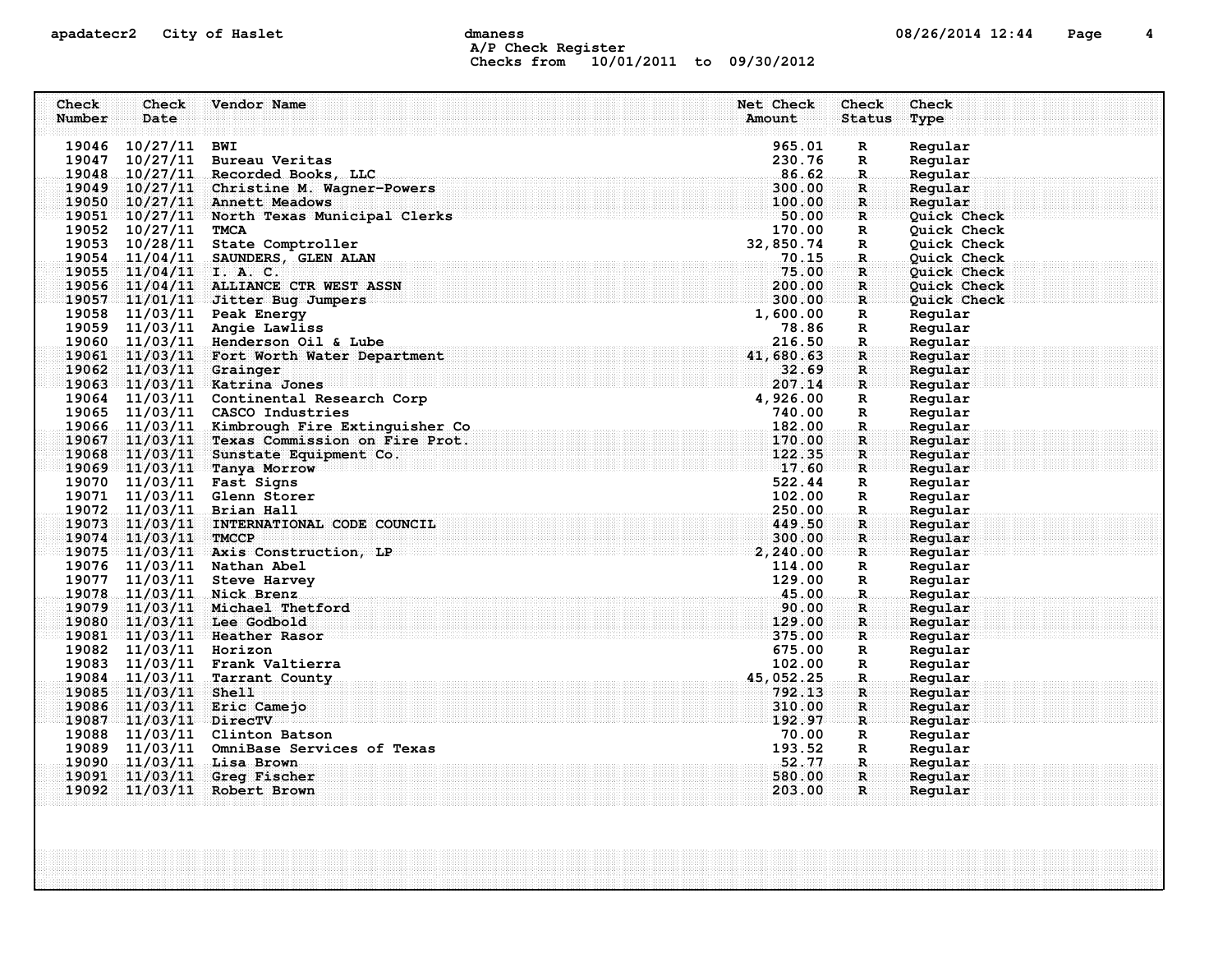# apadatecr2 City of Haslet contracts dmaness contracts that the contracts of  $08/26/2014$  12:44 Page 5 A/P Check Register Checks from 10/01/2011 to 09/30/2012

| Check  | Check                   | Vendor Name                                                                  | Net Check         | Check                        | Check              |
|--------|-------------------------|------------------------------------------------------------------------------|-------------------|------------------------------|--------------------|
| Number | Date                    |                                                                              | Amount            | <b>Status</b>                | Type               |
|        |                         |                                                                              |                   |                              |                    |
|        | 19093 11/03/11          | Jacob Brawner                                                                | 35.00             | $\mathbf R$                  | Regular            |
|        | 19094 11/03/11          | <b>Jeffrey Forste</b>                                                        | 99.00             | R                            | Regular            |
|        |                         | 19095 11/03/11 Razvan Flaviu Deleanu                                         | 198.00<br>94.00   | $\mathbb{R}$                 | Regular            |
|        |                         | 19096 11/03/11 Kirt Mays<br>19097 11/03/11 First Check                       | 58.00             | $\mathbf{R}$<br>$\mathbf{R}$ | Regular<br>Regular |
|        |                         | 19098 11/03/11 Toby Clower                                                   | 35.00             | $\mathbf{R}$                 | Regular            |
|        |                         | 19099 11/03/11 Taylor Prichard                                               | 33.00             | R                            | Regular            |
|        |                         | 19100 11/03/11 Ubaldo Arriaga                                                | 29.00             | R                            | Regular            |
|        |                         | 19101 11/03/11 Christine M. Wagner-Powers                                    | 300.00            | $\mathbf R$                  | Regular            |
|        |                         | 19102 11/03/11 Melissa Ann Williamson                                        | 155.25            | R                            | Regular            |
|        |                         | 19103 11/03/11 DivLend Equipment Leasing                                     | 620.67            | $\mathbf R$                  | Regular            |
|        |                         | 19104 11/04/11 Miracle Development Services                                  | 3,950.00          | $\mathbf{R}$                 | Quick Check        |
|        |                         | 19105 11/07/11 Office Resource Group                                         | 6,289.36          | R                            | Regular            |
|        |                         | 19106 11/07/11 First Financial Visa                                          | $.00 \,$          | v                            | Regular            |
|        |                         | 19107 11/07/11 First Financial Visa                                          | .00               | $\mathbf{v}$                 | Regular            |
|        |                         | 19108 11/07/11 First Financial Visa                                          | .00               | V                            | Regular            |
|        |                         | 19109 11/07/11 First Financial Visa                                          | 5,073.88          | R                            | Regular            |
|        |                         | 19110 11/10/11 Pitney Bowes                                                  | 35.84             | $\mathbf{R}$                 | Regular            |
|        |                         | 19111 11/10/11 Elkins Hardware                                               | 16.99             | $\mathbf{R}$                 | Regular            |
|        |                         | 19112 11/10/11 Allied Waste Services                                         | 7,502.81          | $\mathbf R$                  | Regular            |
|        |                         | 19113 11/10/11 Texas Municipal Retirement Sys                                | 9,926.17          | $\mathbf R$                  | Regular            |
|        |                         | 19114 11/10/11 Staples Credit Plan                                           | 1,615.49          | R                            | Regular            |
|        |                         | $\begin{array}{c} 7, \\ 9, \\ 1, \end{array}$<br>19115 11/10/11 Brad Bradley | 500.00            | $\mathbf{R}$                 | Regular            |
|        |                         | 19116 11/10/11 Ferguson Waterworks                                           | 10.64             | $\mathbf{R}$                 | Regular            |
|        |                         | 19117 11/10/11 James Parker                                                  | 85.00             | R                            | Regular            |
|        |                         | 19118 11/10/11 Heather Rasor                                                 | 375.00            | $\mathbf R$                  | Regular            |
|        | 19119 11/10/11          | Ted Hopper                                                                   |                   | $\mathbf R$                  | Regular            |
|        | 19120 11/10/11          | Quill                                                                        | 259.65            | R.                           | Regular            |
|        |                         | $\frac{15,984.12}{1,491.07}$<br>19121 11/10/11 Lamarc, Inc                   |                   | $\mathbf{R}$                 | Quick Check        |
|        |                         | 19122 11/17/11 Henderson Oil & Lube                                          |                   | R                            | Regular            |
|        | 19123 11/17/11 AT & T   |                                                                              | 1,093.05<br>12.00 | R                            | Regular            |
|        | 19125 11/17/11 Grainger | 19124 11/17/11 DPC Industries, Inc.                                          | 74.80             | $\mathbf R$<br>$\mathbb{R}$  | Regular<br>Regular |
|        |                         | 19126 11/17/11 IKON Office Solutions                                         | 424.00            | $\mathbf R$                  | Regular            |
|        |                         | 19127 11/17/11 RECORDS CONSULTANTS, INC.                                     | 1,008.00          | $\mathbf{R}$                 | Regular            |
|        |                         | $19128$ $11/17/11$ Unifirst Holdings, L.P.                                   | 60.84             | $\mathbf{R}$                 | Regular            |
|        |                         | 19129 11/17/11 TARRANT COUNTY CLERK                                          | 14.00             | R                            | Regular            |
|        |                         | 19130 11/17/11 Northwest Metroport Chamber                                   | 88.00             | $\mathbf R$                  | Regular            |
|        |                         | 19131 11/17/11 Reliant Energy Solutions                                      | 7,751.37          | R.                           | Regular            |
|        | 19132 11/17/11 Ozarka   |                                                                              | 44.58             | $\mathbf R$                  | Reqular            |
|        |                         | 19133 11/17/11 Alliance Regional Newspaper                                   | 246.84            | $\mathbf{R}$                 | Regular            |
|        |                         | 19134 11/17/11 KINLOCH EQUIPMENT & SUPPLY                                    | 1,052.91          | R                            | Regular            |
|        |                         | 19135 11/17/11 FIRST FINANCIAL BANK                                          | 322.34            | R                            | Regular            |
|        |                         | 19136 11/17/11 Badger Meter, Inc.                                            | 989.04            | $\mathbf R$                  | Regular            |
|        |                         | 19137 11/17/11 First Financial Visa                                          | .00.              | $\mathbf{V}$                 | Regular            |
|        |                         | 19138 11/17/11 First Financial Visa                                          | 7, 277.27         | $\mathbf{R}$                 | Regular            |
|        |                         | 19139 11/17/11 Ron White, Tax Assessor-Collec.                               | 498.87            | $\mathbf{R}$                 | Regular            |
|        |                         |                                                                              |                   |                              |                    |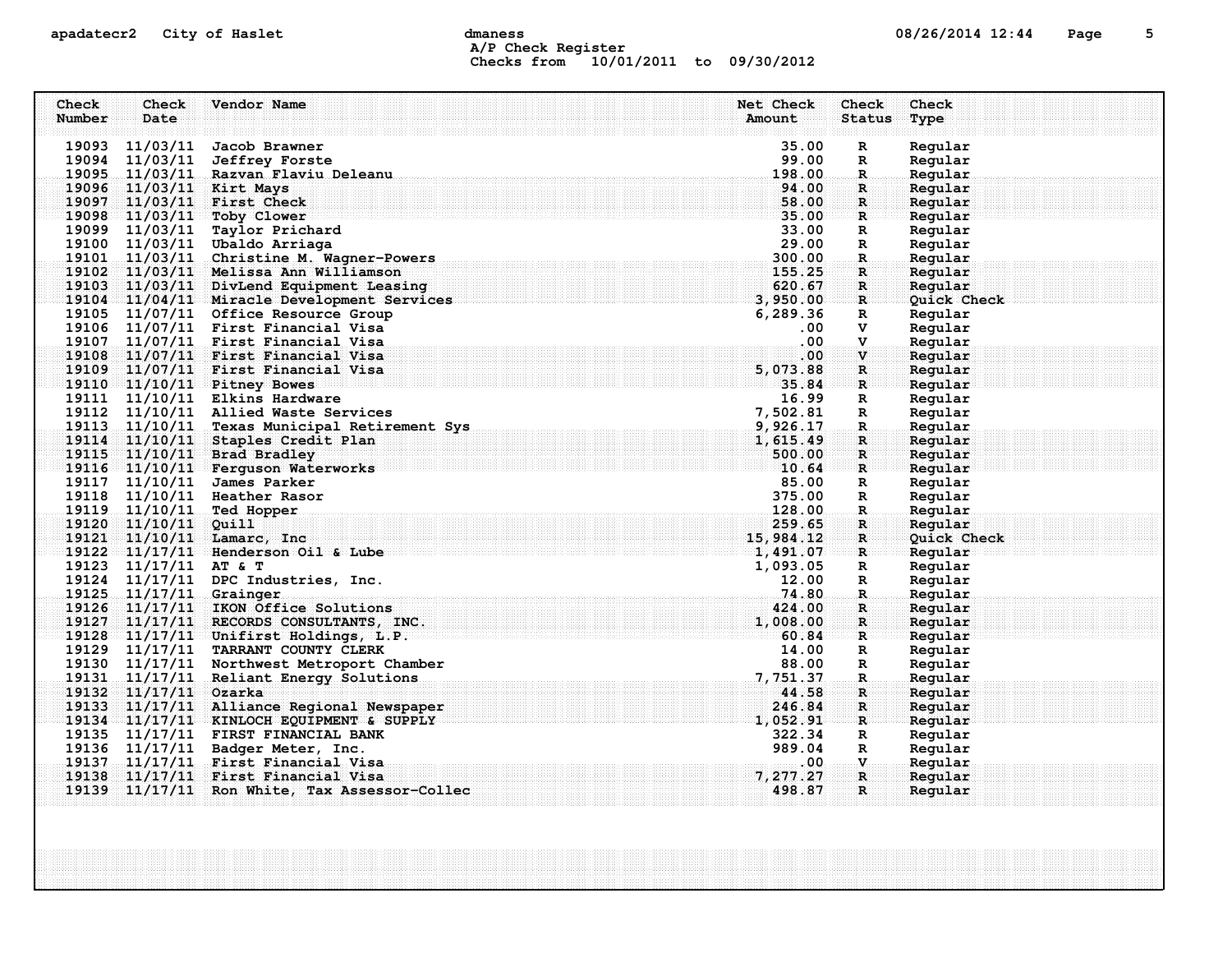# apadatecr2 City of Haslet dmaness dmaness and the control of the 12:44 Page 6 A/P Check Register Checks from 10/01/2011 to 09/30/2012

| Check<br>Number | Check<br>Date          | Vendor Name                                                                    | Net Check<br>Check<br>Amount<br><b>Status</b>                                                                                | Check<br>Type      |
|-----------------|------------------------|--------------------------------------------------------------------------------|------------------------------------------------------------------------------------------------------------------------------|--------------------|
|                 |                        |                                                                                |                                                                                                                              |                    |
|                 |                        | 19140 11/17/11 Texas Commission on                                             | 1,257.75<br>$\mathbf R$                                                                                                      | Regular            |
|                 |                        | 19141 11/17/11 Apple Oxygen Supply, Inc.                                       | 19.50<br>R                                                                                                                   | Regular            |
|                 |                        | 19142 11/17/11 Brodart Co.                                                     | 299.60<br>$\mathbf R$                                                                                                        | Regular            |
|                 |                        | 19143 11/17/11 Heather Rasor                                                   | 375.00<br>$\mathbf R$                                                                                                        | Regular            |
|                 |                        | 19144 11/17/11 Utility Data Systems of Texas                                   | 810.00<br>$\mathbf{R}$                                                                                                       | Regular            |
|                 |                        | $19145$ $11/17/11$ Pre-Paid Legal Services                                     | 39.85<br>R                                                                                                                   | Regular            |
|                 | 19146 11/17/11 AFLAC   |                                                                                | 578.12<br>R                                                                                                                  | Regular            |
|                 |                        | 19147 11/17/11 MYGOV, LLC                                                      | 350.00<br>$\mathbb{R}$                                                                                                       | Regular            |
|                 |                        | 19148 11/17/11 Midwest Tape                                                    | 16.69<br>R.                                                                                                                  | Regular            |
|                 |                        | 19149 11/17/11 Safeware, Inc.                                                  | 230.00<br>$\mathbf R$                                                                                                        | Regular            |
|                 |                        | 19150 11/17/11 CSG Systems, Inc.                                               | 395.19<br>$\mathbf R$                                                                                                        | Regular            |
|                 |                        | 19151 11/17/11 American Library Association                                    | 23.40<br>R                                                                                                                   | Regular            |
|                 | 19152 11/17/11 TMHRA   |                                                                                | 75.00<br>$\mathbf R$                                                                                                         | Regular            |
|                 | 19153 11/17/11 BWI     |                                                                                | 20.44<br>R                                                                                                                   | Regular            |
|                 | 19154 11/17/11 MPLC    |                                                                                | 98.80<br>$\mathbf R$                                                                                                         | Regular            |
|                 |                        | 19155 11/17/11 The Fulcrum Group                                               | 2,148.90<br>$\mathbf R$                                                                                                      | Regular            |
|                 |                        | 19156 11/17/11 Lewtex Overhead Door                                            | 175.00<br>R                                                                                                                  | Reqular            |
|                 |                        | 19157 11/23/11 Atlas Utility Supply Co.                                        | 824.97<br>R                                                                                                                  | Regular            |
|                 |                        | 19158 11/23/11 Atmos Energy                                                    | 79.41<br>R                                                                                                                   | Regular            |
|                 |                        | 19159 11/23/11 A-1 Porta Privy                                                 | 538.40<br>R                                                                                                                  | Regular            |
|                 |                        | 19160 11/23/11 Roadrunner Traffic Supply                                       | 235.20<br>R.                                                                                                                 | Regular            |
|                 |                        | 19161 11/23/11 North Texas Municipal Clerks                                    | 20.00<br>$\mathbf R$                                                                                                         | Regular            |
|                 |                        | 19162 11/23/11 Continental Research Corp<br>19163 11/23/11 Tri County Electric | 1,887.00<br>$\mathbf R$<br>1,322.92                                                                                          | Reqular            |
|                 |                        | 19164 11/23/11 Roadrunner Courier                                              | R                                                                                                                            | Regular            |
|                 |                        | 19165 11/23/11 Unifirst Holdings, L.P.                                         | 64.00<br>R<br>287.58                                                                                                         | Regular<br>Regular |
|                 |                        |                                                                                | R                                                                                                                            | Regular            |
|                 | 19167 11/23/11 Ozarka  | 19166 11/23/11 Reliant Energy Solutions                                        | R.<br>30.59<br>$\mathbf R$                                                                                                   | Regular            |
|                 |                        | 19168 11/23/11 MHS Planning & Design                                           | 1,510.08<br>R                                                                                                                | Regular            |
|                 |                        | 19169 11/23/11 Nextel Communications                                           | 1999 - Paul Barbara, papa yang bermula pada 2009. Pada 2009 - Pada 2009 - Pada 2009 - Pada 2009 - Pada 2009 -<br>242.02<br>R | Regular            |
|                 |                        | 19170 11/23/11 Tarrant County Mayors' Council                                  | 420.00<br>R                                                                                                                  | Regular            |
|                 |                        | 19171 11/23/11 Brodart Co.                                                     | 287.71<br>$\mathbb{R}$                                                                                                       | Regular            |
|                 |                        | 19172 11/23/11 Heather Rasor                                                   | 375.00<br>R.                                                                                                                 | Regular            |
|                 | 19173 11/23/11 Aetna   |                                                                                | 507.70<br>$\mathbf R$                                                                                                        | Regular            |
|                 |                        | 19174 11/23/11 GST Public Safety Supply                                        | 22.50<br>R                                                                                                                   | Regular            |
|                 | 19175 11/23/11 Shell   |                                                                                | 763.62<br>R                                                                                                                  | Regular            |
|                 |                        | 19176 11/23/11 U.S. Bank                                                       | 300.00<br>R                                                                                                                  | Regular            |
|                 |                        | 19177 11/23/11 U.S. Bank                                                       | 300.00<br>R                                                                                                                  | Regular            |
|                 |                        | 19178 11/23/11 DHS Automation                                                  | 11,750.00<br>$\mathbf R$ .                                                                                                   | Regular            |
|                 | 19179 11/23/11 DirecTV |                                                                                | 192.97<br>$\mathbf R$                                                                                                        | Reqular            |
|                 | 19180 11/23/11 Quill   |                                                                                | 290.97<br>$\mathbf R$                                                                                                        | Regular            |
|                 |                        | 19181 11/23/11 Hose-Tech                                                       | 59.45<br>R                                                                                                                   | Regular            |
|                 | 19182 11/23/11 Humana  |                                                                                | 113.57<br>R                                                                                                                  | Regular            |
|                 |                        | 19183 11/23/11 Miracle Development Services                                    | 3,950.00<br>R                                                                                                                | Regular            |
|                 |                        | 19184 11/23/11 Pitney Bowes Purchase Power                                     | 1,051.98<br>$\mathbf R$                                                                                                      | Regular            |
|                 |                        | 19185 11/23/11 The Fulcrum Group                                               | 16.00<br>$\mathbf R$                                                                                                         | Regular            |
|                 |                        | 19186 11/30/11 Ronnie Moore                                                    | 150.00<br>R                                                                                                                  | Regular            |
|                 |                        |                                                                                |                                                                                                                              |                    |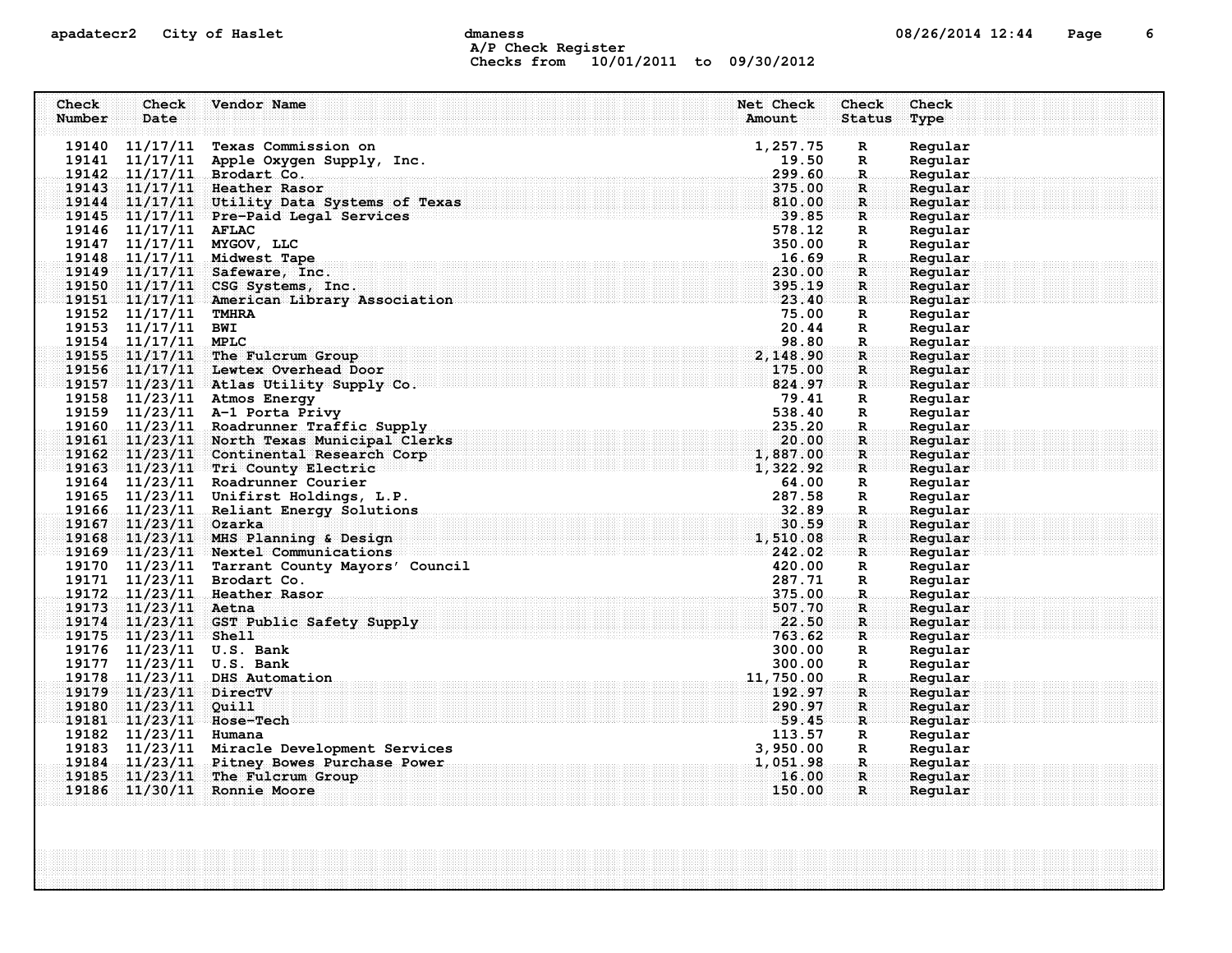# apadatecr2 City of Haslet contracts dmaness contracts that the contracts of  $08/26/2014$  12:44 Page 7 A/P Check Register Checks from 10/01/2011 to 09/30/2012

| Check  | Check          | Vendor Name                                                       | Net Check        | Check                      | Check              |
|--------|----------------|-------------------------------------------------------------------|------------------|----------------------------|--------------------|
| Number | Date           |                                                                   | Amount           | <b>Status</b>              | Type               |
|        |                | 19187 11/30/11 Glenn Storer                                       | 170.00           | R                          | Regular            |
|        | 19188 11/30/11 | James Ray Parker, II                                              | 155.00           | R                          | Regular            |
|        | 19189 11/30/11 | Justin Leong                                                      | 10.00            | v                          | Regular            |
|        |                | 19190 11/30/11 Nathan Abel                                        | 115.00           | R                          | Regular            |
|        | 19191 11/30/11 | <b>Steve Harvey</b>                                               | 330.00           | R                          | Regular            |
|        |                | 19192 11/30/11 Kevin Kime                                         | 340.00           | $\mathbf{R}$               | Regular            |
|        |                | 19193 11/30/11 Allen Cunningham                                   | 45.00            | $\mathbb{R}$               | Regular            |
|        |                | 19194 11/30/11 Frank Valtierra                                    | 315.00           | R                          | Regular            |
|        |                | 19195 11/30/11 Eric Camejo                                        | 285.00           | R.                         | Regular            |
|        |                | 19196 11/30/11 Robert Creamier                                    | 155.00           | R.                         | Regular            |
|        |                | 19197 11/30/11 Clinton Batson                                     | 75.00            | R                          | Regular            |
|        |                | 19198 11/30/11 Wesley Fanning                                     | 120.00           | R                          | Regular            |
|        | 19199 11/30/11 | Jeb Morgan                                                        | 175.00           | R                          | Regular            |
|        |                | 19200 11/30/11 Greg Fischer                                       | 360.00           | $\mathbb{R}$               | Regular            |
|        |                | 19201 11/30/11 Kyle Briggs                                        | 330.00           | R                          | Regular            |
|        |                | 19202 11/30/11 Robert Brown                                       | 735.00           | $\mathbf R$                | Regular            |
|        | 19203 11/30/11 | Jacob Brawner                                                     | 70.00            | R                          | Regular            |
|        |                | 19204 11/30/11 Jeffrey Forste                                     | 245.00<br>575.00 | R                          | Regular            |
|        |                | 19205 11/30/11 Razvan Flaviu Deleanu<br>19206 11/30/11 Kirt Mays  | 345.00           | R<br>R                     | Regular<br>Regular |
|        | 19207 11/30/11 | Derek Batson                                                      | 30.00            | R.                         | Regular            |
|        | 19208 11/30/11 | Josh Kiss                                                         | 85.00            | R                          | Regular            |
|        |                | 19209 11/30/11 Dakota Brinkley                                    | 695.00           | $\mathbf R$                | Regular            |
|        |                | 19210 11/30/11 Toby Clower                                        | 60.00            | R                          | Reqular            |
|        |                | 19211 11/30/11 Austin McCracken                                   | 150.00           | R                          | Regular            |
|        | 19212 11/30/11 | Taylor Prichard                                                   | 30.00            | R                          | Regular            |
|        |                | 19213 11/30/11 Ubaldo Arriaga                                     | 305.00           | $\mathbf{R}$               | Regular            |
|        | 19214 11/30/11 | Jeremy Machal                                                     | 150.00           | R.                         | Regular            |
|        |                | 19215 11/30/11 Chris Burnside                                     | 135.00           | $\mathbf R$                | Regular            |
|        |                | 19216 11/30/11 Samuel Aaron Ogburn                                | 5.00             | $\mathbf R$                | Regular            |
|        |                | 19217 11/30/11 Matthew Jefferson                                  | 25.00            | R                          | Regular            |
|        |                | 19218 11/30/11 Jason Daniel                                       | 15.00            | R                          | Regular            |
|        |                | 19219 11/30/11 Broc Vancil                                        | 5.00             | R.                         | Regular            |
|        |                | 19220 11/30/11 Ronnie Moore                                       | 68.00            | R.                         | Regular            |
|        |                | 19221 11/30/11 James Ray Parker, II                               | 200.00           | $\mathbf{R}$               | Regular            |
|        |                | 19222 11/30/11 Nathan Abel                                        | 88.00            | R                          | Regular            |
|        |                | 19223 11/30/11 Steve Harvey                                       | 258.00           | R                          | Regular            |
|        |                | 19224 11/30/11 Nick Brenz                                         | 660.00<br>115.00 | $\mathbb{R}$               | Regular            |
|        |                | 19225 11/30/11 Michael Thetford                                   |                  | R.                         | Regular            |
|        |                | 19226 11/30/11 Lee Godbold                                        | 193.00<br>135.00 | $\mathbf R$<br>$\mathbf R$ | Regular<br>Regular |
|        |                | 19227 11/30/11 Allen Cunningham<br>19228 11/30/11 Frank Valtierra | 136.00           | R                          | Regular            |
|        |                | 19229 11/30/11 Eric Camejo                                        | 120.00           | R                          | Regular            |
|        |                | 19230 11/30/11 Clinton Batson                                     | 37.00            | $\mathbb{R}$               | Regular            |
| 19231  | 11/30/11       | Greq Fischer                                                      | 275.00           | R.                         | Regular            |
|        | 19232 11/30/11 | <b>Kyle Briggs</b>                                                | 35.00            | R                          | Regular            |
|        |                | 19233 11/30/11 Robert Brown                                       | 145.00           | R.                         | Regular            |
|        |                |                                                                   |                  |                            |                    |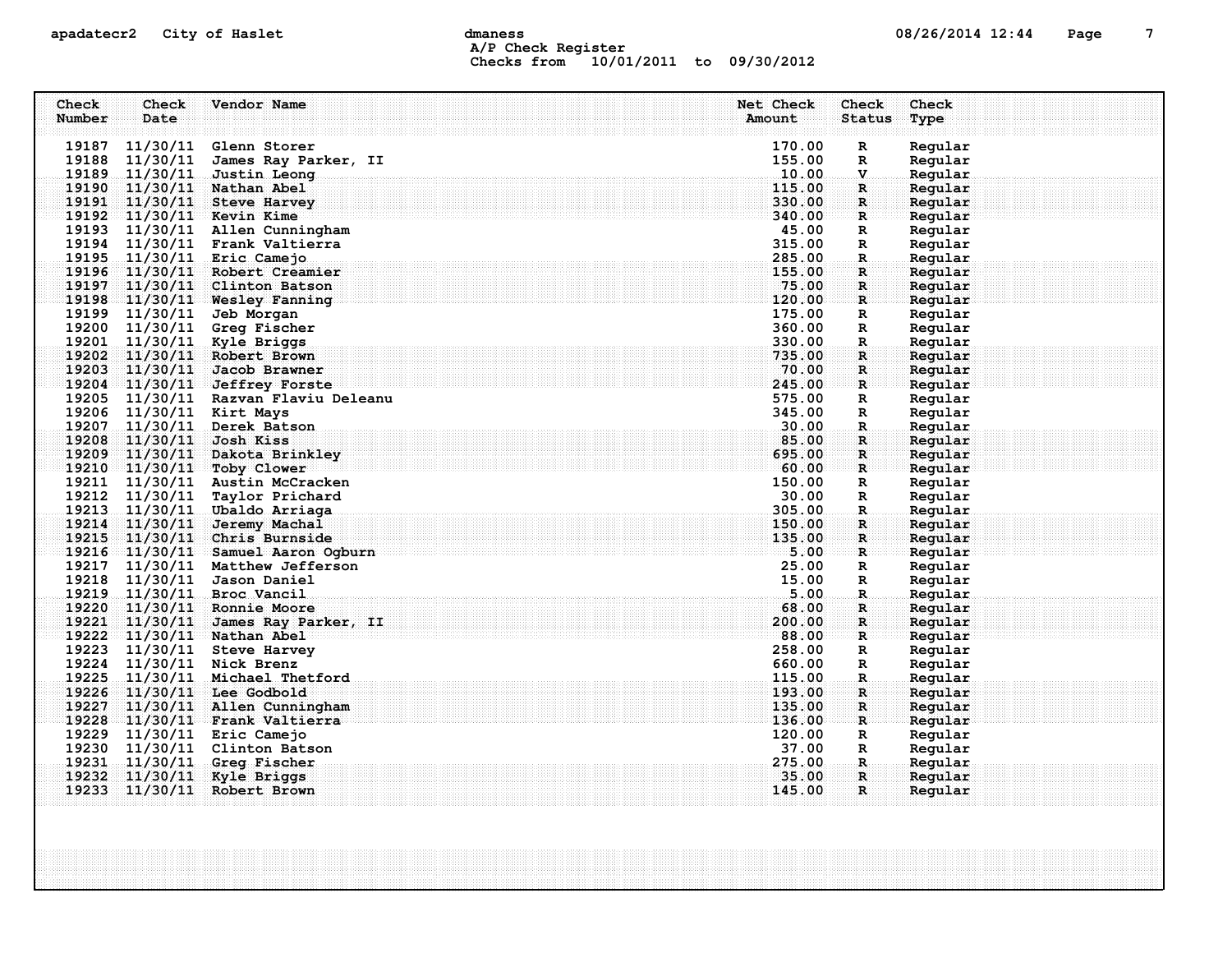## apadatecr2 City of Haslet dmaness dmaness and the US/26/2014 12:44 Page 8 A/P Check Register Checks from 10/01/2011 to 09/30/2012

| Check<br>Check         | Vendor Name                                                           | Net Check        | Check             | Check              |
|------------------------|-----------------------------------------------------------------------|------------------|-------------------|--------------------|
| Number<br>Date         |                                                                       | Amount           | <b>Status</b>     | Type               |
|                        |                                                                       |                  |                   |                    |
|                        | 19234 11/30/11 Jacob Brawner                                          | 175.00           | $\mathbf R$       | Regular            |
|                        | 19235 11/30/11 Jeffrey Forste<br>19236 11/30/11 Razvan Flaviu Deleanu | 199.00<br>33.00  | $\mathbf R$       | Regular<br>Regular |
|                        | 19237 11/30/11 Kirt Mays                                              | 94.00            | $\mathbf R$<br>R. | Regular            |
|                        | 19238 11/30/11 Toby Clower                                            | 50.00            | $\mathbf{R}$      | Regular            |
|                        | 19239 11/29/11 GARCIA, MARIA SOCORRO                                  | 115.48           | R                 | <b>Quick Check</b> |
|                        | 19240 11/29/11 PROVENCHER, GABE NATHAN                                | 43.82            | $\mathbb{R}$      | Quick Check        |
|                        | 19241 11/29/11 LANTRY, KEVIN                                          | 53.82            | $\mathbb{R}$      | Quick Check        |
|                        | 19242 12/01/11 Simply Paired Catering                                 | 999.99           | R.                | Regular            |
|                        | 19243 12/01/11 Elkins Hardware                                        | 17.54            | R                 | Regular            |
|                        | 19244 12/01/11 Taylor, Olson, Adkins, Srall                           | 12,674.82        | $\mathbf R$       | Regular            |
|                        | 19245 12/01/11 Roadrunner Courier                                     | 75.20            | $\mathbf{R}$      | Regular            |
|                        | 19246 12/01/11 Sunstate Equipment Co.                                 | 438.92           | R                 | Regular            |
|                        | 19247 12/01/11 Ferguson Waterworks                                    | 27.26            | R                 | Regular            |
|                        | 19248 12/01/11 Victor O. Schinnerer & Co. Inc                         | 120.00           | R.                | Regular            |
|                        | 19249 12/01/11 Heather Rasor                                          | 375.00           | R                 | Regular            |
|                        | 19250 12/01/11 Allen Cunningham                                       | 50.00            | $\mathbf{R}$      | Regular            |
| 19251 12/01/11 Horizon |                                                                       | 40.30            | $\mathbf{R}$      | Regular            |
|                        | 19252 12/01/11 Frank Valtierra                                        | 50.00            | R                 | Regular            |
|                        | 19253 12/01/11 BlueCross/BlueShield                                   | 8,646.35         | $\mathbb{R}$      | Regular            |
| 19254 12/01/11 AFLAC   |                                                                       | 640.60           | $\mathbf{R}$      | Regular            |
|                        | 19255 12/01/11 Midwest Tape                                           | 128.45           | $\mathbf{R}$      | Regular            |
|                        | 19256 12/01/11 Hose-Tech                                              | 45.21            | $\mathbf{R}$      | Regular            |
|                        | 19257 12/01/11 Mulholland Custom Imprints                             | 740.00           | R                 | Regular            |
|                        | 19258 12/01/11 Recorded Books, LLC                                    | 173.24           | $\mathbb{R}$      | Regular            |
|                        | 19259 12/01/11 Penworthy<br>19260 12/01/11 John Roundy                | 372.57<br>125.00 | $\mathbb{R}$      | Regular<br>Regular |
|                        | 19261 12/01/11 Melissa Ann Williamson                                 | 128.25           | $\mathbf{R}$<br>R | Regular            |
|                        | 19262 12/01/11 First Financial Visa                                   | .00              | $\mathbf{V}$      | Regular            |
|                        | $19263$ 12/01/11 First Financial Visa                                 | 4,998.28         | $\mathbf{R}$      | Reqular            |
|                        | 19264 12/01/11 Clark Equipment Co.                                    | 4,480.00         | R                 | Regular            |
|                        | 19265 12/01/11 Randy Adkins                                           | 100.00           | $\mathbf R$       | Regular            |
|                        | 19266 12/08/11 Lee's Hickory Smoked Bar-B-Q                           | 90.35            | R.                | Regular            |
|                        | 19267 12/08/11 Barbara West                                           | 117.00           | $\mathbf R$       | Regular            |
|                        | 19268 12/08/11 Brittani Riggie                                        | 140.00           | $\mathbb{R}$      | Regular            |
|                        | 19269 12/08/11 Elkins Hardware                                        | 25.47            | R                 | Regular            |
|                        | 19270 12/08/11 Elkins Auto and Truck                                  | 36.01            | R                 | Regular            |
|                        | 19271 12/08/11 Fort Worth Water Department                            | 23,593.84        | R                 | Regular            |
|                        | 19272 12/08/11 Grainger                                               | 47.00            | $\mathbf R$       | Regular            |
|                        | 19273 12/08/11 Texas Municipal Retirement Sys                         | 9,934.40         | R                 | Regular            |
|                        | 19274 12/08/11 Continental Research Corp                              | 4,284.00         | $\mathbf{R}$      | Regular            |
|                        | 19275 12/08/11 Belcheff & Associates, Inc.                            | 38,286.08        | $\mathbf{R}$      | Regular            |
|                        | 19276 12/08/11 Northwest Community Partnershi                         | 540.00           | R                 | Regular            |
|                        | 19277 12/08/11 Unifirst Holdings, L.P.                                | 72.24            | $\mathbb{R}$      | Regular            |
|                        | 19278 12/08/11 Brad Bradley                                           | 500.00           | $\mathbf{R}$      | Regular            |
|                        | 19279 12/08/11 Mr. Jim's Pizza                                        | 75.00            | $\mathbf{R}$      | Regular            |
|                        | $19280$ $12/08/11$ Cowser Tire & Service                              | 2,181.60         | $\mathbf{R}$      | Regular            |
|                        |                                                                       |                  |                   |                    |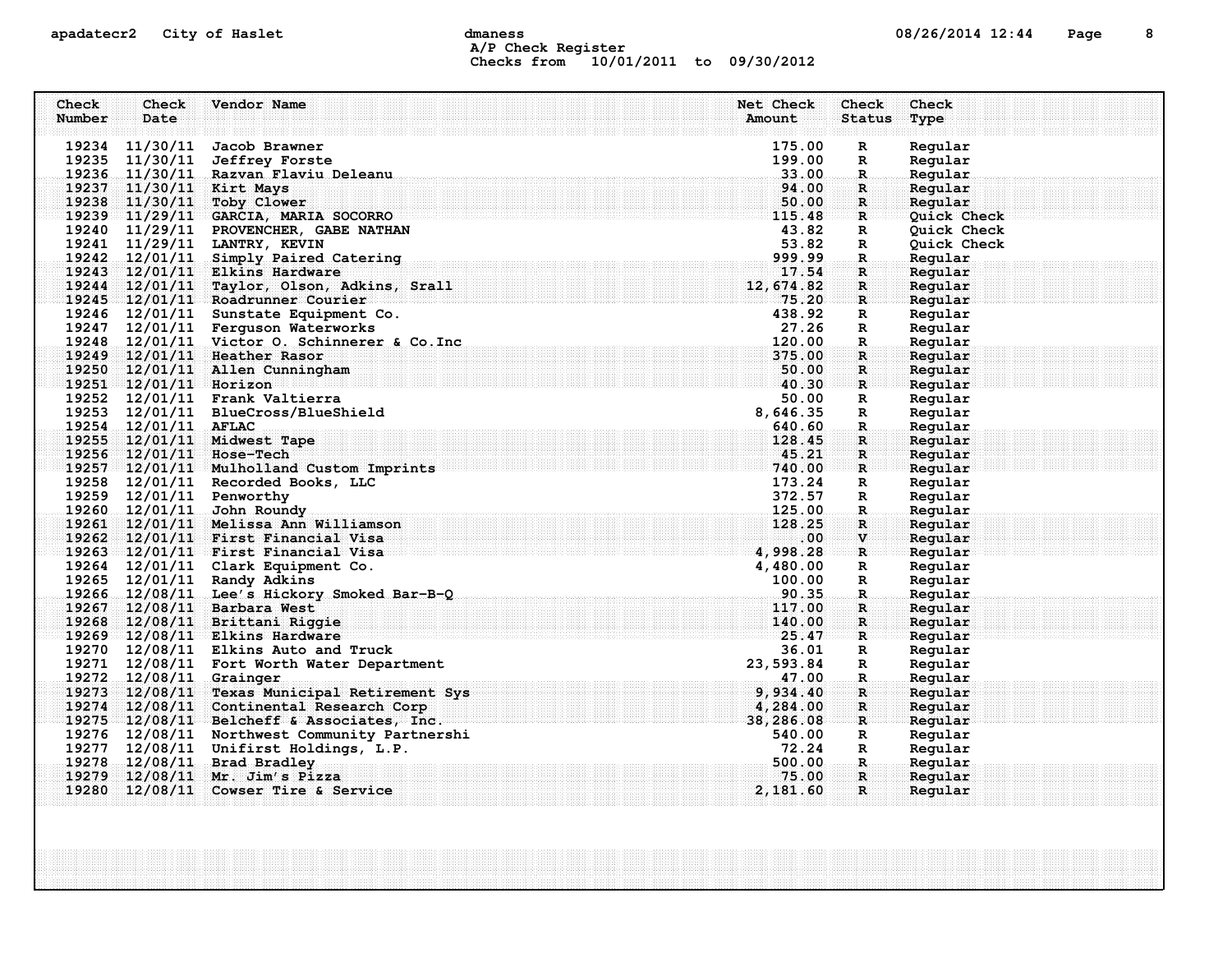# apadatecr2 City of Haslet control dmaness control dmaness control and the US/26/2014 12:44 Page 9 A/P Check Register Checks from 10/01/2011 to 09/30/2012

| Check<br>Check                | Vendor Name                                                                         | Net Check<br>Check                     | Check              |
|-------------------------------|-------------------------------------------------------------------------------------|----------------------------------------|--------------------|
| Number<br>Date                |                                                                                     | Amount<br><b>Status</b>                | Type               |
|                               |                                                                                     |                                        |                    |
| 19281 12/08/11 Brian Hall     |                                                                                     | 250.00<br>R                            | Regular            |
|                               | 19282 12/08/11 State Firemen's & Fire Mar                                           | 855.00<br>$\mathbf R$                  | Regular            |
|                               | 19283 12/08/11 Alliance Regional Newspaper                                          | 374.00<br>$\mathbb{R}$ .               | Regular            |
| 19284 12/08/11 Heather Rasor  |                                                                                     | 375.00<br>$\mathbf R$                  | Regular            |
| 19285 12/08/11 Horizon        |                                                                                     | 270.00<br>$\mathbf{R}$                 | Regular            |
|                               | $19286$ $12/08/11$ Tarrant County                                                   | 45,052.25<br>R                         | Regular            |
| 19287 12/08/11 MYGOV, LLC     |                                                                                     | 350.00<br>R                            | Regular            |
| 19288 12/08/11 Quill          |                                                                                     | 409.11<br>R                            | Regular            |
| 19289 12/08/11 MetLife SBC    |                                                                                     | 451.20<br>$\mathbf R$<br>279.57        | Regular            |
| 19290 12/08/11 BWI            |                                                                                     | R<br>114.75                            | Regular            |
|                               | 19291 12/08/11 Melissa Ann Williamson                                               | R<br>1,934.00                          | Regular            |
|                               | 19292 12/08/11 Office Resource Group<br>19293 12/08/11 Sign Central & T-Shirts      | $\mathbf R$<br>100.00                  | Regular<br>Regular |
| 19294 12/15/11 Susan Green    |                                                                                     | R<br>6.00                              | Regular            |
|                               | 19295 12/15/11 Fort Worth Welders Supply                                            | $\mathbf R$<br>96.00                   | Regular            |
|                               | 19296 12/15/11 Cross Exterminating                                                  | $\mathbf{R}$<br>150.00<br>$\mathbf{R}$ | Regular            |
|                               | 19297 12/15/11 Staples Credit Plan                                                  | 810.12<br>$\mathbf{R}$                 | Regular            |
|                               | 19297 12/15/11 Staples Credit Plan<br>19298 12/15/11 IKON Office Solutions 1,868.13 | $\mathbf{R}$                           | Regular            |
|                               | 19299 12/15/11 Texas Commission on Fire Prot.                                       | 85.00<br>R                             | Regular            |
|                               | 19300 12/15/11 Northwest Metroport Chamber                                          | 610.00<br>R                            | Regular            |
| 19301 12/15/11 Ozarka         |                                                                                     | 22.62<br>R.                            | Regular            |
|                               | 19302 12/15/11 Nextel Communications                                                | 245.41<br>R                            | Regular            |
|                               | 19303 12/15/11 Ron White, Tax Assessor-Collec                                       | 460.40<br>$\mathbf{R}$                 | Regular            |
|                               | $19304$ $12/15/11$ NORTH TEXAS SALES & DISTRIB                                      | 217.00<br>R                            | Regular            |
|                               | 19305 12/15/11 Steve Mossman, Denton Co.                                            | 1,424.68<br>R                          | Regular            |
|                               | 19306 12/15/11 Apple Oxygen Supply, Inc.                                            | 19.50<br>R                             | Regular            |
| 19307 12/15/11 Brodart Co.    |                                                                                     | 577.13<br>R.                           | Regular            |
| 19308 12/15/11 Heather Rasor  |                                                                                     | 375.00<br>R.                           | Regular            |
| 19309 12/15/11 Shell          |                                                                                     | 1,086.43<br>R                          | Regular            |
|                               | 19310 12/15/11 Lower Colorado River Authority 19310 1258.00                         | R                                      | Reqular            |
| 19311 12/15/11 Safeware, Inc. |                                                                                     | 230.00<br>$\mathbf R$                  | Regular            |
|                               | 19312 12/15/11 Physio Control, Inc.                                                 | 3, 173. 16<br>R                        | Regular            |
|                               | 19313 12/15/11 Clinton Batson                                                       | 2,398.00<br>$\mathbf R$                | Regular            |
| 19314 12/15/11 AG-Power       |                                                                                     | 190.15<br>$\mathbf R$                  | Regular            |
|                               | 19315 12/15/11 CSG Systems, Inc.                                                    | 383.79<br>R                            | Regular            |
|                               | 19316 12/15/11 Town of Trophy Club                                                  | 75.00<br>R                             | Regular            |
|                               | 19317 12/15/11 Recorded Books, LLC                                                  | 173.24<br>R                            | Regular            |
|                               | 19318 12/15/11 The Fulcrum Group                                                    | 1,000.90<br>R                          | Regular            |
| 19319 12/15/11 Lamarc, Inc.   |                                                                                     | 97, 985. 75<br>R.                      | Regular            |
|                               | 19320 12/15/11 DivLend Equipment Leasing                                            | 670.27<br>R                            | Regular            |
| 19321 12/15/11 Jacob Brawner  |                                                                                     | 992.00<br>$\mathbf R$                  | Regular            |
|                               | 19322 12/15/11 Austin McCracken                                                     | 1,000.00<br>R                          | Regular            |
| 19323 12/15/11 AFLAC          |                                                                                     | 538.16<br>R                            | Regular            |
| 19324 12/21/11 Star Telegram  |                                                                                     | 239.40<br>R                            | Regular            |
| 19325 12/21/11 Atmos Energy   |                                                                                     | 217.49<br>$\mathbf R$                  | Regular            |
|                               | 19326 12/21/11 A-1 Porta Privy                                                      | 238.40<br>$\mathbf{R}$                 | Regular            |
| 19327 $12/21/11$ AT & T       |                                                                                     | $\mathbf{R}$<br>1,036.06               | Regular            |
|                               |                                                                                     |                                        |                    |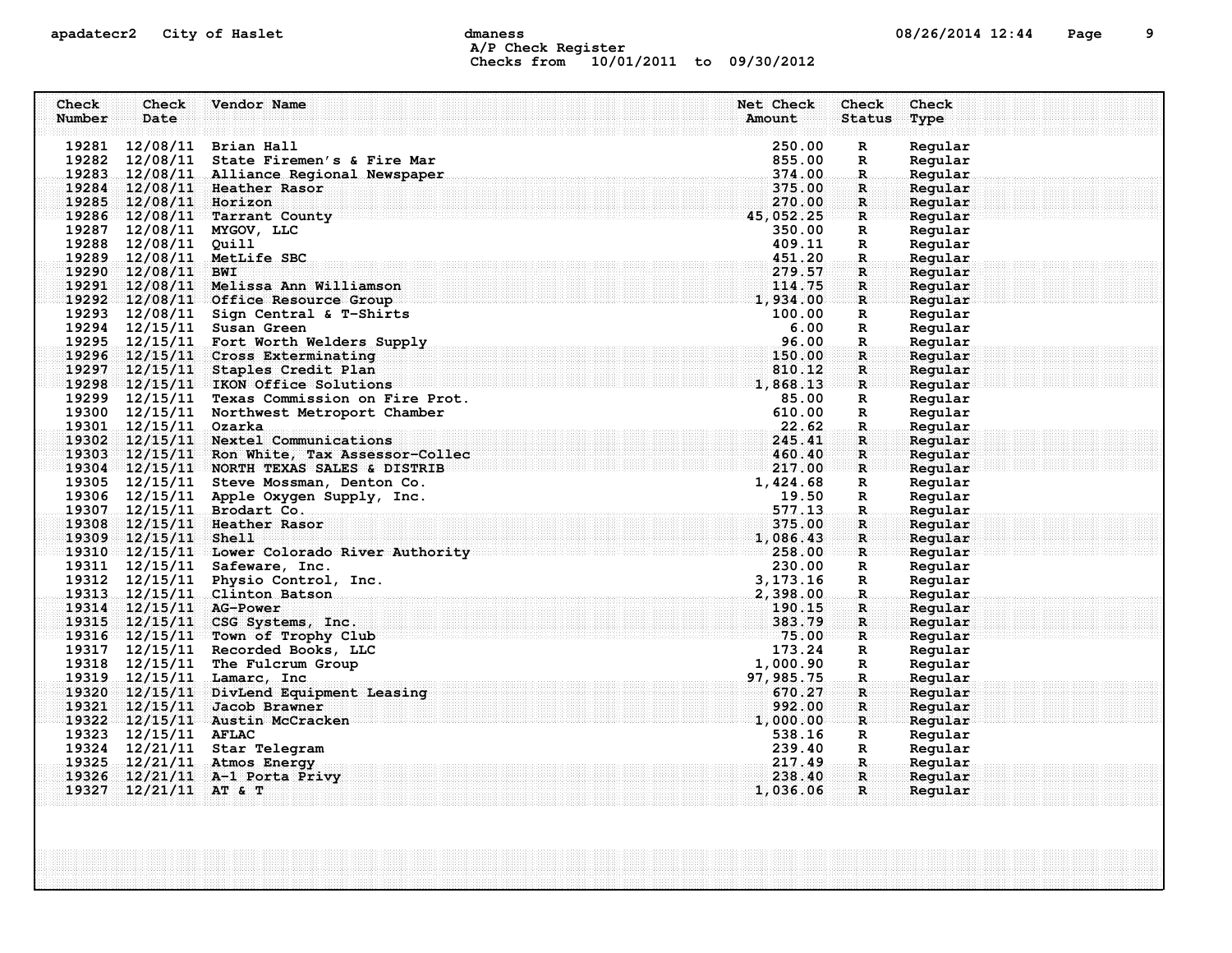## apadatecr2 City of Haslet compound dmaness compound the definition of the compound of the Page 10 A/P Check Register Checks from 10/01/2011 to 09/30/2012

| Check<br>Check                                 | Vendor Name                                                                        | Net Check      | Check                    | Check              |
|------------------------------------------------|------------------------------------------------------------------------------------|----------------|--------------------------|--------------------|
| Number<br>Date                                 |                                                                                    | Amount         | <b>Status</b>            | Type               |
|                                                |                                                                                    |                |                          |                    |
|                                                | 19328 12/21/11 Allied Waste Services                                               | 7,025.04       | $\mathbf R$              | Regular            |
|                                                | 19329 12/21/11 DPC Industries, Inc.                                                | 12.00          | R                        | Regular            |
|                                                | 19330 12/21/11 Trinity River Authority                                             | 35,700.00      | $\mathbf R$              | Regular            |
|                                                | 19331 12/21/11 Taylor, Olson, Adkins, Srall                                        | 1,790.50       | R.                       | Regular            |
|                                                | 19332 12/21/11 Tri County Electric                                                 | 1,831.81       | $\mathbf{R}$             | Regular            |
|                                                | 19333 12/21/11 Rutledge Crain & Company, PC                                        | 20,000.00      | R                        | Regular            |
|                                                | 19334 12/21/11 Unifirst Holdings, L.P.                                             | 294.82         | R                        | Regular            |
|                                                | 19335 12/21/11 Reliant Energy Solutions<br>19336 12/21/11 Reliant Energy Solutions | 6,414.86       | R                        | Regular            |
|                                                | 19337 12/21/11 Ferguson Waterworks                                                 | 18.15<br>78.62 | R.                       | Regular<br>Regular |
| 19338 12/21/11 Ozarka                          |                                                                                    | 12.58          | $\mathbf{R}$<br>R        | Regular            |
|                                                | 19339 12/21/11 First Financial Visa                                                | 2,063.21       | $\mathbf{R}$             | Regular            |
| 19340 12/21/11 Heather Rasor                   |                                                                                    | 375.00         | R                        | Regular            |
|                                                | 19341 12/21/11 GST Public Safety Supply                                            | 207.49         | R                        | Regular            |
|                                                | 19342 12/21/11 Pre-Paid Legal Services                                             | 39.85          | $\mathbf R$              | Regular            |
| 19343 12/21/11 DHS Automation                  |                                                                                    | 9,303.79       | R                        | Regular            |
| 19344 12/21/11 AFLAC                           |                                                                                    | 649.60         | $\mathbf{R}$             | Reqular            |
| 19345 12/21/11 Midwest Tape                    |                                                                                    | 53.38          | $\mathbf{R}$             | Regular            |
| 19346 12/21/11 DirecTV                         |                                                                                    | 192.97         | R                        | Regular            |
|                                                | 19347 12/21/11 Mulholland Custom Imprints                                          | 257.28         | R                        | Regular            |
|                                                | 19348 12/21/11 American Portable Signs                                             | 360.00         | R.                       | Regular            |
| 19349 12/21/11 DCAD                            |                                                                                    | 4.76           | R                        | Regular            |
| 19350 12/21/11 BWI                             |                                                                                    | 341.25         | $\mathbf{R}$             | Regular            |
| 19351 12/21/11 NTTS                            |                                                                                    | 500.00         | R                        | Regular            |
| 19352 12/21/11 CoreNet Global                  |                                                                                    | 637.50         | $\mathbb{R}$             | Regular            |
|                                                | 19353 12/21/11 National Assoc of Office & Ind                                      | 618.00         | R                        | Regular            |
|                                                | 19354 12/21/11 Dickerson Construction Co. Inc.                                     | 179,965.56     | $\mathbf R$              | Regular            |
|                                                | 19355 12/21/11 Lewtex Overhead Door                                                | 125.00         | R                        | Regular            |
|                                                | 19356 12/21/11 Melissa Ann Williamson                                              | 135.00         | $\mathbf{R}$             | Regular            |
|                                                | 19357 12/29/11 Lee's Hickory Smoked Bar-B-Que                                      | 156.00         | R                        | Reqular            |
|                                                | 19358 12/29/11 International Council of                                            | 100.00         | $\mathbf R$              | Regular            |
| 19359 12/29/11 Don Rutherford                  |                                                                                    | 66.90          | R                        | Regular            |
| 19360 12/29/11 STW, Inc.                       |                                                                                    | 242.00         | R.                       | Regular            |
|                                                | 19361 12/29/11 Elkins Hardware                                                     | 33.96          | R                        | Regular            |
|                                                | 19362 12/29/11 Elkins Auto and Truck                                               | 121.81         | $\mathbf{R}$             | Regular            |
|                                                | 19363 12/29/11 Fort Worth Water Department                                         | 23, 215.61     | $\mathbf{R}$             | Regular            |
|                                                | 19364 12/29/11 Taylor, Olson, Adkins, Srall                                        | 5,535.80       | R                        | Regular            |
| 19365 12/29/11 Katrina Jones                   |                                                                                    | 236.86         | R                        | Regular            |
|                                                | 19366 12/29/11 Martin Apparatus & Equipment                                        | 2,967.76       | R.                       | Regular            |
|                                                | 19367 12/29/11 Fleetco Service Center, Inc                                         | 459.00         | R                        | Regular            |
|                                                | 19368 12/29/11 Sunstate Equipment Co.                                              | 100.34         | $\mathbf{R}$             | Regular            |
|                                                | 19369 12/29/11 Cowser Tire & Service                                               | 1,280.00       | $\mathbf{R}$             | Regular            |
|                                                | 19370 12/29/11 Ford Motor Credit Company                                           | 4,617.65       | R                        | Regular            |
| 19371 12/29/11 Heather Rasor                   |                                                                                    | 375.00<br>2.54 | $\mathbf{R}$             | Regular            |
| 19372 12/29/11 Horizon<br>19373 12/29/11 Aetna |                                                                                    | 487.40         | <b>R</b><br>$\mathbf{R}$ | Regular<br>Regular |
|                                                | 19374 12/29/11 BlueCross/BlueShield                                                | 7,587.56       | R                        | Regular            |
|                                                |                                                                                    |                |                          |                    |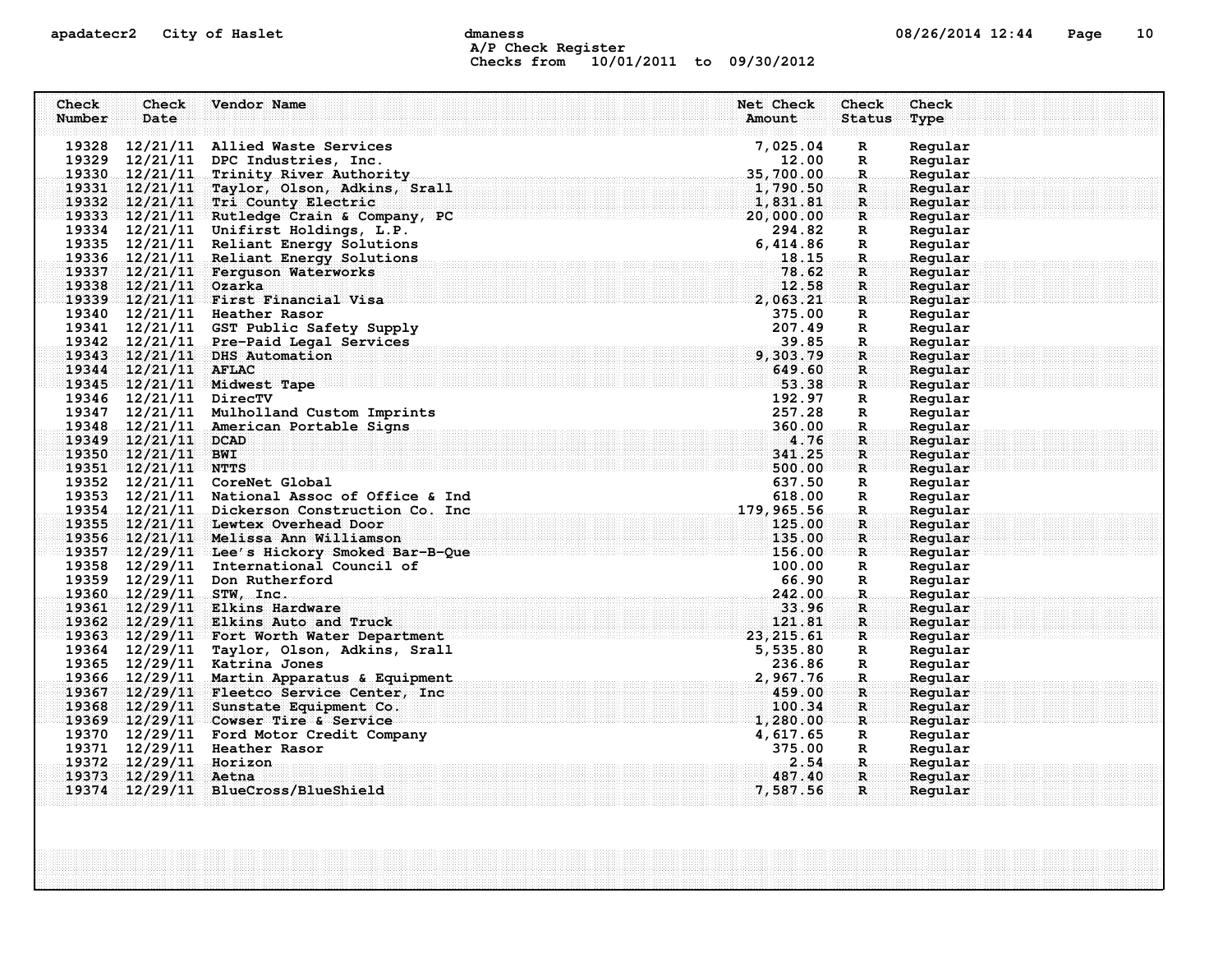## apadatecr2 City of Haslet control dmaness control dmaness control and the US/26/2014 12:44 Page 11 A/P Check Register Checks from 10/01/2011 to 09/30/2012

| Check<br>Number | <b>Check</b><br>Date    | Vendor Name                                                           | Net Check<br>Amount               | Check<br><b>Status</b>      | Check<br>Type      |
|-----------------|-------------------------|-----------------------------------------------------------------------|-----------------------------------|-----------------------------|--------------------|
|                 |                         |                                                                       |                                   |                             |                    |
|                 | 19375 12/29/11 Shell    |                                                                       | 532.37                            | $\mathbf R$                 | Regular            |
|                 |                         | 19376 12/29/11 Safeware, Inc.                                         | 1,485.88                          | R                           | Regular            |
|                 |                         | 19377 12/29/11 MetLife SBC                                            | 487.64                            | $\mathbf R$                 | Regular            |
|                 | 19378 12/29/11 Humana   |                                                                       | 103.25                            | $\mathbf R$                 | Regular            |
|                 |                         | 19379 12/29/11 Miracle Development Services                           | 3,950.00                          | $\mathbf{R}$                | Regular            |
|                 |                         | 19380 12/29/11 Innovation Custom Builders                             | 14, 195.56                        | $\mathbf R$                 | Regular            |
|                 | 19381 12/29/11 HCSB     |                                                                       | 620.67                            | $\mathbf R$                 | Regular            |
|                 |                         | 19382 12/29/11 McClendon Construction Co, Inc                         | 820.67<br>49, 002.75<br>1, 655.00 | $\mathbb{R}$                | Regular            |
|                 |                         | 19383 12/29/11 Professional Service Industrie                         |                                   | $\mathbf R$ .               | Regular            |
|                 |                         | 19384 12/30/11 Home Depot                                             | 480.41                            | $\mathbf R$                 | Regular            |
|                 |                         | 19385 01/05/12 Home Depot                                             | 2,133.71                          | R                           | Regular            |
|                 |                         | 19386 01/05/12 Andrea Baker                                           | 5.99                              | $\mathbf{R}$                | Regular            |
|                 |                         | 19387 01/05/12 Elkins Hardware                                        | 25.95                             | $\mathbf R$                 | Regular            |
|                 |                         | 19388 01/05/12 Elkins Auto and Truck                                  | 31.10                             | $\mathbb{R}$                | Regular            |
|                 | 19389 01/05/12 Grainger | 19390 01/05/12 Texas Municipal Retirement Sys                         | 322.44<br>15, 185.53              | $\mathbf R$<br>$\mathbf{R}$ | Regular<br>Regular |
|                 |                         | 19391 01/05/12 Office Depot                                           | 123.90                            | R.                          | Regular            |
|                 |                         | 19392 01/05/12 Belcheff & Associates, Inc.                            | $.00\,$                           | $\mathbf{v}$                | Regular            |
|                 |                         | 19393 01/05/12 Belcheff & Associates, Inc.                            | 30, 713.24                        | $\mathbf R$                 | Regular            |
|                 |                         | 19394 01/05/12 Ronnie Moore                                           | 68.00                             | $\mathbb{R}$                | Regular            |
|                 |                         | 19395 01/05/12 Tarrant County Clerk                                   | 64.00                             | $\mathbf{V}$ .              | Regular            |
|                 |                         | 19396 01/05/12 Tarrant County Clerk                                   | 5.00                              | $\mathbf{v}$                | Regular            |
|                 |                         | 19397 01/05/12 August Industries                                      | 395.00                            | $\mathbf R$                 | Regular            |
|                 |                         | 19398 01/05/12 Glenn Storer                                           | 68.00                             | $\mathbf{R}$                | Regular            |
|                 |                         | 19399 01/05/12 James Ray Parker, II                                   | 100.00                            | R                           | Regular            |
|                 |                         | 19400 01/05/12 Ferguson Waterworks                                    | 50.64                             | R                           | Regular            |
|                 |                         | 19401 01/05/12 Brian Hall                                             | 250.00                            | $\mathbf R$                 | Regular            |
|                 |                         | 19402 01/05/12 North Texas Chapter ICC                                | 75.00                             | R                           | Regular            |
|                 |                         | 19403 01/05/12 Nathan Abel                                            | 50.00                             | $\mathbf{R}$                | Regular            |
|                 |                         | 19404 01/05/12 Steve Harvey                                           | 86.00                             | $\mathbf R$ :               | Reqular            |
|                 |                         | 19405 01/05/12 Nick Brenz                                             | 685.00                            | R                           | Regular            |
|                 |                         | 19406 01/05/12 Michael Thetford                                       | 141.00                            | R                           | Regular            |
| 19407           |                         | $01/05/12$ Lee Godbold                                                | 186.00                            | R.                          | Regular            |
| 19408           |                         | $01/05/12$ Brodart Co.                                                | 300.30                            | $\mathbf R$                 | Regular            |
| 19409           |                         | 01/05/12 Heather Rasor                                                | 375.00                            | $\mathbf{R}$                | Regular            |
|                 |                         | 19410 01/05/12 Allen Cunningham                                       | 240.00                            | $\mathbf{R}$                | Reqular            |
|                 | 19411 01/05/12 Shell    |                                                                       | 1,392.01                          | R                           | Regular            |
|                 |                         | 19412 01/05/12 DHS Automation                                         | 910.50                            | $\mathbf R$                 | Regular            |
|                 |                         | 19413 01/05/12 Eric Camejo                                            | 75.00                             | R.                          | Regular            |
| 19414           |                         | $01/05/12$ Greq Fischer                                               | 405.00                            | R                           | Regular            |
| 19415           |                         | 01/05/12 Robert Brown                                                 | 29.00<br>116.00                   | $\mathbf R$                 | Regular            |
|                 |                         | 19416 01/05/12 Jeffrey Forste<br>19417 01/05/12 Razvan Flaviu Deleanu | 330.00                            | $\mathbf{R}$                | Reqular<br>Regular |
|                 |                         | 19418 01/05/12 Kirt Mays                                              | 94.00                             | R                           | Regular            |
|                 |                         | 19419 01/05/12 Toby Clower                                            | 200.00                            | R<br>R.                     | Regular            |
| 19420           |                         | 01/05/12 Austin McCracken                                             | 66.00                             | R.                          | Reqular            |
| 19421           |                         | 01/05/12 North Texas Library Partners                                 | 133.00                            | $\mathbf{R}$                | Regular            |
|                 |                         |                                                                       |                                   |                             |                    |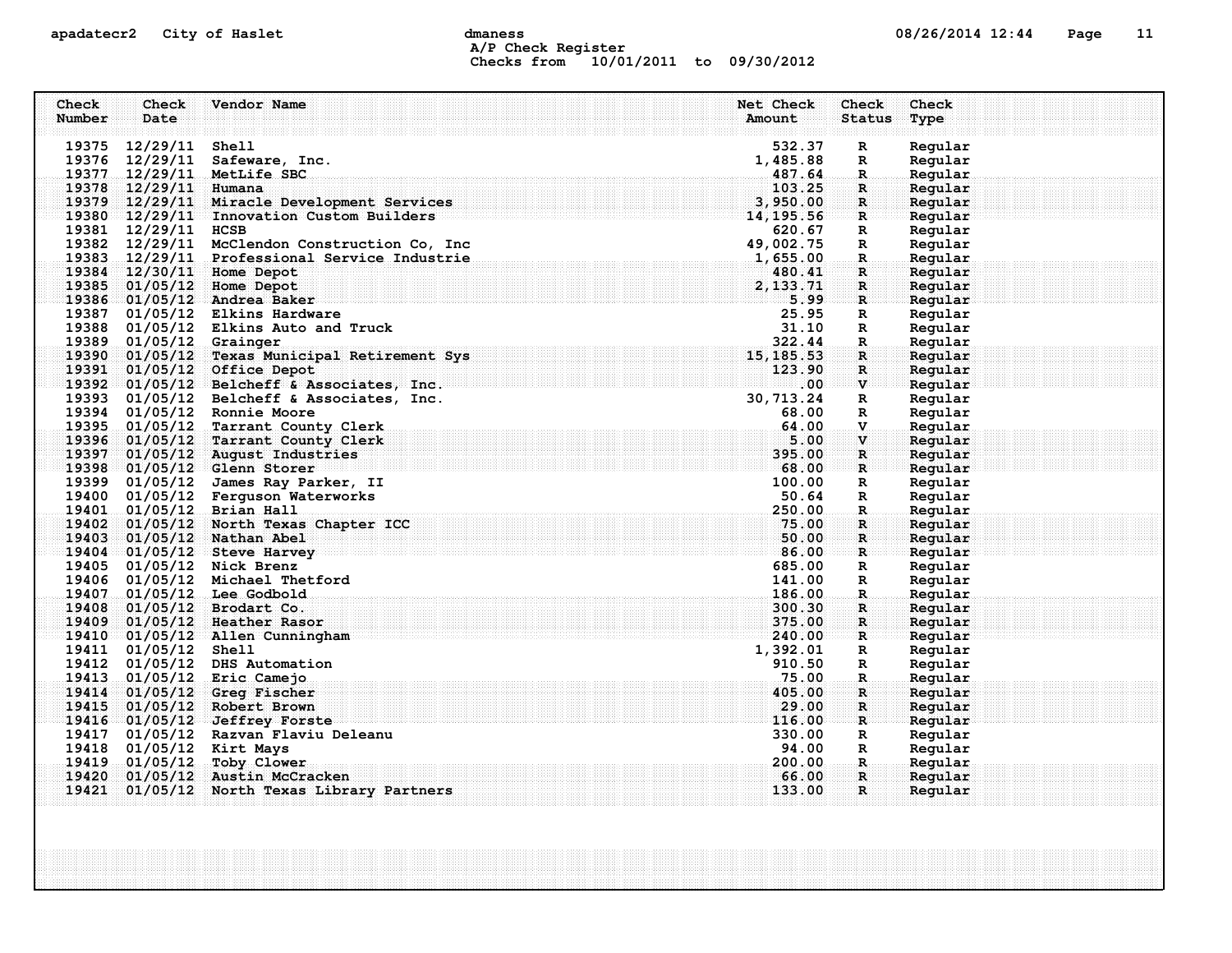## apadatecr2 City of Haslet compound dmaness compound the definition of the compound of the Page 12 A/P Check Register Checks from 10/01/2011 to 09/30/2012

| Check  | Check                   | Vendor Name                                                               | Net Check                                                                                                                                                                                                                                                                                                                                                                                                                                                                                  | <b>Check</b>                 | Check              |
|--------|-------------------------|---------------------------------------------------------------------------|--------------------------------------------------------------------------------------------------------------------------------------------------------------------------------------------------------------------------------------------------------------------------------------------------------------------------------------------------------------------------------------------------------------------------------------------------------------------------------------------|------------------------------|--------------------|
| Number | Date                    |                                                                           | Amount                                                                                                                                                                                                                                                                                                                                                                                                                                                                                     | Status                       | Type               |
|        |                         |                                                                           |                                                                                                                                                                                                                                                                                                                                                                                                                                                                                            |                              |                    |
|        |                         | 19422 01/06/12 LAWLER, ANN M.                                             | 30.82                                                                                                                                                                                                                                                                                                                                                                                                                                                                                      | $\mathbf R$                  | Quick Check        |
|        |                         | 19423 01/12/12 Elkins Hardware                                            | 57.76                                                                                                                                                                                                                                                                                                                                                                                                                                                                                      | $\mathbb{R}$                 | Regular            |
|        | 19424 01/12/12 Grainger |                                                                           | 306.95                                                                                                                                                                                                                                                                                                                                                                                                                                                                                     | $\mathbf{R}_\odot$           | Regular            |
|        |                         | 19425 01/12/12 TEXAS MUNICIPAL LEAGUE RISK                                | 2,628.31                                                                                                                                                                                                                                                                                                                                                                                                                                                                                   | $\mathbf{R}$                 | Regular            |
|        |                         | 19426 01/12/12 Continental Research Corp                                  | 2,006.29                                                                                                                                                                                                                                                                                                                                                                                                                                                                                   | $\mathbf{R}$ .               | Regular            |
|        |                         | 19427 01/12/12 Roadrunner Courier                                         | 27.15                                                                                                                                                                                                                                                                                                                                                                                                                                                                                      | $\mathbf{R}$                 | Regular            |
|        |                         | 19428 01/12/12 Fort Worth Welders Supply<br>. $\bf{1}$                    | 95.85                                                                                                                                                                                                                                                                                                                                                                                                                                                                                      | R                            | Regular            |
|        |                         | 19429 01/12/12 Staples Credit Plan                                        | 1,028.85                                                                                                                                                                                                                                                                                                                                                                                                                                                                                   | R                            | Regular            |
|        |                         | 19430 01/12/12 IKON Office Solutions                                      | 424.00                                                                                                                                                                                                                                                                                                                                                                                                                                                                                     | $\mathbf R$ .                | Regular            |
|        |                         | 19431 01/12/12 Fleetco Service Center, Inc                                | 900.00<br>899.28                                                                                                                                                                                                                                                                                                                                                                                                                                                                           | $\mathbf{R}$                 | Regular            |
|        |                         | 19432 01/12/12 Sunstate Equipment Co.                                     |                                                                                                                                                                                                                                                                                                                                                                                                                                                                                            | R                            | Regular            |
|        |                         | 19433 01/12/12 Rutledge Crain & Company, PC                               | 2,100.00                                                                                                                                                                                                                                                                                                                                                                                                                                                                                   | $\mathbf{R}$                 | Regular            |
|        |                         | 19434 01/12/12 Binswanger Glass<br>19435 01/12/12 Unifirst Holdings, L.P. | 1,569.55<br>250.27                                                                                                                                                                                                                                                                                                                                                                                                                                                                         | R                            | Regular<br>Regular |
|        |                         | 19436 01/12/12 Perdue, Brandon, Fielder, Collins                          | 694.20                                                                                                                                                                                                                                                                                                                                                                                                                                                                                     | $\mathbf{R}$                 |                    |
|        |                         | 19437 01/12/12 Mr. Jim's Pizza                                            | 36.00                                                                                                                                                                                                                                                                                                                                                                                                                                                                                      | $\mathbf{R}$                 | Regular<br>Regular |
|        |                         | 19438 01/12/12 Nextel Communications                                      | 242.65                                                                                                                                                                                                                                                                                                                                                                                                                                                                                     | R                            |                    |
|        |                         | $19439$ 01/12/12 Axis Construction, LP                                    | $\blacksquare$ $\blacksquare$ $\blacksquare$ $\blacksquare$ $\blacksquare$ $\blacksquare$ $\blacksquare$ $\blacksquare$ $\blacksquare$ $\blacksquare$ $\blacksquare$ $\blacksquare$ $\blacksquare$ $\blacksquare$ $\blacksquare$ $\blacksquare$ $\blacksquare$ $\blacksquare$ $\blacksquare$ $\blacksquare$ $\blacksquare$ $\blacksquare$ $\blacksquare$ $\blacksquare$ $\blacksquare$ $\blacksquare$ $\blacksquare$ $\blacksquare$ $\blacksquare$ $\blacksquare$ $\blacksquare$ $\blacks$ | $\mathbf{R}$<br>$\mathbf{R}$ | Regular<br>Regular |
|        |                         | 19440 01/12/12 Heather Rasor                                              | 375.00                                                                                                                                                                                                                                                                                                                                                                                                                                                                                     | R                            | Regular            |
|        |                         | 19441 01/12/12 Tarrant County                                             | 45,052.25                                                                                                                                                                                                                                                                                                                                                                                                                                                                                  | R                            | Regular            |
|        |                         | 19442 01/12/12 American Communications                                    | 98.00                                                                                                                                                                                                                                                                                                                                                                                                                                                                                      | $\mathbf R$ .                | Regular            |
|        |                         | 19443 01/12/12 MYGOV, LLC                                                 | 350.00                                                                                                                                                                                                                                                                                                                                                                                                                                                                                     | R                            | Regular            |
|        |                         | 19444 01/12/12 Midwest Tape                                               | 97.45                                                                                                                                                                                                                                                                                                                                                                                                                                                                                      | R                            | Regular            |
|        |                         | 19445 01/12/12 Mulholland Custom Imprints                                 | 513.00                                                                                                                                                                                                                                                                                                                                                                                                                                                                                     | $\mathbf{R}$                 | Regular            |
|        | 19446 01/12/12 BWI      |                                                                           | 518.67                                                                                                                                                                                                                                                                                                                                                                                                                                                                                     | R                            | Regular            |
|        |                         | 19447 01/12/12 Fastenal Company                                           | 48.33                                                                                                                                                                                                                                                                                                                                                                                                                                                                                      | R                            | Regular            |
|        |                         | 19448 01/12/12 Alpha Testing, Inc.                                        | . The component of the component of the component of $1,157$ , $00$                                                                                                                                                                                                                                                                                                                                                                                                                        | $\mathbf{R}$                 | Reqular            |
|        | 19449 01/12/12 HCSB     |                                                                           | 620.67                                                                                                                                                                                                                                                                                                                                                                                                                                                                                     | $\mathbf R$ :                | Regular            |
|        |                         | 19450 01/12/12 Emergency Fire Protection Syst                             | 350.00                                                                                                                                                                                                                                                                                                                                                                                                                                                                                     | $\mathbf{R}$                 | Regular            |
|        |                         | 19451 01/12/12 Discount Steel                                             | 30.95                                                                                                                                                                                                                                                                                                                                                                                                                                                                                      | $\mathbf{R}$                 | Regular            |
|        |                         | 19452 01/12/12 Mitchell Planning Group, LLC                               | 1,016.25                                                                                                                                                                                                                                                                                                                                                                                                                                                                                   | R                            | Regular            |
|        |                         | 19453 01/12/12 Luther E. Cosby                                            | 125.00                                                                                                                                                                                                                                                                                                                                                                                                                                                                                     | R                            | Regular            |
|        |                         | 19454 01/12/12 Katrina Jones                                              | 142.78                                                                                                                                                                                                                                                                                                                                                                                                                                                                                     | .R.                          | Regular            |
|        |                         | 19455 01/19/12 Metro One Wrecker Service                                  | 215.00                                                                                                                                                                                                                                                                                                                                                                                                                                                                                     | $\mathbf{R}$                 | Regular            |
|        |                         | 19456 01/19/12 Pitney Bowes                                               | 118.02                                                                                                                                                                                                                                                                                                                                                                                                                                                                                     | R                            | Regular            |
|        |                         | 19457 01/19/12 A-1 Porta Privy                                            | 238.40                                                                                                                                                                                                                                                                                                                                                                                                                                                                                     | $\mathbf{R}$                 | Regular            |
|        | 19458 01/19/12 AT & T   |                                                                           | 1,074.51                                                                                                                                                                                                                                                                                                                                                                                                                                                                                   | R                            | Regular            |
|        |                         | 19459 01/19/12 Allied Waste Services                                      | 6,999.97                                                                                                                                                                                                                                                                                                                                                                                                                                                                                   | R                            | Regular            |
|        |                         | 19460 01/19/12 Fort Worth Welders Supply                                  | 12.00                                                                                                                                                                                                                                                                                                                                                                                                                                                                                      | $\mathbf R$ .                | Regular            |
|        |                         | 19461 01/19/12 Building Officials Association                             | 50.00                                                                                                                                                                                                                                                                                                                                                                                                                                                                                      | $\mathbf R$                  | Regular            |
|        |                         | 19462 01/19/12 Belcheff & Associates, Inc.                                | .00.                                                                                                                                                                                                                                                                                                                                                                                                                                                                                       | $\mathbf{v}$                 | Regular            |
|        |                         | 19463 01/19/12 Belcheff & Associates, Inc.                                | 29,756.62                                                                                                                                                                                                                                                                                                                                                                                                                                                                                  | $\mathbf{R}$                 | Regular            |
|        |                         | 19464 01/19/12 Brad Bradley                                               | 500.00                                                                                                                                                                                                                                                                                                                                                                                                                                                                                     | $\mathbf{R}$                 | Regular            |
|        |                         | 19465 01/19/12 KARL KLEMENT FORD                                          | 334.44                                                                                                                                                                                                                                                                                                                                                                                                                                                                                     | $\mathbf{R}$                 | Regular            |
|        |                         | 19466 01/19/12 Texas Economic Devlpmt Council                             | 3,000.00                                                                                                                                                                                                                                                                                                                                                                                                                                                                                   | .R.                          | Regular            |
|        |                         | 19467 01/19/12 Reliant Energy Solutions                                   | 4,946.36                                                                                                                                                                                                                                                                                                                                                                                                                                                                                   | $\mathbf{R}$                 | Reqular            |
|        | 19468 01/19/12 Ozarka   |                                                                           | 54.57                                                                                                                                                                                                                                                                                                                                                                                                                                                                                      | R                            | Regular            |
|        |                         |                                                                           |                                                                                                                                                                                                                                                                                                                                                                                                                                                                                            |                              |                    |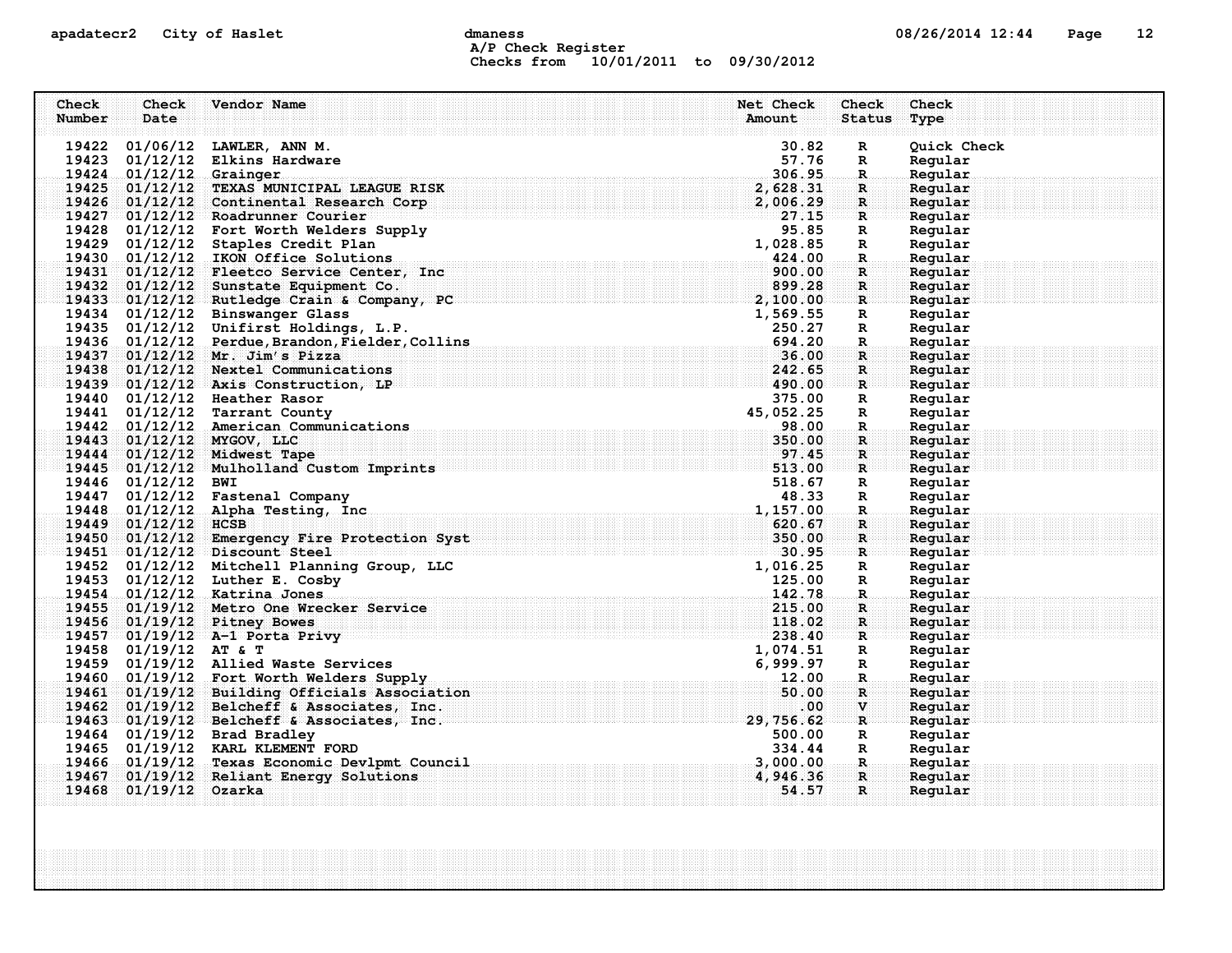## apadatecr2 City of Haslet dmaness dmanness and the US/26/2014 12:44 Page 13 A/P Check Register Checks from 10/01/2011 to 09/30/2012

| Check  | Check                  | Vendor Name                                                                            | Net Check       | <b>Check</b>       | Check              |
|--------|------------------------|----------------------------------------------------------------------------------------|-----------------|--------------------|--------------------|
| Number | Date                   |                                                                                        | Amount          | <b>Status</b>      | Type               |
|        |                        |                                                                                        |                 |                    |                    |
|        |                        | 19469 01/19/12 Alliance Regional Newspaper<br>19470 01/19/12 Apple Oxygen Supply, Inc. | 160.82<br>19.50 | $\mathbf{R}$       | Regular<br>Regular |
|        |                        | 19471 01/19/12 Heather Rasor                                                           | 375.00          | R<br>R.            | Regular            |
|        |                        | 19472 01/19/12 Legal Shield                                                            | 39.85           | $\mathbf R$ :      | Regular            |
|        |                        | 19473 01/19/12 N. Central Tx Permit Tech Chpt                                          | 72.00           | $\mathbf{R}$       | Regular            |
|        |                        | 19474 01/19/12 OmniBase Services of Texas                                              | 42.00           | R                  | Regular            |
|        |                        | 19475 01/19/12 Eagle Jet Dryer Services                                                | 60.00           | R                  | Regular            |
|        |                        | 19476 01/19/12 CSG Systems, Inc.                                                       | 382.55          | R                  | Regular            |
|        |                        | 19477 01/19/12 Pitney Bowes Purchase Power                                             | 500.00          | R.                 | Regular            |
|        | 19478 01/19/12 IAMC    |                                                                                        | 1,495.00        | R                  | Regular            |
|        |                        | 19479 01/19/12 The Fulcrum Group                                                       | 936.90          | R                  | Regular            |
|        |                        | 19480 01/19/12 Alpha Testing, Inc                                                      | 320.00          | $\mathbf{R}$       | Regular            |
|        |                        | 19481 01/26/12 Atlas Utility Supply Co.                                                | 1,288.00        | R                  | Regular            |
|        |                        | 19482 01/26/12 Atmos Energy                                                            | 283.52          | R                  | Regular            |
|        |                        | 19483 01/26/12 Elkins Hardware                                                         | 48.12           | R.                 | Regular            |
|        |                        | 19484 01/26/12 Elkins Auto and Truck                                                   | 4.27            | $\mathbf{R}$ .     | Regular            |
|        |                        | 19485 01/26/12 Roadrunner Traffic Supply                                               | 390.30          | $\mathbf R$        | Regular            |
|        |                        | 19486 01/26/12 Trinity River Authority                                                 | 17,850.00       | $\mathbf{R}$       | Regular            |
|        |                        | 19487 01/26/12 Texas Municipal Retirement Sys                                          | 7,982.81        | $\mathbb{R}$       | Regular            |
|        |                        | 19488 01/26/12 Top Way Properties, Inc.                                                | 989.88          | R                  | Regular            |
|        |                        | 19489 01/26/12 Texas State Comptroller                                                 | 40, 948.51      | R.                 | Regular            |
|        |                        | 19490 01/26/12 Taylor, Olson, Adkins, Srall                                            | 9,877.45        | R                  | Regular            |
|        |                        | 19491 01/26/12 Jennifer Brown                                                          | 51.54           | $\mathbf{R}$ :     | Regular            |
|        |                        | 19492 01/26/12 Tri County Electric                                                     | 2,064.42        | $\mathbf{R}$       | Regular            |
|        |                        | 19493 01/26/12 National Fire Protection Assoc                                          | 862.64          | R                  | Regular            |
|        |                        | 19494 01/26/12 Northeast Leadership Forum                                              | 45.00<br>417.07 | R                  | Regular            |
|        |                        | 19495 01/26/12 Home Depot<br>19496 01/26/12 FORT WORTH MONUMENT CO.                    | 1,200.00        | $\mathbf{R}$<br>R  | Regular<br>Regular |
|        |                        | 19497 01/26/12 First Financial Visa                                                    | $.00\,$         | $\mathbf{v}$       | Regular            |
|        |                        | 19498 01/26/12 First Financial Visa                                                    | 1,763.68        | R                  | Regular            |
|        |                        | 19499 01/26/12 Shyanne Tibbs                                                           | 76.59           | $\mathbb{R}$       | Regular            |
|        |                        | 19500 01/26/12 Brodart Co.                                                             | 481.20          | R                  | Regular            |
|        |                        | 19501 01/26/12 Heather Rasor                                                           | 375.00          | $\mathbf R$ .      | Regular            |
|        | 19502 01/26/12 Aetna   |                                                                                        | 487.40          | R                  | Regular            |
|        |                        | 19503 01/26/12 BlueCross/BlueShield                                                    | 1,508.24        | R                  | Regular            |
|        |                        | 19504 01/26/12 BlueCross/BlueShield                                                    | 6,079.32        | $\mathbf{R}$       | Regular            |
|        | 19505 01/26/12 Shell   |                                                                                        | 488.40          | R                  | Regular            |
|        | 19506 01/26/12 DirecTV |                                                                                        | 208.83          | R                  | Regular            |
|        |                        | 19507 01/26/12 MetLife SBC                                                             | 487.64          | $\mathbf{R}_\odot$ | Regular            |
|        |                        | 19508 01/26/12 Compbenefits Ins. Co.                                                   | 103.26          | R                  | Regular            |
|        |                        | 19509 01/26/12 Miracle Development Services                                            | 3,950.00        | $\mathbf R$        | Regular            |
|        |                        | 19510 01/26/12 American Library Association                                            | 23.40           | ार                 | Regular            |
|        | 19511 01/26/12 BWI     |                                                                                        | 191.92          | $\mathbf{R}$       | Regular            |
|        |                        | 19512 01/26/12 2L Construction, LLC                                                    | 50,768.95       | $\mathbf{R}$       | Regular            |
|        |                        | 19513 01/26/12 First Check                                                             | 46.00           | -R.,               | Regular            |
|        |                        | 19514 01/26/12 Dickerson Construction Co. Inc                                          | 99,290.04       | $\mathbf{R}$       | Reqular            |
|        |                        | 19515 01/26/12 Nicole Snyder                                                           | 375.00          | R                  | Regular            |
|        |                        |                                                                                        |                 |                    |                    |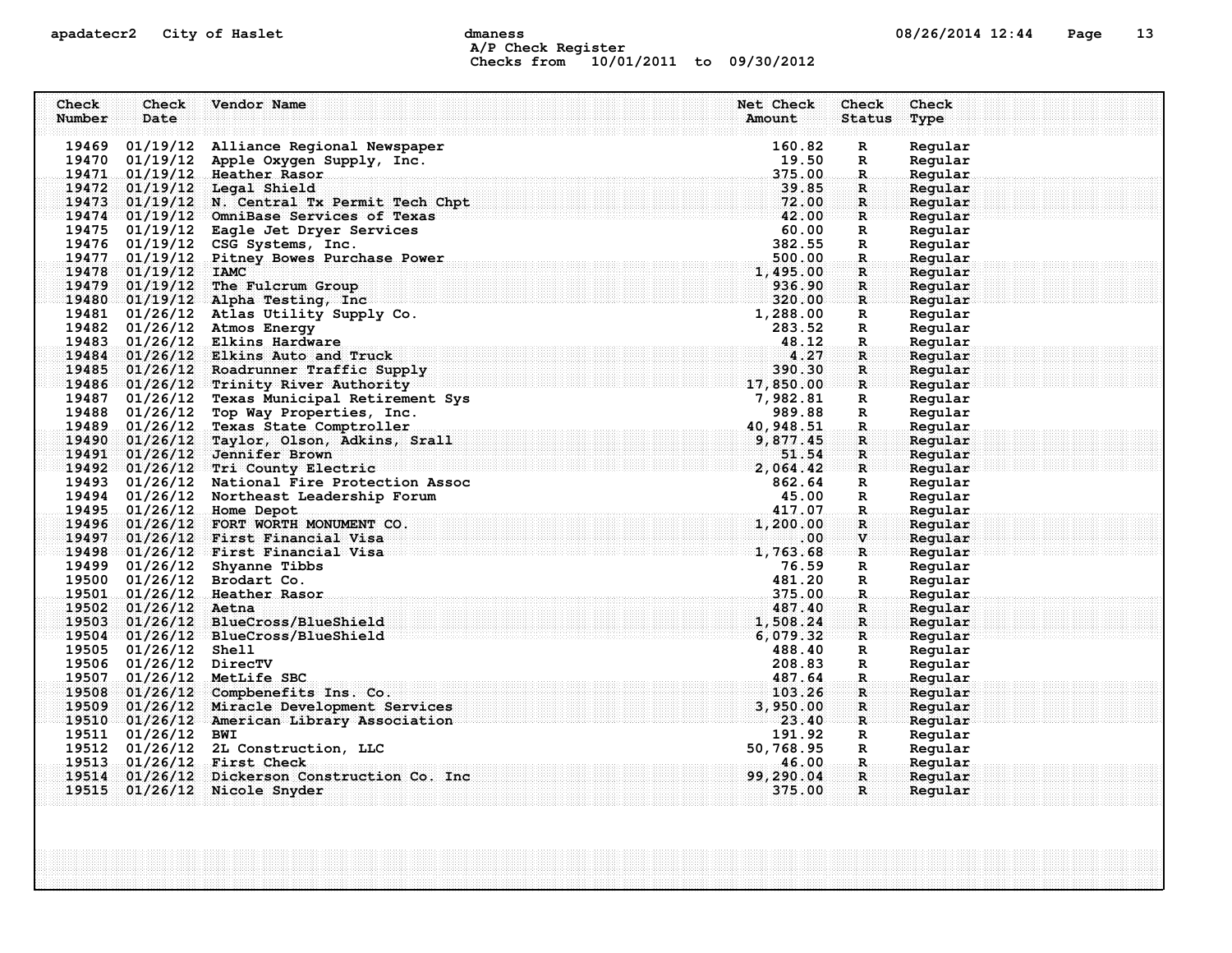## apadatecr2 City of Haslet dmaness dmaness and the control of the 14 Page 14 A/P Check Register Checks from 10/01/2011 to 09/30/2012

| Check  | Check                  | Vendor Name                                                               | Net Check          | <b>Check</b>       | Check              |
|--------|------------------------|---------------------------------------------------------------------------|--------------------|--------------------|--------------------|
| Number | Date                   |                                                                           | Amount             | <b>Status</b>      | Type               |
|        |                        | 19516 01/26/12 Lewtex Overhead Door                                       | 982.00             | $\mathbf R$        | Regular            |
|        |                        | 19517 01/26/12 Tim Stephens Interest LLC                                  | 6,492.53           | R                  | Regular            |
|        |                        | 19518 01/26/12 ADExposure Advertising                                     | 744.50             | $\mathbf R$        | Regular            |
|        | 19519 01/26/12 AFLAC   |                                                                           | 649.60             | R                  | Regular            |
|        | 19520 01/26/12 AFLAC   |                                                                           | 538.16             | $\mathbf{R}$       | Regular            |
|        |                        | $19521$ 02/02/12 STW, Inc.                                                | 201.30             | $\mathbf{R}$       | Regular            |
|        |                        | 19522 02/02/12 Elkins Hardware                                            | 93.22              | R                  | Regular            |
|        |                        | 19523 02/02/12 Elkins Auto and Truck                                      | 19.20              | $\mathbb{R}$       | Regular            |
|        |                        | 19524 02/02/12 Fort Worth Water Department                                | 26,020.78          | $\mathbf R$ .      | Regular            |
|        |                        | 19525 02/02/12 Office Depot                                               | 99.99              | R                  | Regular            |
|        |                        | 19526 02/02/12 West Group                                                 | 105.00             | $\mathbf R$        | Regular            |
|        |                        | 19527 02/02/12 CASCO Industries                                           | 2,575.00           | $\mathbf{R}$       | Regular            |
|        |                        | 19528 02/02/12 Ronnie Moore                                               | 50.00              | R                  | Regular            |
|        |                        | 19529 02/02/12 Unifirst Holdings, L.P.                                    | 186.77             | $\mathbb{R}$       | Regular            |
|        |                        | 19530 02/02/12 Ron White, Tax Assessor Collec                             | 4,561.70           | R.                 | Regular            |
|        |                        | 19531 02/02/12 Northwest Metroport Chamber                                | 140.00             | $\mathbf{R}$       | Regular            |
|        |                        | 19532 02/02/12 Reliant Energy Solutions                                   | 19.11              | R                  | Regular            |
|        |                        | 19533 02/02/12 James Ray Parker, II                                       | 47.00              | $\mathbf{R}$       | Regular            |
|        |                        | 19534 02/02/12 Ferguson Waterworks<br>19535 02/02/12 Brian Hall           | 1,110.06<br>250.00 | $\mathbb{R}$       | Regular<br>Regular |
|        | 19536 02/02/12 Ozarka  |                                                                           | 13.66              | R<br>$\mathbf R$ . | Regular            |
|        |                        | 19537 02/02/12 MHS Planning & Design                                      | 2,606.40           | $\mathbf R$        | Regular            |
|        |                        | 19538 02/02/12 KINLOCH EQUIPMENT & SUPPLY                                 | 69,790.00          | R                  | Reqular            |
|        |                        | 19539 02/02/12 Robert Golden                                              | 14.60              | R                  | Regular            |
|        |                        | 19540 02/02/12 Steve Harvey                                               | 436.00             | R                  | Regular            |
|        |                        | 19541 02/02/12 Nick Brenz                                                 | 320.00             | $\mathbb{R}$       | Regular            |
|        |                        | 19542 02/02/12 Michael Thetford                                           | 94.00              | $\mathbf{R}$ .     | Regular            |
|        |                        | 19543 02/02/12 Lee Godbold                                                | 240.00             | R                  | Regular            |
|        |                        | 19544 02/02/12 Heather Rasor                                              | 375.00             | $\mathbf{R}$       | Regular            |
|        | 19545 02/02/12 Horizon |                                                                           | 140.40             | R                  | Regular            |
|        |                        | 19546 02/02/12 Frank Valtierra                                            | 220.00             | R                  | Regular            |
|        |                        | 19547 02/02/12 Tarrant County                                             | 45,052.25          | R                  | Regular            |
|        |                        | 19548 02/02/12 GST Public Safety Supply                                   | 35.95              | .R.                | Regular            |
|        | 19549 02/02/12 Shell   |                                                                           | 825.32             | R                  | Regular            |
|        |                        | 19550 02/02/12 Eric Camejo                                                | 170.00             | $\mathbf{R}$       | Regular            |
|        |                        | 19551 02/02/12 James Martin                                               | 200.00             | R                  | Regular            |
|        |                        | 19552 02/02/12 Haslet Lube & Auto Care                                    | 40.49              | R                  | Regular            |
|        |                        | 19553 02/02/12 Greg Fischer                                               | 390.00             | $\mathbb{R}$       | Regular            |
|        |                        | 19554 02/02/12 Kyle Briggs                                                | 200.00             | R.                 | Regular            |
|        |                        | 19555 02/02/12 Robert Brown                                               | 29.00              | R                  | Regular            |
|        |                        | 19556 02/02/12 Jeffrey Forste                                             | 33.00              | R                  | Regular            |
|        |                        | 19557 02/02/12 Razvan Flaviu Deleanu                                      | 413.00             | $\mathbf{R}$       | Regular            |
|        |                        | 19558 02/02/12 Kirt Mays<br>19559 02/02/12 TX Dept of St Health-ZZ109-180 | 94.00<br>50.00     | $\mathbf{R}$<br>R  | Regular<br>Regular |
|        | 19560 02/02/12         | Toby Clower                                                               | 300,00             | R.,                | Regular            |
|        |                        | 19561 02/02/12 Chris Burnside                                             | 50.00              | $\mathbf{R}$       | Reqular            |
|        |                        | 19562 02/02/12 The Fulcrum Group                                          | 374.00             | R                  | Regular            |
|        |                        |                                                                           |                    |                    |                    |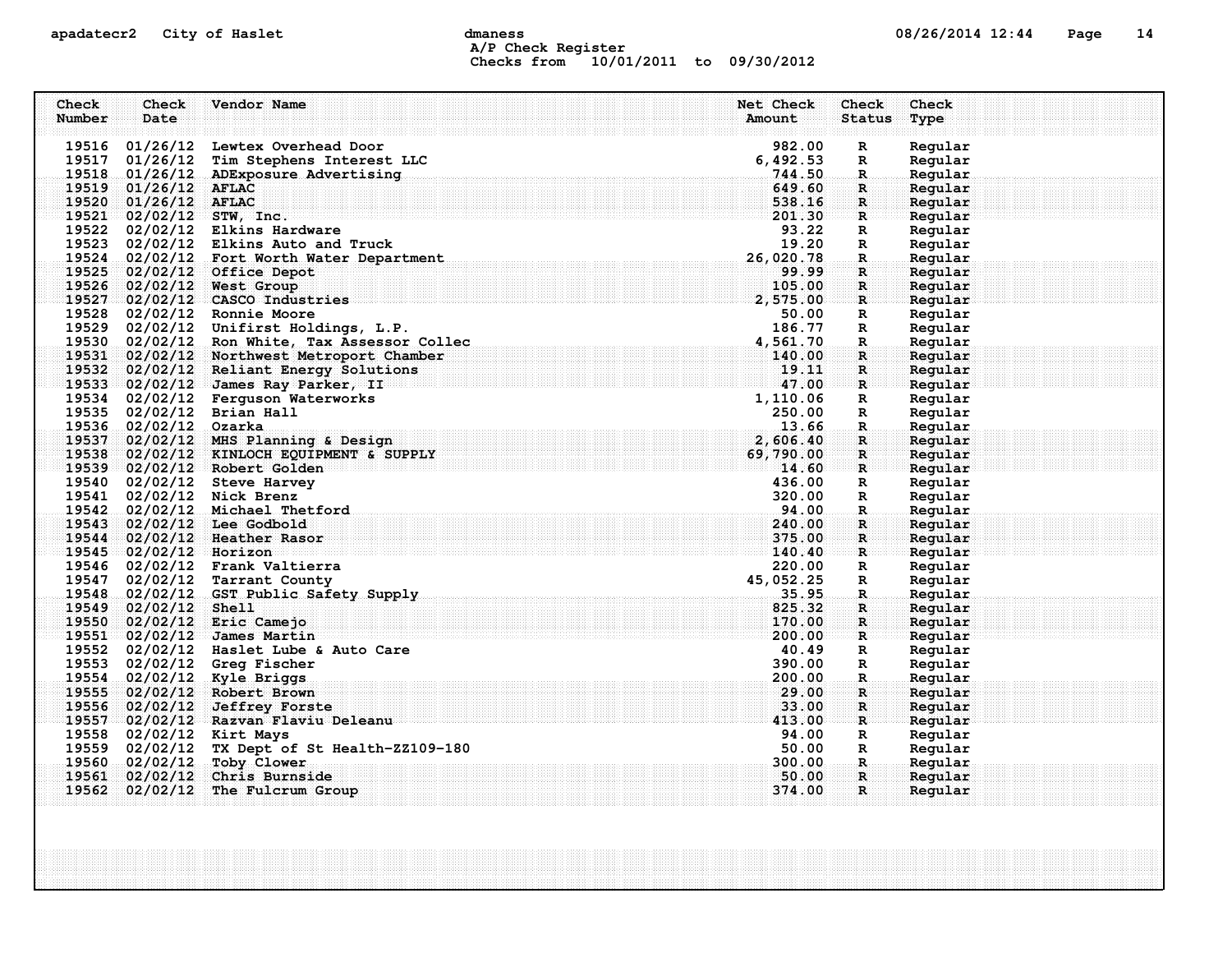## apadatecr2 City of Haslet compound dmaness compound the definition of the compound of the Page 15 A/P Check Register Checks from 10/01/2011 to 09/30/2012

| Check<br>Number | Check<br>Date          | Vendor Name                                                                                                                                                                                                                                | Net Check<br>Amount | Check<br><b>Status</b> | Check<br>Type      |
|-----------------|------------------------|--------------------------------------------------------------------------------------------------------------------------------------------------------------------------------------------------------------------------------------------|---------------------|------------------------|--------------------|
|                 |                        | 19563 02/02/12 Samuel Aaron Ogburn                                                                                                                                                                                                         | 50.00               | R                      | Regular            |
|                 |                        | 19564 02/02/12 McClendon Construction Co, Inc                                                                                                                                                                                              | 102,387.76          | R                      | Regular            |
|                 |                        | 19565 02/02/12 Reliable Paving Inc.                                                                                                                                                                                                        | 46,683.00           | $\mathbf{R}$           | Regular            |
|                 |                        | 19566 02/02/12 Cindy Macon                                                                                                                                                                                                                 | 40.53               | $\mathbf{R}$ .         | Regular            |
|                 |                        | 19567 02/02/12 CANAL, KATRINA MARIE                                                                                                                                                                                                        | 54.14               | $\mathbf{R}$           | <b>Ouick Check</b> |
|                 |                        | $\frac{34.33}{34.80}$<br>$19568$ $02/02/12$ FASKE, EARL                                                                                                                                                                                    |                     | $\mathbf{R}$           | <b>Quick Check</b> |
|                 |                        | 19569 02/02/12 BAILEE DEVELOPER L.P.                                                                                                                                                                                                       | 60.06               | R                      | Quick Check        |
|                 |                        | 19570 02/09/12 Elkins Hardware                                                                                                                                                                                                             | 14.98               | R                      | Regular            |
|                 |                        | 19571 02/09/12 Fort Worth Water Department<br>. The sequence of the sequence of the sequence of $\bf 1,734$ , $\bf 00$ , $\bf$                                                                                                             |                     | $\mathbf{R}$           | Regular            |
|                 |                        | 19572 02/09/12 Tarrant Appraisal District                                                                                                                                                                                                  | 2,443.23            | $\mathbf{R}$           | Regular            |
|                 |                        | 19573 02/09/12 Staples Credit Plan                                                                                                                                                                                                         | 2,679.32            | $\mathbf R$            | Reqular            |
|                 |                        | 19574 02/09/12 Northeast Leadership Forum                                                                                                                                                                                                  | 45.00               | $\mathbf{v}$           | Regular            |
|                 |                        | 19575 02/09/12 City of Mansfield Fire Rescue                                                                                                                                                                                               | 135.00              | R                      | Regular            |
|                 |                        | 19576 02/09/12 Brad Bradley                                                                                                                                                                                                                | 500.00              | R                      | Regular            |
|                 |                        | 19577 02/09/12 Ferguson Waterworks                                                                                                                                                                                                         | 501.98              | R.                     | Regular            |
|                 |                        | 19578 02/09/12 ZIMMERER KUBOTA & e                                                                                                                                                                                                         | 133.84              | R.                     | Regular            |
|                 |                        | 19579 02/09/12 Victor O. Schinnerer & Co. Inc.                                                                                                                                                                                             | 105.00              | $\mathbf R$            | Regular            |
|                 |                        | 19580 02/09/12 Heather Rasor                                                                                                                                                                                                               | 375.00              | $\mathbf{R}$           | Regular            |
|                 |                        | 19581 02/09/12 MYGOV, LLC                                                                                                                                                                                                                  | 350.00              | R                      | Regular            |
|                 |                        | 19582 02/09/12 35W Coalition                                                                                                                                                                                                               | 100.00              | R                      | Regular            |
|                 |                        | 19583 02/09/12 Gaylord Bros., Inc.                                                                                                                                                                                                         | 21.25               | $\mathbf{R}$ .         | Regular            |
|                 | 19584 02/09/12 Upstart |                                                                                                                                                                                                                                            | 45.75               | R                      | Regular            |
|                 |                        | 19585 02/09/12 Catalyst Commercial, Inc                                                                                                                                                                                                    | 16,862.30           | $\mathbf{R}$           | Reqular            |
|                 | $19586$ 02/09/12 HCSB  | 9586 02/09/12 HCSB<br>19587 02/09/12 Professional Service Industrie<br>1958 02/09/12 Mitchell Planning Group, LLC<br>19589 02/09/12 Davidson Titles<br>19590 02/09/12 Lee's Hickory Smoked Bar-B-Que<br>19591 02/09/12 Greg Spicer<br>1959 | 620.67              | $\mathbf{R}$           | Regular            |
|                 |                        |                                                                                                                                                                                                                                            |                     | $\mathbf{R}$           | Regular            |
|                 |                        |                                                                                                                                                                                                                                            |                     | $\mathbf R$            | Regular            |
|                 |                        |                                                                                                                                                                                                                                            |                     | $\ldots$ R $\ldots$    | Regular            |
|                 |                        |                                                                                                                                                                                                                                            |                     | R.                     | Regular            |
|                 |                        |                                                                                                                                                                                                                                            |                     | R                      | Regular            |
|                 |                        |                                                                                                                                                                                                                                            |                     | ः R                    | Regular            |
|                 |                        | 19593 02/16/12 A-1 Porta Privy                                                                                                                                                                                                             | 97.40               | $\mathbf R$            | Regular            |
|                 |                        | 19594 02/16/12 DPC Industries, Inc.                                                                                                                                                                                                        | 24.00               | $\mathbb{R}$           | Regular            |
|                 |                        | 19595 02/16/12 TEXAS MUNICIPAL LEAGUE RISK                                                                                                                                                                                                 | 534.47              | $\mathbf R$ .          | Regular            |
|                 |                        | 19596 02/16/12 Continental Research Corp                                                                                                                                                                                                   | 1,790.00            | $\mathbf R$ :          | Regular            |
|                 |                        | 19597 02/16/12 IKON Office Solutions                                                                                                                                                                                                       | 424.00              | R                      | Regular            |
|                 |                        | $\overline{\textbf{40.00}}$<br>19598 02/16/12 Tarrant County Health Labs                                                                                                                                                                   |                     | $\mathbf{R}$           | Regular            |
|                 |                        | 19599 02/16/12 Unifirst Holdings, L.P.                                                                                                                                                                                                     | 130.18              | R                      | Regular            |
|                 |                        | 19600 02/16/12 Reliant Energy Solutions                                                                                                                                                                                                    | 4,207.80            | $\mathbb{R}$           | Regular            |
|                 |                        | 19601 02/16/12 Bowles Construction Company                                                                                                                                                                                                 | 66,690.00           | $\mathbf{R}$           | Regular            |
|                 | 19602 02/16/12 Ozarka  |                                                                                                                                                                                                                                            | 43.59               | $\mathbf{R}$           | Regular            |
|                 |                        | 19603 02/16/12 Alliance Regional Newspaper                                                                                                                                                                                                 | 261.80              | R                      | Regular            |
|                 |                        | 19604 02/16/12 Nextel Communications                                                                                                                                                                                                       | 242.65              | $\mathbf{R}$           | Regular            |
|                 |                        | 19605 02/16/12 Apple Oxygen Supply, Inc.                                                                                                                                                                                                   | 19.50               | R                      | Regular            |
|                 |                        | 19606 02/16/12 Brodart Co.                                                                                                                                                                                                                 | 180.07              | R                      | Regular            |
|                 |                        | 19607 02/16/12 Heather Rasor                                                                                                                                                                                                               | 375.00              | -R.,                   | Regular            |
|                 |                        | 19608 02/16/12 U.S. Bank                                                                                                                                                                                                                   | 84,987.50           | $\mathbf{R}$           | Regular            |
|                 |                        | 19609 02/16/12 U.S. Bank                                                                                                                                                                                                                   | 28,600.00           | $\mathbf{R}$           | Regular            |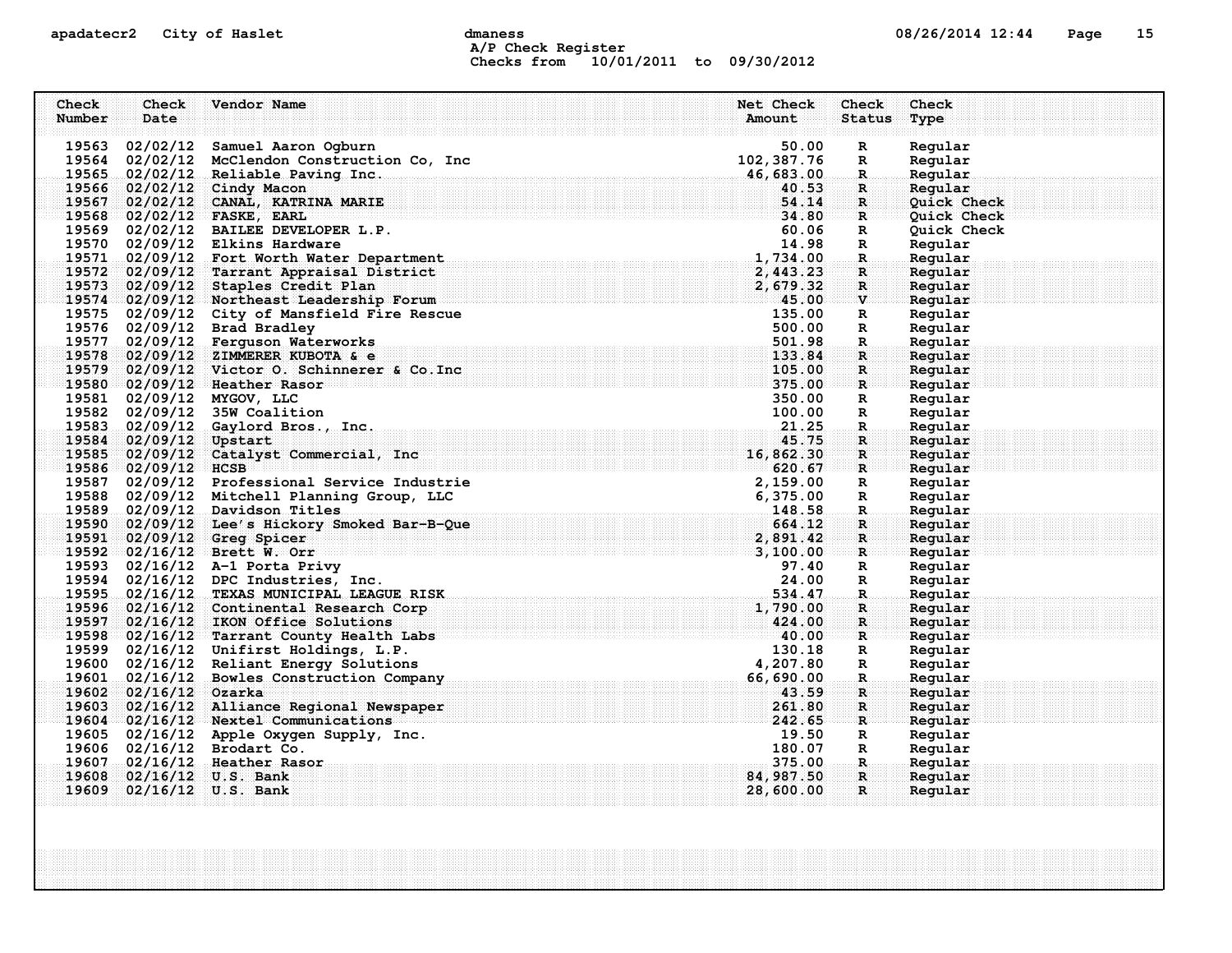## apadatecr2 City of Haslet and dmaness dmaness and the US/26/2014 12:44 Page 16 A/P Check Register Checks from 10/01/2011 to 09/30/2012

| Check  | Check                  | Vendor Name                                   | Net Check<br>Check           | Check   |
|--------|------------------------|-----------------------------------------------|------------------------------|---------|
| Number | Date                   |                                               | Amount<br><b>Status</b>      | Type    |
|        |                        |                                               |                              |         |
|        | 19610 02/16/12         | Ronnie Moore                                  | 8.82<br>R                    | Regular |
|        | 19611 02/16/12 AFLAC   |                                               | 538.16<br>R                  | Regular |
|        |                        | 19612 02/16/12 Mulholland Custom Imprints     | 28.00<br>R.                  | Regular |
|        |                        | 19613 02/16/12 Kyle's Bike & Mower Shop       | 17.90<br>$\mathbf R$         | Regular |
|        |                        | 19614 02/16/12 CSG Systems, Inc.              | 395.23<br>$\mathbf{R}$       | Regular |
|        |                        | 19615 02/16/12 David Miracle                  | 382.41<br>$\mathbf{R}$       | Regular |
|        | 19616 02/16/12         | <b>BWI</b>                                    | 101.49<br>R                  | Regular |
|        |                        | 19617 02/16/12 Pitney Bowes Purchase Power    | 500.00<br>R                  | Regular |
|        |                        | 19618 02/16/12 First Check                    | 71.50<br>R.                  | Regular |
|        |                        | $19619$ $02/16/12$ The Fulcrum Group          | 1,791.00<br>$\mathbf R$      | Regular |
|        |                        | 19620 02/16/12 Dickerson Construction Co. Inc | 70,175.96<br>R               | Regular |
|        |                        | 19621 02/16/12 Public Library Admin of N. TX  | 35.00<br>R                   | Regular |
|        |                        | 19622 02/16/12 Emergency Fire Protection Syst | 526.89<br>R                  | Regular |
|        |                        | 19623 02/16/12 Katrina Jones                  | 75.73<br>R                   | Regular |
|        |                        | 19624 02/16/12 W. Brown Enterprises, Inc.     | 92, 111, 05<br>R.            | Regular |
|        |                        | 19625 02/16/12 Enhanced Control Solutions     | 2,261.00<br>$\mathbf R$      | Regular |
|        |                        | 19626 02/21/12 Chastang Ford                  | 34,500.00<br>R.              | Regular |
|        |                        | 19627 02/23/12 Fox Rental                     | 265.74<br>$\mathbf{R}$       | Regular |
|        |                        | 19628 02/23/12 Atmos Energy                   | 215.71<br>R                  | Regular |
|        | 19629 02/23/12 AT & T  |                                               | 1,068.03<br>$\mathbb{R}$     | Regular |
|        |                        | 19630 02/23/12 Allied Waste Services          | 7,034.20<br>$\mathbf R$ .    | Regular |
|        |                        | 19631 02/23/12 Trinity River Authority        | 17,850.00<br>R               | Regular |
|        |                        | 19632 02/23/12 Tri County Electric            | R                            | Reqular |
|        |                        | 19633 02/23/12 Fleetco Service Center, Inc    | $1, 648.34$<br>$177.00$<br>R | Regular |
|        |                        | 19634 02/23/12 Home Depot                     | 92.56<br>R                   | Regular |
|        |                        | 19635 02/23/12 Reliant Energy Solutions       | 18.07<br>$\mathbb{R}$        | Regular |
|        |                        | 19636 02/23/12 Mr. Jim's Pizza                | 40.00<br>$\mathbf R$         | Regular |
|        |                        | 19637 02/23/12 Tarrant County College -NW Cam | 2,400.00<br>R                | Regular |
|        |                        | 19638 02/23/12 Lee Godbold                    | 605.00<br>$\mathbf{R}$       | Regular |
|        |                        | $19639 = 02/23/12$ Brian Hall                 | 275.00<br>$\mathbf R$ .      | Regular |
|        | 19640 02/23/12 Ozarka  |                                               | 7.99<br>R                    | Regular |
|        |                        | 19641 02/23/12 First Financial Visa           | .00<br>v                     | Regular |
|        |                        | 19642 02/23/12 First Financial Visa           | 3,769.39<br>$\mathbf R$      | Regular |
|        |                        | 19643 02/23/12 Robert Golden                  | 129.79<br>$\mathbf R$        | Regular |
|        |                        | 19644 02/23/12 Book Systems, Inc.             | 350.00<br>$\mathbf{R}$       | Reqular |
|        |                        | 19645 02/23/12 James Parker                   | 150.00<br>R                  | Regular |
|        |                        | 19646 02/23/12 Brodart Co.                    | 61.43<br>R                   | Regular |
|        |                        | 19647 02/23/12 Heather Rasor                  | 375.00<br>$\mathbb{R}$       | Regular |
|        | 19648 02/23/12 Aetna   |                                               | 423.50<br>$\mathbf{R}$       | Regular |
|        |                        | 19649 02/23/12 BlueCross/BlueShield           | 7,087.29<br>R                | Regular |
|        | 19650 02/23/12 Shell   |                                               | 506.45<br>$\mathbf{R}$       | Regular |
|        |                        | 19651 02/23/12 Legal Shield                   | 39.85<br>R                   | Regular |
|        |                        | 19652 02/23/12 DHS Automation                 | 2,500.00<br>R                | Regular |
|        | 19653 02/23/12 AFLAC   |                                               | 649.60<br>R                  | Regular |
|        | 19654 02/23/12 DirecTV |                                               | 143.98<br>$\mathbf R$        | Regular |
|        |                        | 19655 02/23/12 MetLife SBC                    | 476.88<br>R                  | Reqular |
|        |                        | 19656 02/23/12 Allen Cunningham               | 18.11<br>$\mathbf{R}$        | Regular |
|        |                        |                                               |                              |         |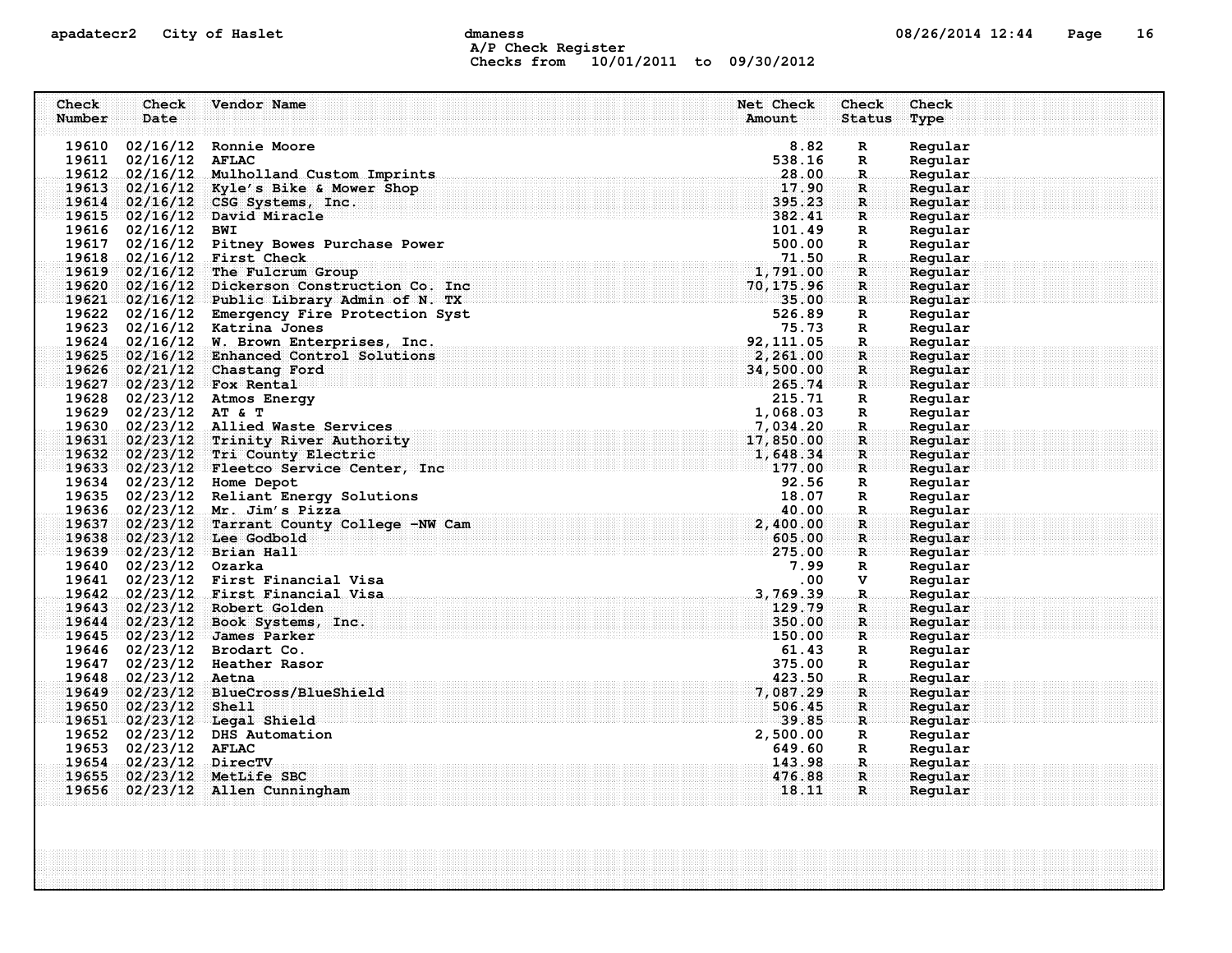## apadatecr2 City of Haslet dmaness dmaness and the control of the 17 control of the Page 17 A/P Check Register Checks from 10/01/2011 to 09/30/2012

| Check  | Check                   | Vendor Name                                                                                                                                      | Net Check | Check                | Check              |
|--------|-------------------------|--------------------------------------------------------------------------------------------------------------------------------------------------|-----------|----------------------|--------------------|
| Number | Date                    |                                                                                                                                                  | Amount    | <b>Status</b>        | Type               |
|        |                         | 19657 02/23/12 Compbenefits Ins. Co.                                                                                                             | 88.62     |                      | Regular            |
|        |                         | 19658 02/23/12 Miracle Development Services                                                                                                      | 3,950.00  | R<br>R               | Regular            |
|        |                         | 19659 02/23/12 Metroport Meals on Wheels                                                                                                         | 4,800.00  | $\mathbf R$          | Regular            |
|        |                         | 19660 02/23/12 California Contractors                                                                                                            | 239.60    | $\mathbf{R}$         | Regular            |
|        | 19661 02/23/12 IAMC     |                                                                                                                                                  | 1,035.00  | $\mathbf{R}$         | Regular            |
|        |                         | 19662 02/23/12 The Fulcrum Group                                                                                                                 | 936.90    | $\mathbf{R}$         | Regular            |
|        |                         | 19663 02/23/12 Alpha Testing, Inc                                                                                                                | 644.25    | R                    | Regular            |
|        |                         | 19664 02/23/12 Katrina Jones                                                                                                                     | 9.90      | R                    | Regular            |
|        |                         | 19665 02/23/12 Gary Stroud                                                                                                                       | 100.00    | $\mathbf R$ .        | Regular            |
|        |                         | 19666 02/23/12 Toby Clower                                                                                                                       | 514.00    | R.                   | Regular            |
| 19667  |                         | 02/23/12 Neptune Underwater Services                                                                                                             | 389.00    | $\mathbf R$          | Regular            |
|        |                         | 19668 02/23/12 Killeen Chamber of Commerce                                                                                                       | 550.00    | $\mathbf{R}$         | Regular            |
|        |                         | 19669 03/01/12 Heritage Baptist Church                                                                                                           | 200.00    | R                    | Regular            |
|        |                         | 19670 03/01/12 NorthStar Chiropractic                                                                                                            | 40.00     | $\mathbb{R}$         | Regular            |
|        | 19671 03/01/12 7-Eleven |                                                                                                                                                  | 8,079.00  | R.                   | Regular            |
|        |                         | 19672 03/01/12 Elkins Hardware                                                                                                                   | 1.60      | R                    | Regular            |
|        |                         | 19673 03/01/12 Elkins Auto and Truck                                                                                                             | 395.65    | $\mathbf{R}$         | Regular            |
|        |                         | 21, 285. 43<br>19674 03/01/12 Fort Worth Water Department                                                                                        |           | R                    | Regular            |
|        |                         | 19675 03/01/12 Texas Municipal Retirement Sys                                                                                                    | 8,214.20  | R                    | Regular            |
|        |                         | 19676 03/01/12 Office Depot                                                                                                                      | 332.65    | $\mathbf R$          | Regular            |
|        |                         | 19677 03/01/12 Taylor, Olson, Adkins, Srall                                                                                                      | 11,782.91 | $\mathbf{R}$         | Regular            |
|        |                         | 19678 03/01/12 Sunstate Equipment Co.                                                                                                            | 130.67    | $\mathbf R$          | Reqular            |
|        |                         | 19679 03/01/12 Ronnie Moore                                                                                                                      | 68.00     | $\mathbf{R}$         | Regular            |
|        |                         | 19680 03/01/12 Public Safety Center, Inc.                                                                                                        | 355.90    | R                    | Regular            |
|        |                         | 19681 03/01/12 Northwest Metroport Chamber                                                                                                       | 44.00     | R                    | Regular            |
|        |                         | 19682 03/01/12 James Ray Parker, II                                                                                                              | 300.00    | R                    | Regular            |
| 19683  |                         | $03/01/12$ Nathan Abel                                                                                                                           |           | $\mathbf R$          | Regular            |
| 19684  |                         | $03/01/12$ Steve Harvey                                                                                                                          | 430.00    | R                    | Regular            |
|        |                         | 19685 03/01/12 Nick Brenz<br>$\overline{\mathbf{54.00}}$<br>19686 03/01/12 Michael Thetford                                                      | 359.00    | R                    | Regular            |
|        |                         | 19687 03/01/12 Lee Godbold                                                                                                                       | 90.00     | R                    | Regular<br>Regular |
|        |                         | 19688 03/01/12 Brodart Co.                                                                                                                       | 355.38    | R<br>R               | Regular            |
|        |                         | 19689 03/01/12 Heather Rasor                                                                                                                     | 375.00    | $\mathbf{R}$         | Regular            |
|        |                         | 19690 03/01/12 Allen Cunningham                                                                                                                  | 145.00    | R                    | Regular            |
|        | 19691 03/01/12 Horizon  |                                                                                                                                                  | 301.90    | $\mathbf{R}$         | Regular            |
|        |                         | a a composito de la construcción de la construcción de la construcción de la construcción de la construcción d<br>19692 03/01/12 Frank Valtierra |           | R                    | Regular            |
|        |                         | 19693 03/01/12 GST Public Safety Supply                                                                                                          | 14.40     | R                    | Regular            |
|        | 19694 03/01/12 Shell    |                                                                                                                                                  | 978.58    | $\mathbb{R}$         | Regular            |
|        |                         | 19695 03/01/12 Eric Camejo                                                                                                                       | 285.00    | $\mathbf{R}_{\cdot}$ | Regular            |
| 19696  |                         | $03/01/12$ Ted Hopper                                                                                                                            | 1,328.00  | $\mathbf{R}$         | Reqular            |
|        | 19697 03/01/12 Quill    |                                                                                                                                                  | 29.38     | R                    | Regular            |
|        |                         | 19698 03/01/12 Haslet Lube & Auto Care                                                                                                           | 239.71    | $\mathbf{R}$         | Reqular            |
|        |                         | 19699 03/01/12 Greg Fischer                                                                                                                      | 310.00    | R                    | Regular            |
|        |                         | 19700 03/01/12 Kyle Briggs                                                                                                                       | 270.00    | R                    | Regular            |
|        |                         | 19701 03/01/12 Robert Brown                                                                                                                      | 29.00     | R.                   | Regular            |
|        |                         | 19702 03/01/12 Jeffrey Forste                                                                                                                    | 132.00    | $\mathbf{R}$         | Regular            |
| 19703  |                         | 03/01/12 Razvan Flaviu Deleanu                                                                                                                   | 198.00    | $\mathbf{R}$         | Regular            |
|        |                         |                                                                                                                                                  |           |                      |                    |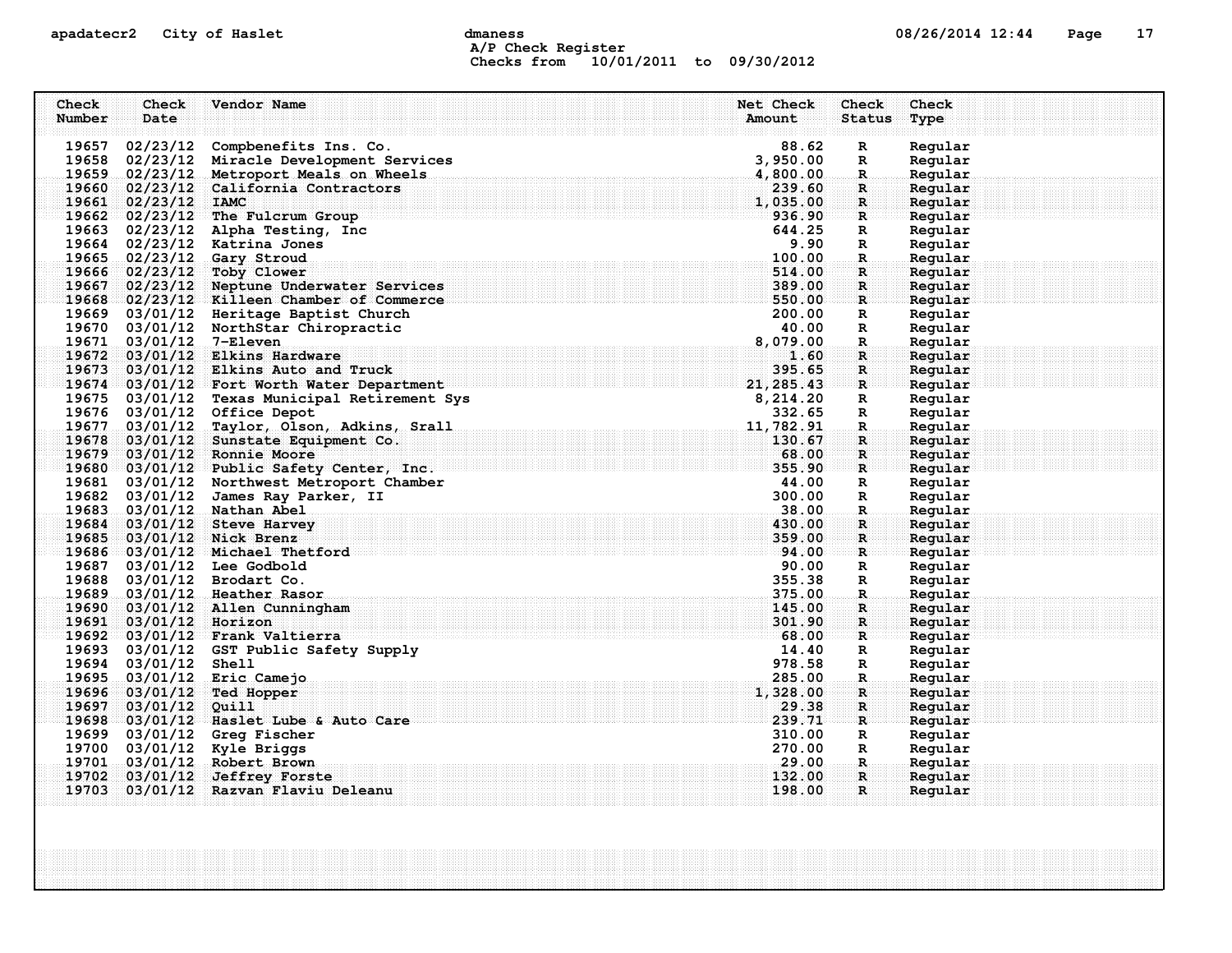## apadatecr2 City of Haslet compound dmaness compound the definition of the compound of the Page 18 A/P Check Register Checks from 10/01/2011 to 09/30/2012

| Check  | Check                            | Vendor Name                                                   | Net Check                                                                                                                         | Check                       | Check              |
|--------|----------------------------------|---------------------------------------------------------------|-----------------------------------------------------------------------------------------------------------------------------------|-----------------------------|--------------------|
| Number | Date                             |                                                               | Amount                                                                                                                            | <b>Status</b>               | Type               |
|        |                                  |                                                               |                                                                                                                                   |                             |                    |
|        |                                  | 19704 03/01/12 Kirt Mays                                      | 94.00                                                                                                                             | $\mathbf R$                 | Regular            |
|        | 19705 03/01/12<br>19706 03/01/12 | John Kelly Clark<br><b>BWI</b>                                | 3,000.00<br>67.97                                                                                                                 | R<br>$\mathbf R$            | Regular<br>Regular |
| 19707  |                                  | 03/01/12 Josh Kiss                                            | 100.00                                                                                                                            | $\circ$                     | Regular            |
| 19708  |                                  | 03/01/12 Catalyst Commercial, Inc                             | 504.90                                                                                                                            | $\mathbf{R}$                | Regular            |
|        |                                  | 19709 03/01/12 CARDEN, WAYNE                                  | $\mathbf{19.65}$                                                                                                                  | $\bullet$                   | Quick Check        |
|        |                                  | 19710 03/01/12 REALTY INTERNATIONAL                           | 40.82                                                                                                                             | R                           | Quick Check        |
|        |                                  | 19711 03/01/12 ED BELL CONSTRUCTION                           | 1,113.60                                                                                                                          | $\mathbb{R}$                | Quick Check        |
|        |                                  | 19712 03/08/12 En Net Services                                | 126.00                                                                                                                            | $\mathbf R$                 | Regular            |
|        |                                  | 19713 03/08/12 Gregory Jicha                                  | 75.00                                                                                                                             | $\mathbf{R}$                | Regular            |
|        |                                  | 19714 03/08/12 Texas Municipal Library                        | 50.00                                                                                                                             | $\mathbf{R}$                | Regular            |
|        |                                  | 19715 03/08/12 Matthew C Wick                                 | 117.00                                                                                                                            | $\mathbf{R}$                | Regular            |
|        |                                  | 19716 03/08/12 Top Way Properties, Inc.                       | 370.00                                                                                                                            | R                           | Regular            |
|        |                                  | 19717 03/08/12 Continental Research Corp                      | 1,976.00                                                                                                                          | R                           | Regular            |
|        |                                  | 19718 03/08/12 Fleetco Service Center, Inc.                   | 406.47                                                                                                                            | R.                          | Regular            |
| 19719  |                                  | 03/08/12 Belcheff & Associates, Inc.                          | .00                                                                                                                               | $\mathbf{v}$                | Regular            |
| 19720  |                                  | 03/08/12 Belcheff & Associates, Inc.                          | 36, 366.95                                                                                                                        | $\mathbf R$                 | Regular            |
|        |                                  | 19721 03/08/12 RENTAL SERVICE CORPORATION                     | 299.79                                                                                                                            | $\mathbf{R}$                | Regular            |
|        |                                  | 19722 03/08/12 Brad Bradley                                   | 500.00                                                                                                                            | $\mathbf R$                 | Regular            |
|        |                                  | 19723 03/08/12 Tarrant County Clerk                           | 76.00                                                                                                                             | $\mathbf{R}$                | Regular            |
|        |                                  | 19724 03/08/12 Mr. Jim's Pizza                                |                                                                                                                                   | $\mathbf R$                 | Regular            |
|        |                                  | 19725 03/08/12 Ferguson Waterworks                            | 34.33                                                                                                                             | $\mathbf R$                 | Regular            |
|        |                                  | 19726 03/08/12 DFW Communications                             | 200.00<br>. The contract of the contract of $\mathbf{19.50}$                                                                      | $\mathbf{R}$                | Regular            |
|        |                                  | 19727 03/08/12 Apple Oxygen Supply, Inc.                      |                                                                                                                                   | $\mathbf{R}$                | Regular            |
|        |                                  | 19728 03/08/12 Brodart Co.                                    | 1,026.64                                                                                                                          | $\mathbf R$                 | Regular            |
|        |                                  | 19729 03/08/12 Heather Rasor<br>19730 03/08/12 Tarrant County | 375.00<br>45,052.25                                                                                                               | $\mathbb{R}$                | Regular            |
| 19731  |                                  | 03/08/12 MYGOV, LLC                                           | 350.00                                                                                                                            | $\mathbf R$<br>$\mathbf{R}$ | Regular<br>Regular |
|        |                                  | 19732 03/08/12 Hose-Tech                                      | 21.86                                                                                                                             | $\mathbf{R}$                | Regular            |
|        |                                  | 19733 03/08/12 Lion Apparel, Inc.                             | 115.15                                                                                                                            | $\mathbf{R}$ :              | Reqular            |
|        | 19734 03/08/12 BWI               |                                                               | 314.45                                                                                                                            | R                           | Regular            |
|        |                                  | 19735 03/08/12 Bureau Veritas                                 | 923.04                                                                                                                            | R                           | Regular            |
|        |                                  | 19736 03/08/12 North Texas Tollway Authority                  |                                                                                                                                   | $\mathbf R$                 | Regular            |
|        |                                  | 19737 03/08/12 Joseph E. Lewis                                | 75.00                                                                                                                             | $\mathbf R$                 | Regular            |
|        |                                  | 19738 03/08/12 Davidson Titles                                | 415.94                                                                                                                            | $\mathbf{R}$                | Regular            |
|        |                                  | 19739 03/08/12 Tyler Technologies, Inc.                       | <u> Handels and Handels and Handels and Handels and Handels and Handels and Handels and Handels and Handels and H</u><br>3,709.00 | $\mathbf{v}$                | Reqular            |
|        |                                  | 19740 03/08/12 Lone Star Trucking & Excavatio                 | 4,000.00                                                                                                                          | $\mathbf R$                 | Regular            |
|        |                                  | 19741 03/15/12 James Evans                                    | 66.00                                                                                                                             | $\mathbf R$                 | Regular            |
|        |                                  | 19742 03/15/12 City of Haltom City                            | 50.00                                                                                                                             | $\mathbf R$                 | Regular            |
|        |                                  | 19743 03/15/12 NAPA AUTO SUPPLY                               |                                                                                                                                   | R                           | Regular            |
|        |                                  | 19744 03/15/12 Roadrunner Traffic Supply                      |                                                                                                                                   | $\mathbf R$                 | Regular            |
|        |                                  | 19745 03/15/12 Roadrunner Courier                             | $790.06$<br>$494.65$<br>$27.25$                                                                                                   | R                           | Regular            |
|        | 19746 03/15/12 FedEx             |                                                               | 25.37                                                                                                                             | R                           | Regular            |
|        | 19747 03/15/12                   | Staples Credit Plan                                           | 232.41                                                                                                                            | $\mathbf R$                 | Regular            |
|        |                                  | 19748 03/15/12 IKON Office Solutions                          | 2,393.20                                                                                                                          | $\mathbf{R}$ .              | Regular            |
| 19749  |                                  | $03/15/12$ Tanya Morrow                                       | 25.00                                                                                                                             | $\mathbf{R}$                | Reqular            |
|        |                                  | 19750 03/15/12 Northwest Metroport Chamber                    | 2,088.00                                                                                                                          | $\mathbf{R}$                | Regular            |
|        |                                  |                                                               |                                                                                                                                   |                             |                    |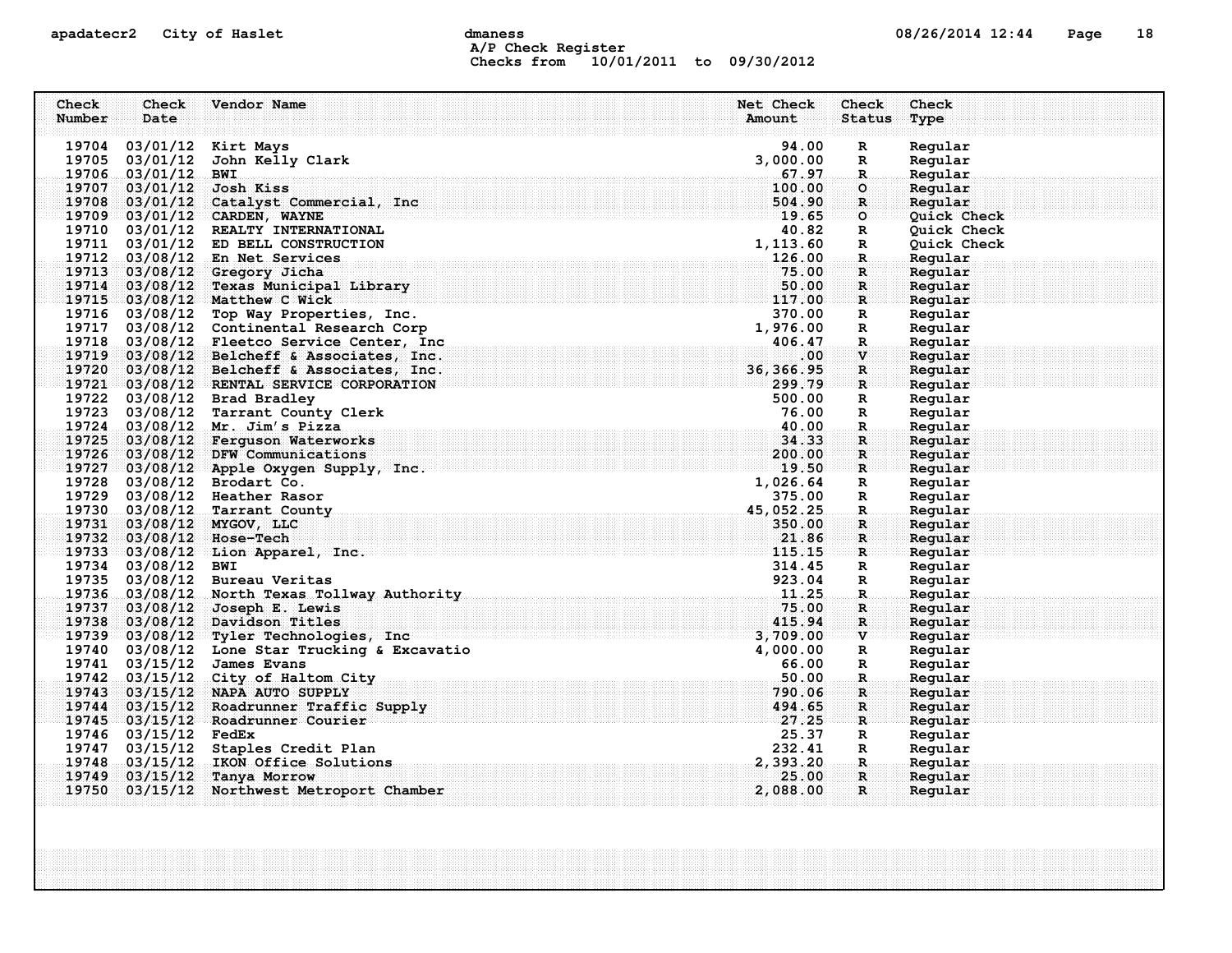## apadatecr2 City of Haslet compound dmaness compound the definition of the compound of the Page 19 A/P Check Register Checks from 10/01/2011 to 09/30/2012

| Check  | Check                   | Vendor Name                                   | Net Check        | Check         | Check              |
|--------|-------------------------|-----------------------------------------------|------------------|---------------|--------------------|
| Number | Date                    |                                               | Amount           | <b>Status</b> | Type               |
|        |                         |                                               |                  |               |                    |
|        |                         | 19751 03/15/12 Reliant Energy Solutions       | 4,790.56         | $\mathbf R$   | Regular            |
|        |                         | 19752 03/15/12 Zimmerer Kubota & Equipment    | 102.12<br>168.30 | $\mathbb{R}$  | Regular            |
|        |                         | 19753 03/15/12 Alliance Regional Newspaper    | 243.07           | $\mathbb{R}$  | Regular<br>Regular |
|        | 19755 03/15/12 TMCCP    | 19754 03/15/12 Nextel Communications          | 50.00            | R<br>R        | Regular            |
|        |                         | $19756$ 03/15/12 Axis Construction, LP        | 12,465.00        | $\mathbf{R}$  | Regular            |
|        |                         | 19757 03/15/12 Charter Communications         | 780.80           | R             | Regular            |
|        |                         | 19758 03/15/12 Nick Brenz                     | 56.00            | $\mathbb{R}$  | Regular            |
|        |                         | 19759 03/15/12 Heather Rasor                  | 375.00           | R.            | Regular            |
|        |                         | 19760 03/15/12 Rita Franks                    | 650.00           | $\mathbf R$   | Regular            |
|        |                         | 19761 03/15/12 Blackstone                     | 101.59           | R             | Regular            |
|        |                         | 19762 03/15/12 First Check                    | 102.00           | $\mathbf{R}$  | Regular            |
|        |                         | 19763 03/15/12 The Fulcrum Group              | 18,309.19        | $\mathbb{R}$  | Regular            |
|        | 19764 03/15/12 HCSB     |                                               | 620.67           | R             | Regular            |
|        |                         | 19765 03/15/12 Mitchell Planning Group, LLC   | 850.00           | $\mathbf{R}$  | Regular            |
|        |                         | 19766 03/15/12 Gary Stroud                    | 100.00           | $\mathbf{R}$  | Regular            |
|        |                         | 19767 03/15/12 W. Brown Enterprises, Inc.     | 117,096.05       | $\mathbf{R}$  | Regular            |
|        |                         | 19768 03/15/12 Crestview Printing, Inc.       |                  | $\mathbf{R}$  | Regular            |
|        |                         | 19769 03/15/12 Texas Economic Developmnt Corp | 5,000.00         | R             | Regular            |
|        |                         | 19770 03/15/12 Keller Party Rental            | 179.23           | R             | Regular            |
|        |                         | 19771 03/22/12 Henderson Oil & Lube           | 1,758.78         | R.            | Regular            |
|        |                         | 19772 03/22/12 Atmos Energy                   | 135.60           | R             | Regular            |
|        |                         | 19773 03/22/12 A-1 Porta Privy                | 99.20            | $\mathbf{R}$  | Regular            |
|        | $19774$ 03/22/12 AT & T |                                               | 984.12           | R             | Regular            |
|        |                         | 19775 03/22/12 DPC Industries, Inc.           | 12.00            | $\mathbb{R}$  | Regular            |
|        |                         | 19776 03/22/12 Tarrant Appraisal District     | 2,443.23         | $\mathbf{R}$  | Regular            |
|        |                         | 19777 03/22/12 Tri County Electric            | 1,903.53         | $\mathbf R$   | Regular            |
|        |                         | 19778 03/22/12 Cross Exterminating            | 150.00           | $\mathbf R$   | Regular            |
|        |                         | 19779 03/22/12 Bound Tree Medical, LLC        | 1,000.80         | $\mathbf{R}$  | Regular            |
|        |                         | 19780 03/22/12 Durable Component Tech         | 265.50           | $\mathbf R$   | Reqular            |
|        |                         | 19781 03/22/12 Home Depot                     | 1,328.50         | $\mathbf R$   | Regular            |
|        |                         | 19782 03/22/12 Tarrant County Health Labs     | 40.00            | R             | Regular            |
|        |                         | 19783 03/22/12 Binswanger Glass               | 130.00           | $\mathbf R$ . | Regular            |
|        |                         | 19784 03/22/12 Unifirst Holdings, L.P.        | 115.44           | R             | Reqular            |
|        |                         | 19785 03/22/12 Cowser Tire & Service          | 75.00            | $\mathbf{R}$  | Regular            |
|        |                         | 19786 03/22/12 Bowles Construction Company    | 71,637.75        | R             | Reqular            |
|        | 19787 03/22/12 Ozarka   |                                               | 73.19            | R             | Regular            |
|        |                         | 19788 03/22/12 First Financial Visa           | .00              | v             | Regular            |
|        |                         | 19789 03/22/12 First Financial Visa           | .00.             | V.            | Regular            |
|        |                         | 19790 03/22/12 First Financial Visa           | 2,842.89         | $\mathbf R$   | Regular            |
|        | 19791 03/22/12 TMCCP    |                                               | 38.50            | R             | Regular            |
|        |                         | 19792 03/22/12 Aerobi-Tech                    | 284.00           | $\mathbf{R}$  | Regular            |
|        |                         | 19793 03/22/12 Brodart Co.                    | 743.35           | $\mathbf{R}$  | Regular            |
|        |                         | 19794 03/22/12 Heather Rasor                  | 375.00           | v             | Regular            |
|        | 19795 03/22/12 Aetna    |                                               | 508.00           | R.            | Regular            |
|        |                         | 19796 03/22/12 BlueCross/BlueShield           | 7,587.56         | R             | Regular            |
|        | 19797 03/22/12 Shell    |                                               | 874.96           | $\mathbf{R}$  | Regular            |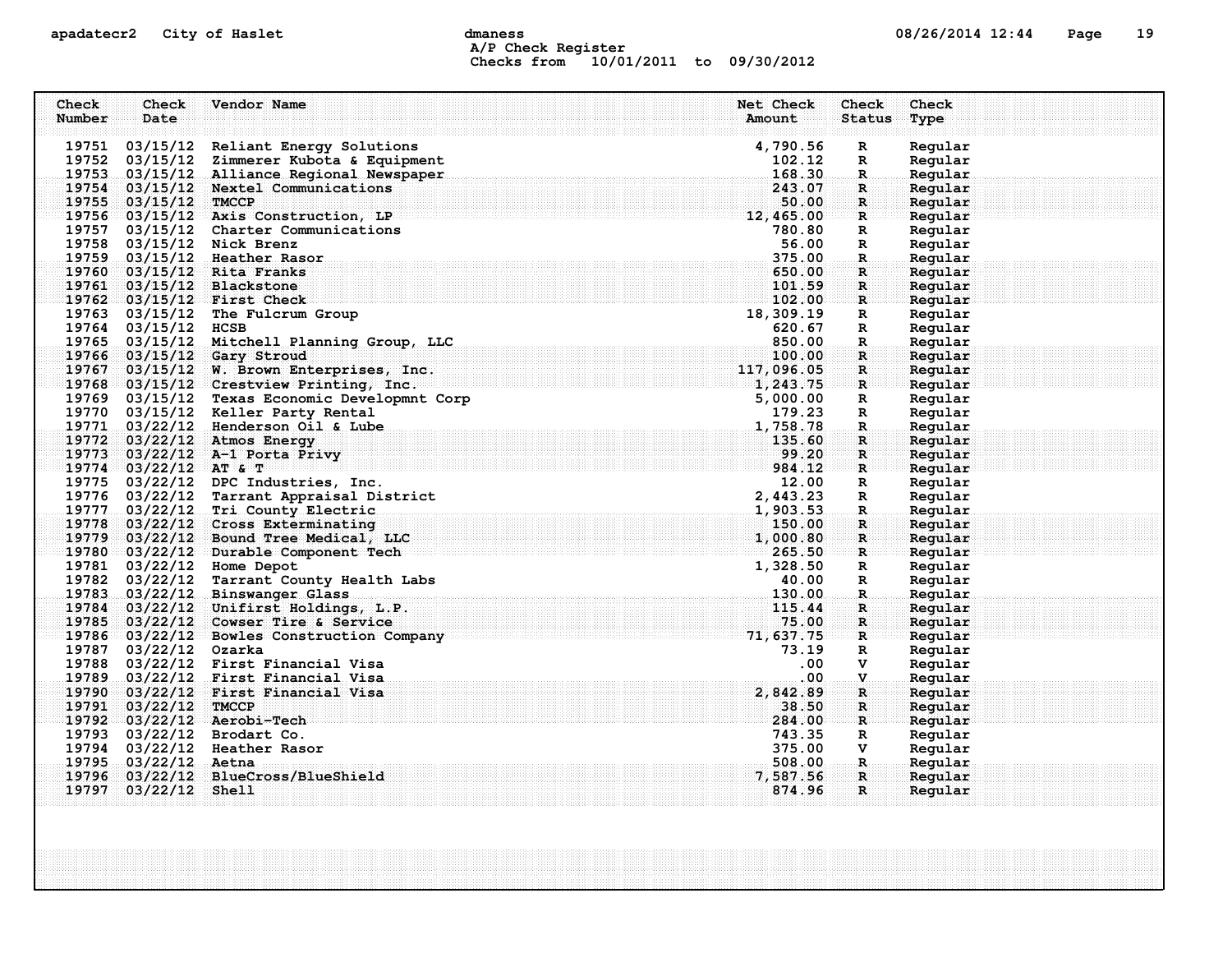## apadatecr2 City of Haslet computer dmaness computer dmanus dmaness computer of  $08/26/2014$  12:44 Page 20 A/P Check Register Checks from 10/01/2011 to 09/30/2012

| Check  | Check                  | Vendor Name                                                                                   | Net Check         | Check                         | Check              |
|--------|------------------------|-----------------------------------------------------------------------------------------------|-------------------|-------------------------------|--------------------|
| Number | Date                   |                                                                                               | Amount            | <b>Status</b>                 | Type               |
|        |                        | 19798 03/22/12 Legal Shield                                                                   | 39.85             |                               |                    |
|        |                        | 19799 03/22/12 Ronnie Moore                                                                   | 17.31             | $\mathbb{R}$<br>R             | Regular<br>Regular |
|        | 19800 03/22/12 AFLAC   |                                                                                               | 807.24            | $\mathbf{R}$                  | Regular            |
|        | 19801 03/22/12 DirecTV |                                                                                               | 143.98            | R                             | Regular            |
|        |                        | 19802 03/22/12 Compbenefits Ins. Co.                                                          | 93.33             | R                             | Regular            |
|        |                        | 19803 03/22/12 CSG Systems, Inc.                                                              | 388.82            | $\mathbf{R}$                  | Regular            |
|        |                        | 19804 03/22/12 Miracle Development Services                                                   | 3,950.00          | $\mathbb{R}$                  | Regular            |
|        |                        | 19805 03/22/12 2L Construction, LLC                                                           | 33,085.80         | $\mathbb{R}$                  | Regular            |
|        |                        | 19806 03/22/12 Bureau Veritas                                                                 | 153.84            | $\mathbf R$                   | Regular            |
|        |                        | 19807 03/22/12 The Fulcrum Group                                                              | 936.90            | R                             | Regular            |
|        |                        | 19808 03/22/12 Lamarc, Inc                                                                    | 70, 959.11        | R                             | Regular            |
|        |                        | 19809 03/22/12 McClendon Construction Co, Inc                                                 | 30,755.60         | $\mathbf{R}$                  | Regular            |
|        |                        | 19810 03/22/12 Greg Spicer                                                                    | 1,927.77          | R                             | Regular            |
|        |                        | 19811 03/22/12 Tyler Technologies, Inc                                                        | 2,659.00          | R                             | Regular            |
|        |                        | 19812 03/23/12 DI Team Gopher                                                                 | 300.00            | $\mathbf{R}$                  | Regular            |
|        |                        | 19813 03/23/12 Teresa David                                                                   | 250.00            | R                             | Regular            |
|        |                        | 19814 03/23/12 Cindy Laird                                                                    | 100.00            | R.                            | Regular            |
|        |                        | 19815 03/23/12 Robert Golden                                                                  | 250.00            | $\mathbf R$                   | Regular            |
|        |                        | 19816 03/29/12 NAPA AUTO SUPPLY                                                               | 142.00            | R                             | Regular            |
|        |                        | 19817 03/29/12 STW, Inc.                                                                      | 262.88            | R                             | Regular            |
|        |                        | 19818 03/29/12 Atlas Utility Supply Co.                                                       | 3,469.01          | R.                            | Regular            |
|        |                        | 19819 03/29/12 Elkins Hardware                                                                | 35.67             | R                             | Regular            |
|        |                        | 19820 03/29/12 Elkins Auto and Truck                                                          | 89.58             | R                             | Regular            |
|        |                        | 19821 03/29/12 Fort Worth Water Department                                                    | 16,840.34         | $\mathbf{R}$                  | Regular            |
|        |                        | 19822 03/29/12 Trinity River Authority                                                        | 17,850.00         | $\mathbb{R}$                  | Regular            |
|        |                        | 19823 03/29/12 Martin Apparatus & Equipment                                                   | 2,219.07          | R                             | Regular            |
|        |                        | 19824 03/29/12 Arts Council of NE Tarrant Co<br>19825 03/29/12 Texas Commission on Fire Prot. | 1,500.00<br>85.00 | $\mathbf{R}_\odot$            | Regular<br>Regular |
|        |                        | 19826 03/29/12 Sunstate Equipment Co.                                                         | 160.15            | $\mathbf R$ :<br>$\mathbf{R}$ | Regular            |
|        |                        | 19827 03/29/12 Reliant Energy Solutions                                                       | 17.45             | R                             | Regular            |
|        |                        | 19828 03/29/12 Ferguson Waterworks                                                            | 3,357.29          | R                             | Regular            |
|        |                        | 19829 03/29/12 Brian Hall                                                                     | 275.00            | R                             | Regular            |
|        | 19830 03/29/12 Horizon |                                                                                               | 97.21             | R.                            | Regular            |
|        | 19831 03/29/12 Shell   |                                                                                               | 1,208.70          | R                             | Regular            |
|        | 19832 03/29/12 AFLAC   |                                                                                               | 974.40            | R                             | Regular            |
|        | 19833 03/29/12 Quill   |                                                                                               | 135.11            | $\mathbf{R}$                  | Regular            |
|        |                        | 19834 03/29/12 MetLife SBC                                                                    | 565.11            | $\mathbf{R}$                  | Regular            |
|        |                        | 19835 03/29/12 Dickerson Construction Co. Inc                                                 | 187, 136.34       | R                             | Regular            |
|        |                        | 19836 03/29/12 Alpha Testing, Inc.                                                            | 2,043.50          | R.                            | Regular            |
|        |                        | 19837 03/29/12 Catalyst Commercial, Inc.                                                      | 547.50            | R                             | Regular            |
|        |                        | 19838 03/29/12 Sign Central & T-Shirts                                                        | 127.00            | $\mathbf R$                   | Regular            |
|        |                        | 19839 03/29/12 Texas Tollways                                                                 | 9.53              | $\mathbf{R}$                  | Regular            |
|        |                        | 19840 04/03/12 JAYME, BENNY                                                                   | 58.90             | $\mathbf{R}$                  | Quick Check        |
|        |                        | 19841 03/29/12 BAILEE DEVELOPER L.P.                                                          | 15.05             | $\mathbb{R}$                  | Quick Check        |
|        |                        | 19842 04/05/12 Henderson Oil & Lube                                                           | 1,889.96          | $\mathbf R$ .                 | Regular            |
| 19843  |                        | 04/05/12 Atlas Utility Supply Co.                                                             | 1,966.21          | R                             | Reqular            |
|        |                        | 19844 04/05/12 Elkins Hardware                                                                | 54.56             | $\mathbf{R}$                  | Regular            |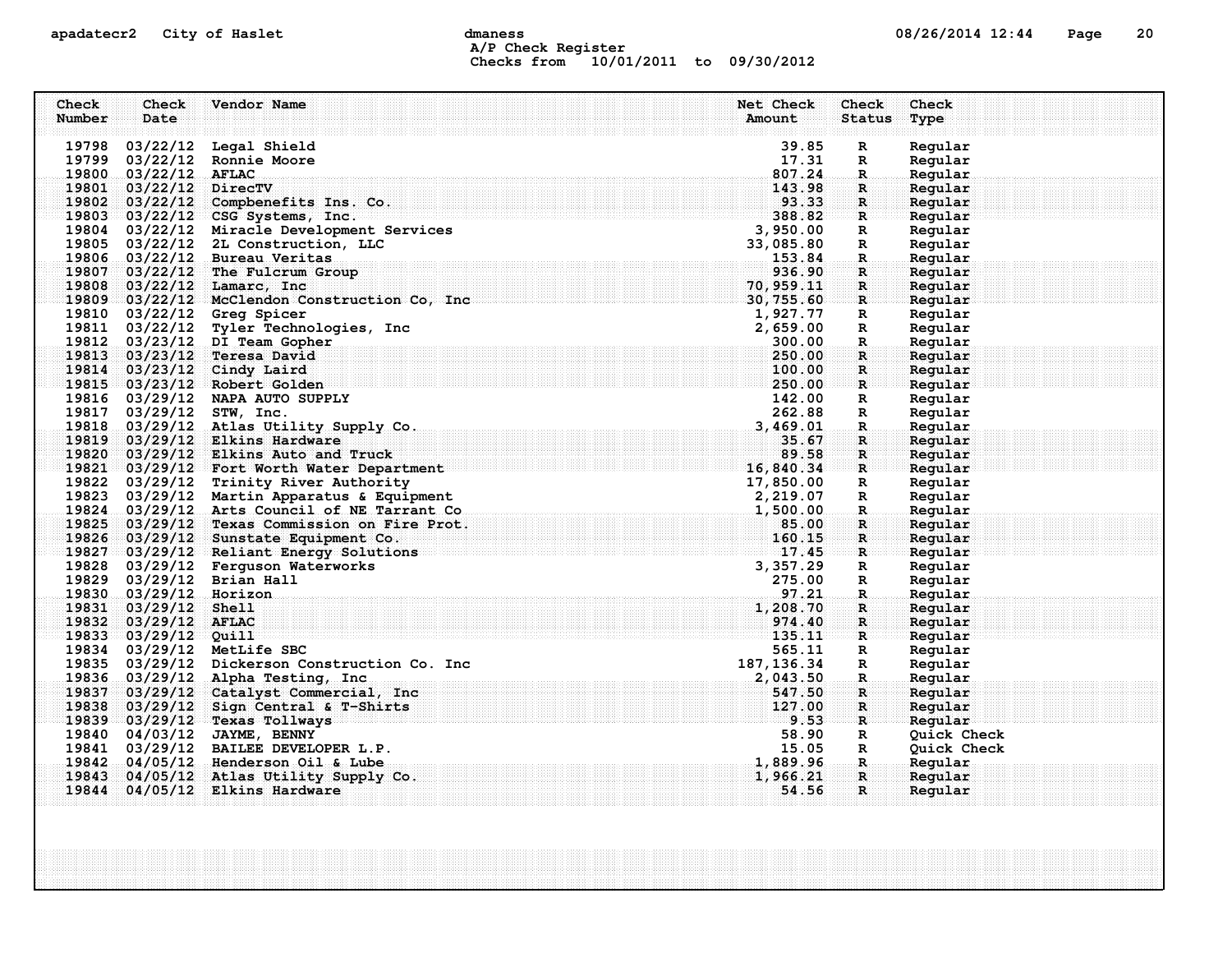## apadatecr2 City of Haslet control dmaness control dmaness control and 08/26/2014 12:44 Page 21 A/P Check Register Checks from 10/01/2011 to 09/30/2012

| Check  | Check                   | Vendor Name                                                                    | Net Check        | Check             | Check              |
|--------|-------------------------|--------------------------------------------------------------------------------|------------------|-------------------|--------------------|
| Number | Date                    |                                                                                | Amount           | <b>Status</b>     | Type               |
|        |                         | 19845 04/05/12 Elkins Auto and Truck                                           | 27.50            | $\mathbb{R}$      | Regular            |
|        |                         | 19846 04/05/12 Fort Worth Water Department                                     | 6,935.00         | R                 | Regular            |
|        |                         | 19847 04/05/12 Allied Waste Services                                           | 7,021.66         | $\mathbf R$       | Regular            |
|        |                         | 19848 04/05/12 Roadrunner Traffic Supply                                       | 120.10           | R                 | Regular            |
|        |                         | 19849 04/05/12 Texas Municipal Retirement Sys                                  | 8,476.49         | R                 | Regular            |
|        |                         | 19850 04/05/12 Belcheff & Associates, Inc.                                     | $.00 \,$         | $\mathbf{V}$      | Regular            |
|        |                         | 19851 04/05/12 Belcheff & Associates, Inc.                                     | 29,930.64        | R                 | Regular            |
|        |                         | 19852 04/05/12 Bound Tree Medical, LLC                                         | 44.20            | $\mathbb{R}$      | Regular            |
|        |                         | 19853 04/05/12 Unifirst Holdings, L.P.                                         | 225.21           | $\mathbf{R}$      | Regular            |
|        |                         | 19854 04/05/12 Brad Bradley                                                    | 500.00           | R                 | Regular            |
|        |                         | 19855 04/05/12 Northwest Metroport Chamber                                     | 22.00            | R                 | Regular            |
|        |                         | 19856 04/05/12 James Ray Parker, II                                            | 250.00           | $\mathbf{R}$      | Regular            |
|        |                         | 19857 04/05/12 Mr. Jim's Pizza                                                 | 36.98            | R                 | Regular            |
|        |                         | 19858 04/05/12 Robert Golden                                                   | 620.00           | R                 | Regular            |
|        |                         | 19859 04/05/12 Charter Communications                                          | 310.34           | R                 | Regular            |
|        |                         | 19860 04/05/12 Steve Harvey                                                    | 415.00           | R                 | Regular            |
|        |                         | 19861 04/05/12 Nick Brenz                                                      | 535.00           | R.                | Regular            |
|        |                         | 19862 04/05/12 Michael Thetford                                                | 141.00<br>144.00 | $\mathbf{R}$      | Regular            |
|        |                         | 19863 04/05/12 Lee Godbold<br>19864 04/05/12 Brodart Co.                       | 497.35           | R<br>R            | Regular<br>Regular |
|        |                         | 19865 04/05/12 Frank Valtierra                                                 | 73.00            | R.                | Regular            |
|        |                         | 19866 04/05/12 Tarrant County                                                  | 45,052.25        | R                 | Regular            |
|        |                         | 19867 04/05/12 Eric Camejo                                                     | 90.00            | R                 | Regular            |
|        |                         | 19868 04/05/12 Recept Pharmacy                                                 | 1,397.54         | $\mathbf{R}$      | Regular            |
|        | 19869 04/05/12 Gale     |                                                                                | 53.91            | $\mathbb{R}$      | Regular            |
|        |                         | 19870 04/05/12 Greg Fischer                                                    | 360.00           | $\mathbb{R}$      | Regular            |
|        |                         | 19871 04/05/12 Kyle Briggs                                                     | 485.00           | $\mathbf R$       | Regular            |
|        |                         | 19872 04/05/12 Robert Brown                                                    | 29.00            | R                 | Regular            |
|        |                         | 19873 04/05/12 Jeffrey Forste                                                  | 248.00           | $\mathbf{R}$      | Regular            |
|        |                         | 19874 04/05/12 Razvan Flaviu Deleanu                                           | 297.00           | R                 | Regular            |
|        |                         | 19875 04/05/12 Kirt Mays                                                       | 94.00            | $\mathbb{R}$      | Regular            |
|        |                         | 19876 04/05/12 John Kelly Clark                                                | 3,500.00         | R                 | Regular            |
|        | 19877 04/05/12 BWI      |                                                                                | 868.01           | R.                | Regular            |
|        |                         | 19878 04/05/12 Toby Clower                                                     | 37.00            | R                 | Regular            |
|        |                         | 19879 04/05/12 NISD Education Foundation                                       | 500.00           | $\mathbf{R}$      | Regular            |
|        |                         | 19880 04/05/12 Samuel Aaron Ogburn                                             | 29.00            | $\mathbf{R}$      | Regular            |
|        |                         | 19881 04/05/12 Matthew Jefferson                                               | 58.00            | R                 | Regular            |
|        |                         | 19882 04/05/12 Discount Steel                                                  | 145.10<br>850.00 | R                 | Regular<br>Regular |
|        |                         | 19883 04/05/12 Mitchell Planning Group, LLC<br>19884 04/05/12 James Evans, Sr. | 50.00            | $\mathbf{R}$<br>R | Regular            |
|        |                         | 19885 04/05/12 Rita Franks                                                     | 4,500.00         | $\mathbf R$       | Regular            |
|        |                         | 19886 04/12/12 STW, Inc.                                                       | 450.00           | $\mathbf{R}$      | Regular            |
|        |                         | 19887 04/12/12 A-1 Porta Privy                                                 | 99.20            | R                 | Regular            |
|        |                         | 19888 04/12/12 Allied Waste Services                                           | 7,021.66         | R                 | Regular            |
|        | 19889 04/12/12 Grainger |                                                                                | 172.75           | .R.               | Regular            |
| 19890  |                         | 04/12/12 Continental Research Corp                                             | 2,468.00         | $\mathbf{R}$      | Reqular            |
|        |                         | 19891 04/12/12 Martin Apparatus & Equipment                                    | 3, 137.64        | $\mathbf{R}$      | Regular            |
|        |                         |                                                                                |                  |                   |                    |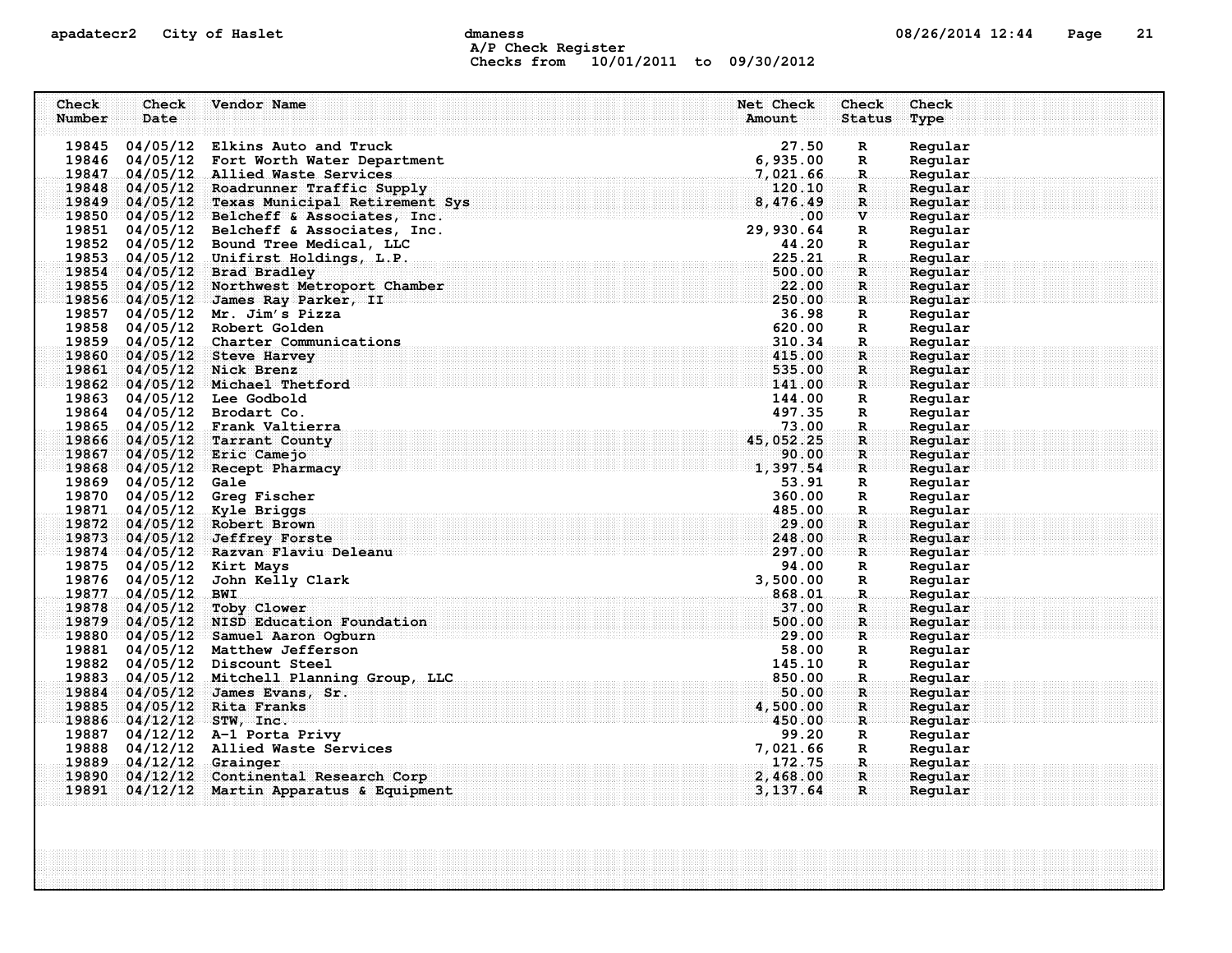## apadatecr2 City of Haslet computer dmaness computer dmaness computer of  $08/26/2014$  12:44 Page 22 A/P Check Register Checks from 10/01/2011 to 09/30/2012

| Check<br>Number | Check<br>Date         | Vendor Name                                                                                  | Net Check<br>Amount | Check<br><b>Status</b>     | Check<br>Type      |
|-----------------|-----------------------|----------------------------------------------------------------------------------------------|---------------------|----------------------------|--------------------|
|                 |                       |                                                                                              |                     |                            |                    |
|                 |                       | 19892 04/12/12 Staples Credit Plan                                                           | 237.77              | R                          | Regular            |
|                 |                       | 19893 04/12/12 IKON Office Solutions                                                         | 424.00<br>85.00     | R                          | Regular            |
|                 |                       | 19894 04/12/12 Texas Commission on Fire Prot.<br>19895 04/12/12 Consolidated Traffic Control | 55.00               | $\mathbf R$<br>$\mathbf R$ | Regular<br>Regular |
|                 |                       | 19896 04/12/12 Northeast Leadership Forum                                                    | 100.00              | $\mathbf{R}$               | Regular            |
|                 |                       | 19897 04/12/12 RENTAL SERVICE CORPORATION                                                    | 450.17              | R                          | Regular            |
|                 |                       | 19898 04/12/12 Tarrant County Health Labs                                                    | 120.00              | R                          | Regular            |
|                 |                       | 19899 04/12/12 Unifirst Holdings, L.P.                                                       | 138.94              | R                          | Regular            |
|                 |                       | 19900 04/12/12 Northwest Metroport Chamber                                                   | 110.00              | $\mathbf{R}$               | Regular            |
|                 |                       | 19901 04/12/12 Mr. Jim's Pizza                                                               | 42.50               | R.                         | Regular            |
|                 |                       | 19902 04/12/12 Nextel Communications                                                         | 269.79              | $\mathbf R$                | Regular            |
|                 |                       | 19903 04/12/12 Brodart Co.                                                                   | 355.16              | $\mathbf{R}$               | Regular            |
|                 |                       | 19904 04/12/12 First Check                                                                   | 36.00               | R                          | Regular            |
|                 |                       | 19905 04/12/12 Bureau Veritas                                                                | 307.68              | R                          | Regular            |
|                 |                       | 19906 04/12/12 The Fulcrum Group                                                             | 112.00              | $\mathbf R$                | Regular            |
|                 |                       | $19907$ 04/12/12 Alpha Testing, Inc                                                          | 1,195.00            | R                          | Regular            |
|                 | 19908 04/12/12 HCSB   |                                                                                              | 620.67              | R                          | Regular            |
|                 |                       | 19909 04/12/12 Greg Fischer                                                                  | 200.00              | R                          | Regular            |
|                 | 19910 04/19/12 GTRI   |                                                                                              | 26.21               | R                          | Regular            |
|                 |                       | 19911 04/19/12 Brenda Kay                                                                    | 550.00              | $\mathbf R$                | Regular            |
|                 |                       | 19912 04/19/12 City of Lake Worth                                                            | 260.00              | $\mathbf{R}$               | Regular            |
|                 |                       | 19913 04/19/12 Northwest HS Drumline                                                         | 150.00              | R                          | Regular            |
|                 |                       | 19914 04/19/12 Northwest Jazz Band                                                           | 200.00              | $\mathbf{R}$               | Regular            |
|                 |                       | 19915 04/19/12 Texas State Comptroller<br>19916 04/19/12 Taylor, Olson, Adkins, Srall        | 251.00<br>12,532.95 | R                          | Regular<br>Regular |
|                 |                       | 19917 04/19/12 Debra Maness                                                                  | 144.63              | R<br>$\mathbf{R}$          | Regular            |
|                 |                       | 19918 04/19/12 Medstar Area Metro Ambulance                                                  | 5,806.40            | $\mathbf R$                | Regular            |
|                 |                       | 19919 04/19/12 Belcheff & Associates, Inc.                                                   | 3,140.00            | R                          | Regular            |
|                 |                       | 19920 04/19/12 Tanya Morrow                                                                  | 20.95               | R                          | Regular            |
|                 |                       | 19921 04/19/12 Home Depot                                                                    | 618.85              | ार                         | Regular            |
|                 |                       | 19922 04/19/12 Unifirst Holdings, L.P.                                                       | 175.13              | R                          | Regular            |
|                 |                       | 19923 04/19/12 Perdue, Brandon, Fielder, Collins                                             | 408.77              | $\mathbf{R}$               | Regular            |
|                 |                       | 19924 04/19/12 Erin Berryhill                                                                | 50.00               | $\mathbf R$                | Regular            |
|                 |                       | 19925 04/19/12 Tarrant County Clerk                                                          | 99.00               | R                          | Regular            |
|                 |                       | 19926 04/19/12 Northwest Metroport Chamber                                                   | 180.00              | R                          | Regular            |
|                 |                       | 19927 04/19/12 Reliant Energy Solutions                                                      | 5,976.58            | R                          | Regular            |
|                 |                       | 19928 04/19/12 Bowles Construction Company                                                   | 31,662.00           | R                          | Regular            |
|                 | 19929 04/19/12 Ozarka |                                                                                              | 26.15               | R                          | Regular            |
|                 |                       | 19930 04/19/12 Alliance Regional Newspaper                                                   | 179.52              | R.                         | Regular            |
|                 |                       | 19931 04/19/12 DFW Communications                                                            | 501.36              | $\mathbf R$                | Regular            |
|                 |                       | 19932 04/19/12 First Financial Visa                                                          | .00.                | V                          | Regular            |
|                 |                       | 19933 04/19/12 First Financial Visa                                                          | 5, 411.84           | $\mathbf{R}$               | Regular            |
|                 |                       | 19934 04/19/12 Charter Communications                                                        | 189.99              | R                          | Regular            |
|                 |                       | 19935 04/19/12 Apple Oxygen Supply, Inc.                                                     | 19.50               | R                          | Regular            |
|                 |                       | 19936 04/19/12 BlueCross/BlueShield                                                          | 9,377.12            | -R.,                       | Regular            |
| 19937           |                       | $04/19/12$ Legal Shield                                                                      | 39.85               | $\mathbf{R}$               | Regular            |
|                 |                       | 19938 04/19/12 DHS Automation                                                                | 9,303.79            | R                          | Regular            |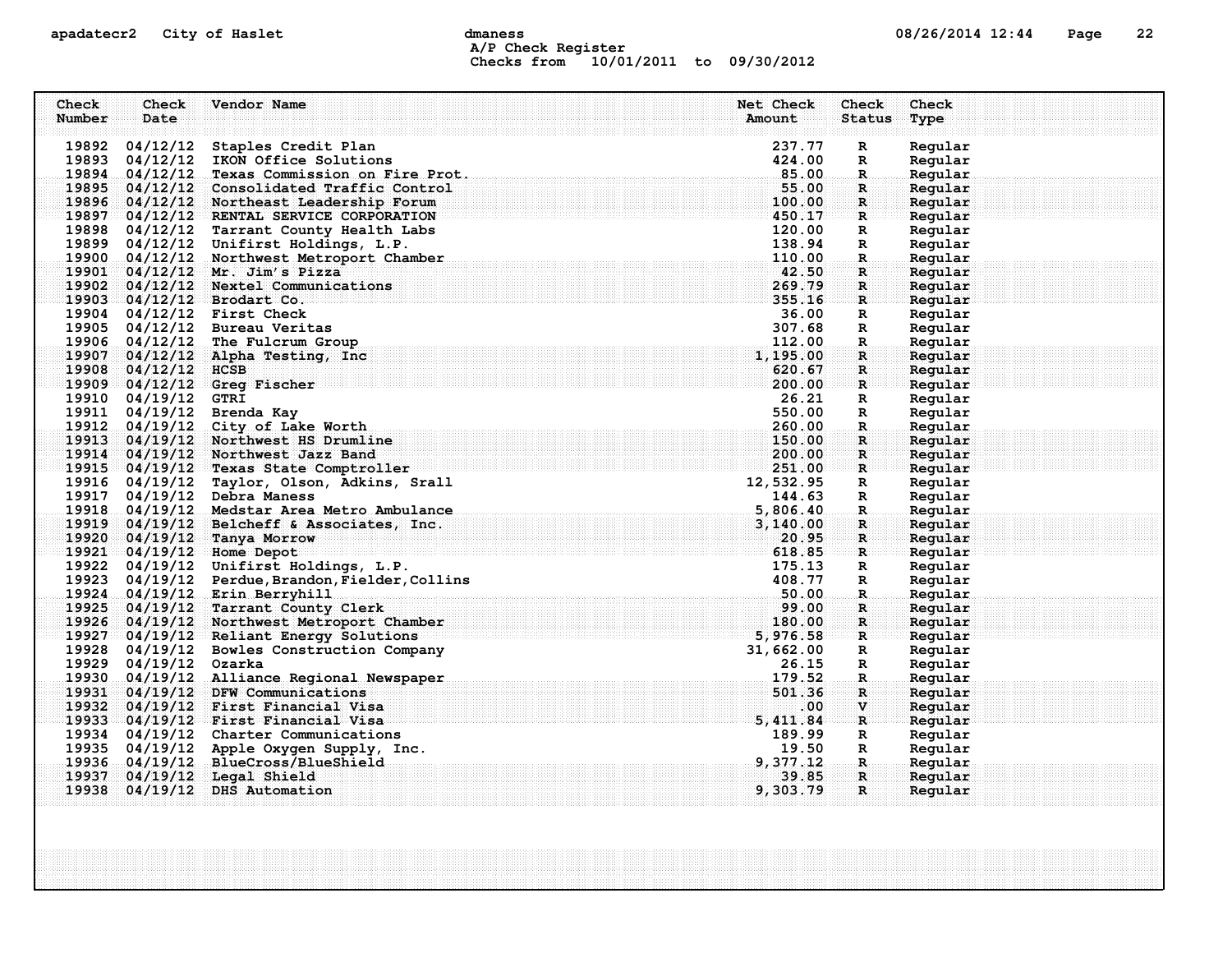## apadatecr2 City of Haslet computer dmaness computer dmaness computer of  $08/26/2014$  12:44 Page 23 A/P Check Register Checks from 10/01/2011 to 09/30/2012

| Check  | Check                  | Vendor Name                                                                             | Net Check          | Check                          | Check              |
|--------|------------------------|-----------------------------------------------------------------------------------------|--------------------|--------------------------------|--------------------|
| Number | Date                   |                                                                                         | Amount             | <b>Status</b>                  | Type               |
|        |                        |                                                                                         |                    |                                |                    |
|        |                        | 19939 04/19/12 MYGOV, LLC                                                               | 350.00             | $\mathbb{R}$                   | Regular            |
|        |                        | 19940 04/19/12 Midwest Tape                                                             | 296.08             | R                              | Regular            |
|        | 19941 04/19/12 DirecTV |                                                                                         | 161.98             | $\mathbf R$ .                  | Regular            |
|        |                        | 19942 04/19/12 Sanderson Electric, Inc.                                                 | 369.70             | $\mathbf R$ :                  | Regular            |
|        |                        | 19943 04/19/12 Baker & Taylor                                                           | 28.09              | $\mathbf{R}$                   | Regular            |
|        |                        | 19944 04/19/12 Radio Express Inc.                                                       | 5,302.00           | $\mathbf{R}$                   | Regular            |
|        |                        | 19945 04/19/12 Compbenefits Ins. Co.                                                    | 98.55              | R                              | Regular            |
|        |                        | 19946 04/19/12 Dayna Horak                                                              | 140.44             | $\mathbb{R}$                   | Regular            |
|        |                        | 19947 04/19/12 Soil Express                                                             | 2,612.23           | $\mathbf{R}$ .                 | Regular            |
|        |                        | 19948 04/19/12 2L Construction, LLC                                                     | 30,172.04          | $\mathbf{R}$                   | Regular            |
|        |                        | 19949 04/19/12 Lisa Hennek                                                              | 9.36               | $\mathbf R$                    | Regular            |
|        |                        | 19950 04/19/12 Debra W. Maness                                                          | 684.69             | $\mathbf{R}$ .                 | Regular            |
|        |                        | 19951 04/19/12 The Fulcrum Group                                                        | 241.00             | R                              | Regular            |
|        |                        | 19952 04/19/12 Professional Service Industrie                                           | 350.00             | $\mathbf{R}$                   | Regular            |
|        |                        | 19953 04/19/12 Greg Fischer<br>19954 04/19/12 Residential Strategies, Inc.              | 1,300.00           | $\mathbf R$                    | Regular            |
|        |                        |                                                                                         | 2,250.00           | $\mathbf{R}$                   | Regular            |
|        |                        | 19955 04/26/12 Pitney Bowes                                                             | 155.00<br>69.94    | $\mathbf R$                    | Regular            |
|        | 19957 04/26/12 AT & T  | 19956 04/26/12 Atmos Energy                                                             | 1,120.77           | $\mathbf{R}$                   | Regular            |
|        |                        | 19958 04/26/12 DPC Industries, Inc.                                                     |                    | $\mathbf{R}$                   | Regular<br>Regular |
|        |                        | 19959 04/26/12 Trinity River Authority                                                  | 12.00<br>17,850.00 | $\mathbf{R}$<br>$\mathbf{R}$ . | Regular            |
|        |                        | 19960 04/26/12 Texas Municipal Retirement Sys                                           | 8,567.08           | R                              | Regular            |
|        |                        | 19961 04/26/12 Texas State Comptroller                                                  | 37,019.95          | $\mathbf{R}$                   | Regular            |
|        |                        | rement Sys (1995)<br>Ler (1996)<br>Santa Carlo (1996)<br>19962 04/26/12 Debra W. Maness | 3,000.00           | $\mathbf{R}$                   | Regular            |
|        |                        | 19963 04/26/12 Debra W. Maness                                                          | 100.00             | $\mathbf R$                    | Regular            |
|        |                        | 19964 04/26/12 Tri County Electric                                                      | 1,315.53           | $\mathbb{R}$                   | Regular            |
|        |                        | 19965 04/26/12 Reliant Energy Solutions                                                 |                    | $\mathbf R$ .                  | Reqular            |
|        |                        | 19966 04/26/12 Zimmerer Kubota & Equipment                                              | 143.24             | $\mathbf R$ :                  | Regular            |
|        |                        | 19967 04/26/12 Brian Hall                                                               | 275.00             | $\mathbf{R}$                   | Regular            |
|        | 19968 04/26/12 Ozarka  |                                                                                         |                    | $\mathbf R$                    | Regular            |
|        |                        | 19969 04/26/12 Bonus Building Care                                                      | 300.00             | $\mathbf{R}$                   | Regular            |
|        |                        | 19970 04/26/12 Kinloch Equipmet & Supply                                                | 2,020.24           | $\mathbb{R}$                   | Regular            |
|        |                        | 19971 04/26/12 Texas Court Clerks Association                                           | 40.00              | $\mathbf{R}$                   | Regular            |
|        |                        | 19972 04/26/12 Charter Communications                                                   | 760.99             | $\mathbf R$                    | Regular            |
|        | 19973 04/26/12 Aetna   |                                                                                         | 510.10             | R                              | Regular            |
|        | 19974 04/26/12 Shell   |                                                                                         | 838.03             | $\mathbf{R}$                   | Regular            |
|        | 19975 04/26/12 Quill   |                                                                                         | 306.67             | $\mathbf{R}$                   | Regular            |
|        |                        | 19976 04/26/12 MetLife SBC                                                              | 612.42             | R                              | Regular            |
|        |                        | 19977 04/26/12 Fire Dept. Company Identifiers                                           | 330.00             | $\mathbf{R}$ .                 | Regular            |
|        |                        | 19978 04/26/12 Miracle Development Services                                             | 3,950.00           | R                              | Regular            |
|        | 19979 04/26/12 BWI     |                                                                                         | 140.75             | $\mathbf R$                    | Regular            |
|        |                        | 19980 04/26/12 Penworthy                                                                | 301.75             | $\mathbf{R}$                   | Regular            |
|        |                        | 19981 04/26/12 Catalyst Commercial, Inc                                                 | 768.75             | $\mathbf{R}$                   | Regular            |
|        |                        | 19982 04/26/12 McClendon Construction Co, Inc                                           | 6,600.00           | $\mathbb{R}$                   | Regular            |
|        |                        | 19983 04/26/12 W. Brown Enterprises, Inc.                                               | 115,743.49         | $\mathbf{R}_\perp$             | Regular            |
|        |                        | 19984 04/26/12 James Evans, Sr.                                                         | 50.00              | $\mathbf R$ :                  | Regular            |
|        |                        | 19985 04/26/12 Martin Pitts Construction                                                | 6, 250.00          | $\mathbf{R}$                   | Regular            |
|        |                        |                                                                                         |                    |                                |                    |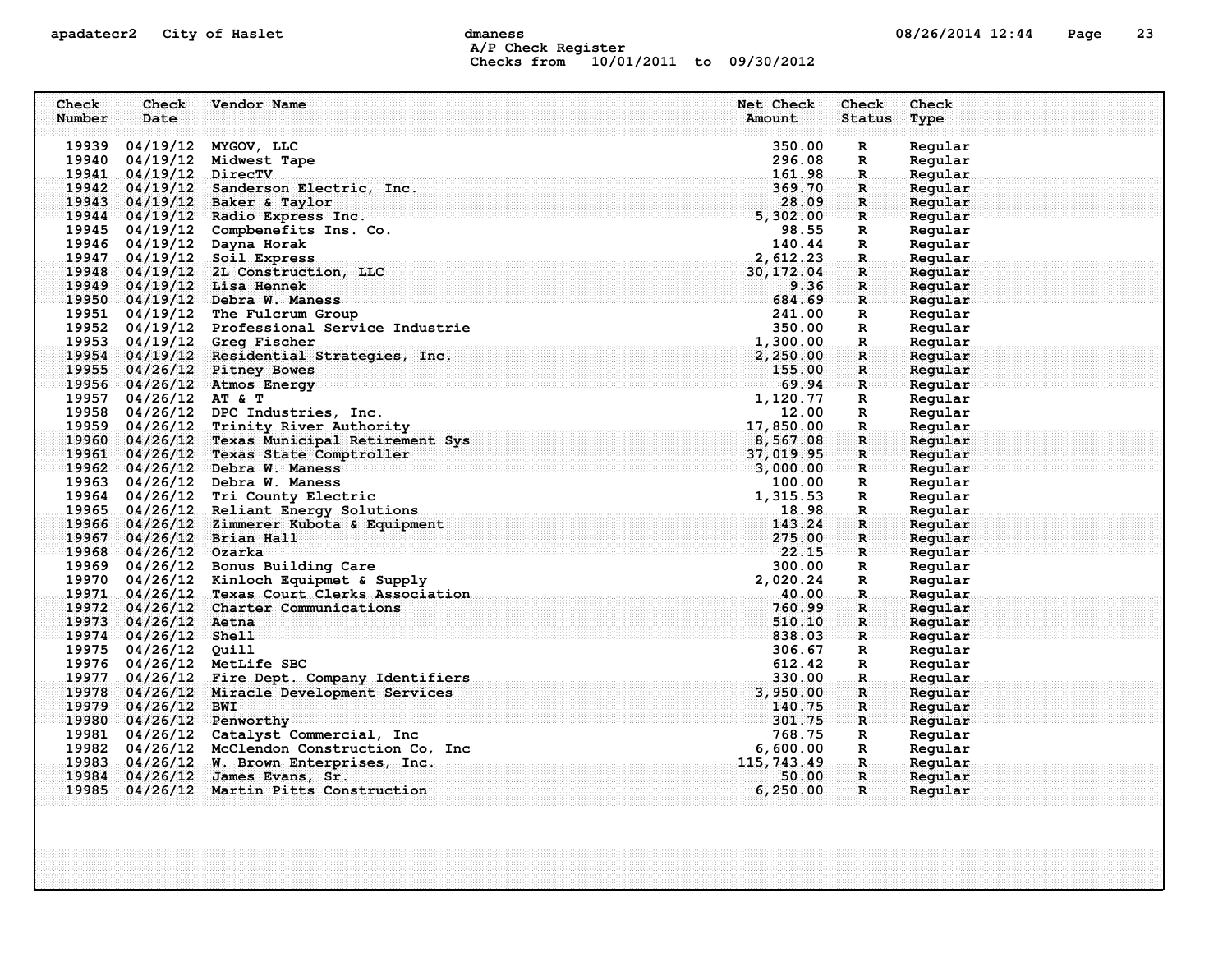## apadatecr2 City of Haslet and dmaness dmaness and the 08/26/2014 12:44 Page 24 A/P Check Register Checks from 10/01/2011 to 09/30/2012

| Check<br>Number | Check<br>Date          | Vendor Name                                                     | Net Check<br>Amount | Check<br><b>Status</b>        | Check<br>Type      |
|-----------------|------------------------|-----------------------------------------------------------------|---------------------|-------------------------------|--------------------|
|                 |                        | 19986 04/26/12 SHEERAN, ROBERT                                  | 55.24               | $\mathbb{R}$                  | Ouick Check        |
|                 |                        | 19987 04/26/12 RUST, GREGORY B                                  | 38.62               | $\mathbb{R}$                  | Quick Check        |
|                 |                        | 19988 04/26/12 WESTWOOD PARTNERS, LLC                           | 218.83              | $\mathbf R$                   | Quick Check        |
|                 |                        | 19989 05/03/12 Myron Corp                                       | 305.91              | $\mathbf{R}$                  | Regular            |
|                 |                        | 19990 05/03/12 Lisa Allen                                       | 50.00               | $\mathbf{R}$                  | Regular            |
|                 |                        | 19991 05/03/12 Eva Holmes                                       | 50.00               | $\mathbf R$                   | Regular            |
|                 |                        | 19992 05/03/12 Melissa Kime                                     | 3.99                | $\mathbb{R}$                  | Regular            |
|                 |                        | 19993 05/03/12 Texas Cornhole League                            | 500.00              | $\mathbf R$                   | Regular            |
|                 |                        | 19994 05/03/12 Fort Worth Water Department                      | 20,438.39           | $\mathbf R$                   | Regular            |
|                 |                        | 19995 05/03/12 Office Depot                                     | 206.59              | R                             | Regular            |
|                 |                        | 19996 05/03/12 Taylor, Olson, Adkins, Srall                     | 8,516.60            | $\mathbf R$                   | Regular            |
|                 |                        | 19997 05/03/12 Continental Research Corp                        | 984.00              | $\mathbf{R}$                  | Regular            |
|                 |                        | 19998 05/03/12 CASCO Industries                                 | 1,610.38            | R                             | Regular            |
|                 |                        | 19999 05/03/12 Belcheff & Associates, Inc.                      | $.00 \,$            | v                             | Regular            |
|                 |                        | 20000 05/03/12 Belcheff & Associates, Inc.                      | .00.                | V.                            | Regular            |
|                 |                        | 20001 05/03/12 Belcheff & Associates, Inc.                      | 36,400.00           | R                             | Regular            |
|                 |                        | 20002 05/03/12 Sunstate Equipment Co.                           | 833.59              | $\mathbf R$                   | Regular            |
|                 |                        | 20003 05/03/12 John Wright Associates, Inc.                     | 100.00              | $\mathbf{R}$                  | Regular            |
|                 |                        | 20004 05/03/12 Kathleen Golden                                  | 579.46              | R                             | Regular            |
|                 |                        | 20005 05/03/12 Unifirst Holdings, L.P.                          | 160.24              | $\mathbf R$                   | Regular            |
|                 |                        | 20006 05/03/12 Erin Berryhill                                   | 50.00               | $\mathbf R$                   | Regular            |
|                 |                        | 20007 05/03/12 National Entertainment Technol                   | 1,150.00            | $\mathbf R$                   | Regular            |
|                 |                        | 20008 05/03/12 Fast Signs                                       | 25.00               | $\mathbf{R}$                  | Regular            |
|                 |                        | 20009 05/03/12 James Ray Parker, II                             | 250.00              | $\mathbf{R}$                  | Regular            |
|                 |                        | 20010 05/03/12 Ferguson Waterworks                              | 60.54               | R                             | Regular            |
|                 |                        | 20011 05/03/12 Cowser Tire & Service                            | 72.50               | $\mathbf{R}$                  | Regular            |
|                 |                        | 20012 05/03/12 Bonus Building Care                              | 375.00              | R.                            | Regular            |
|                 |                        | 20013 05/03/12 Steve Harvey                                     | 162.00              | $\mathbf{v}$                  | Regular            |
|                 |                        | 20014 05/03/12 Nick Brenz                                       | 270.00              | $\mathbf{R}$                  | Regular            |
|                 |                        | 20015 05/03/12 Michael Thetford                                 | 141.00              | R                             | Reqular            |
|                 |                        | 20016 05/03/12 Lee Godbold                                      | 338.00              | R                             | Regular            |
|                 |                        | 20017 05/03/12 Brodart Co.                                      | 585.87              | $\mathbb{R}$                  | Regular            |
|                 | 20018 05/03/12 Horizon |                                                                 | 47.43               | R.                            | Regular            |
|                 |                        | 20019 05/03/12 Frank Valtierra                                  | 151.00              | $\mathbf R$                   | Regular            |
|                 |                        | 20020 05/03/12 Tarrant County                                   | 45,052.25           | $\mathbf{R}$                  | Regular            |
|                 |                        | 20021 05/03/12 Eric Camejo                                      | $-40.00$            | $\mathbf{R}$                  | Regular            |
|                 |                        | 20022 05/03/12 Midwest Tape                                     | 724.61              | R                             | Regular            |
|                 |                        | 20023 05/03/12 Kyle Briggs                                      | 170.00              | $\mathbb{R}$                  | Regular            |
|                 |                        | 20024 05/03/12 Jeffrey Forste                                   | 448.00              | $\mathbf R$                   | Regular            |
|                 |                        | 20025 05/03/12 Razvan Flaviu Deleanu                            | 330.00              | $\mathbf{R}$                  | Regular            |
|                 |                        | 20026 05/03/12 Rickey Riggs                                     | 1,070.00            | $\mathbf R$                   | Regular            |
|                 |                        | 20027 05/03/12 Kirt Mays                                        | 94.00               | $\mathbf R$                   | Regular            |
|                 |                        | 20028 05/03/12 Jennifer Brown                                   | 50.51               | $\mathbf{R}$                  | Regular            |
|                 |                        | 20029 05/03/12 Matthew Jefferson<br>20030 05/03/12 Jason Daniel | 29.00<br>29.00      | $\mathbf{R}$<br>$\mathbf R$ . | Regular<br>Regular |
|                 |                        | 20031 05/03/12 Sign Central & T-Shirts                          | 15.00               | $\mathbf{R}$                  | Reqular            |
|                 |                        | 20032 05/03/12 Lee's Hickory Smoked Bar-B-Que                   | 50.00               | $\mathbf{R}$                  | Regular            |
|                 |                        |                                                                 |                     |                               |                    |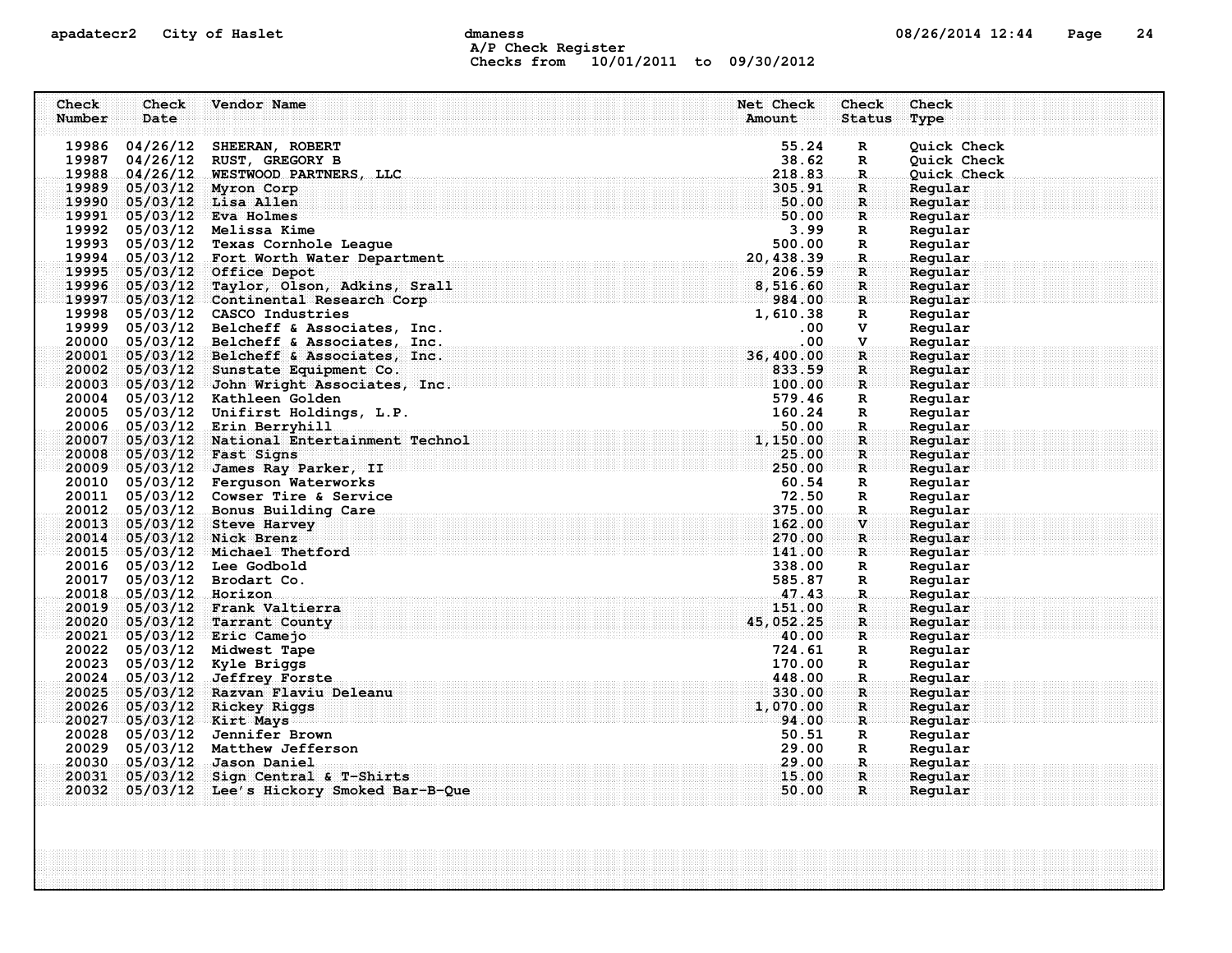## apadatecr2 City of Haslet computer dmaness computer dmanus dmaness computer computer of  $08/26/2014$  12:44 Page 25 A/P Check Register Checks from 10/01/2011 to 09/30/2012

| Check<br>Number | Check<br>Date          | Vendor Name                                | Net Check<br>Amount | Check<br><b>Status</b> | Check<br>Type |
|-----------------|------------------------|--------------------------------------------|---------------------|------------------------|---------------|
|                 |                        | 20033 05/03/12 Monitor Systems             | 6,000.00            | R                      | Regular       |
|                 |                        | 20034 05/03/12 Maris & Lanier              | 10, 114.85          | $\mathbf R$            | Regular       |
|                 |                        | 20035 05/03/12 Ashley Stathatos            | 124.35              | $\mathbb{R}$           | Regular       |
|                 |                        | 20036 05/04/12 Ben E. Keith                | 1,319.76            | $\mathbf R$            | Quick Check   |
|                 |                        | 20037 05/10/12 Christopher Williamson      | 210.00              | $\mathbf{R}$           | Regular       |
|                 |                        | 20038 05/10/12 Glen Richardson             | 210.00              | R                      | Regular       |
|                 |                        | 20039 05/10/12 Joe David Rubalcaba         | 175.00              | $\mathbf R$            | Regular       |
|                 | 20040 05/10/12         | Stephen C. Seabolt                         | 245.00              | R                      | Regular       |
|                 |                        | 20041 05/10/12 STW, Inc.                   | 8, 161.30           | $\mathbf R$            | Regular       |
|                 |                        | 20042 05/10/12 A-1 Porta Privy             | 99.20               | $\mathbf{R}$           | Regular       |
|                 |                        | 20043 05/10/12 Staples Credit Plan         | 255.69              | $\mathbf{R}$           | Reqular       |
|                 |                        | 20044 05/10/12 Brad Bradley                | 500.00              | $\mathbf{R}$           | Regular       |
|                 |                        | 20045 05/10/12 Northwest Metroport Chamber | 78.00               | R                      | Regular       |
|                 |                        | 20046 05/10/12 Mr. Jim's Pizza             | 39.89               | $\mathbb{R}$           | Regular       |
|                 |                        | 20047 05/10/12 National Telesystems, Inc.  | 273.25              | R                      | Regular       |
|                 |                        | 20048 05/10/12 Alliance Regional Newspaper | 157.08              | $\mathbf R$            | Regular       |
|                 |                        | 20049 05/10/12 Nextel Communications       | 269.79              | $\mathbf{R}$           | Regular       |
|                 |                        | 20050 05/10/12 Steve Harvey                | 162.00              | $\mathbf{R}$           | Regular       |
|                 |                        | 20051 05/10/12 Book Systems, Inc.          | 1,095.00            | $\mathbf R$            | Regular       |
|                 | 20052 05/10/12 Horizon |                                            | 10.80               | $\mathbf R$            | Regular       |
|                 |                        | 20053 05/10/12 GST Public Safety Supply    | 6.15                | $\mathbf R$            | Regular       |
|                 | 20054 05/10/12 Shell   |                                            | 1,628.55            | $\mathbf R$            | Regular       |
|                 |                        | 20055 05/10/12 Baker & Taylor              | 15.38               | $\mathbf{R}$           | Regular       |
|                 | 20056 05/10/12 BWI     |                                            | 262.18              | $\mathbf{R}$           | Regular       |
|                 |                        | 20057 05/10/12 Bureau Veritas              | 538.44              | $\mathbf R$            | Regular       |
|                 |                        | 20058 05/10/12 Sign Central & T-Shirts     | 230.00              | $\mathbf R$            | Regular       |
|                 | 20059 05/10/12 HCSB    |                                            | 620.67              | $\mathbf{R}$           | Regular       |
|                 |                        | 20060 05/10/12 Hardin & Robbins LLC        | 1,581.70            | $\mathbf{R}$           | Regular       |
|                 |                        | 20061 05/17/12 Willy Welch                 | 300.00              | $\mathbf{R}$           | Regular       |
|                 |                        | 20062 05/17/12 Blackland Prairie Raptor    | 250.00              | R                      | Regular       |
|                 |                        | 20063 05/17/12 Snake Encounters            | 400.00              | R                      | Regular       |
|                 |                        | 20064 05/17/12 The Munton Group, LLC       | 265.50              | $\mathbf R$            | Regular       |
|                 |                        | 20065 05/17/12 Mondo Drummers              | 250.00              | $\mathbb{R}$ .         | Regular       |
|                 |                        | 20066 05/17/12 The Story Time Theater      | 300.00              | $\mathbf R$            | Regular       |
|                 |                        | 20067 05/17/12 A-1 Porta Privy             | 402.04              | $\mathbf{R}$           | Regular       |
|                 |                        | $20068 - 05/17/12$ DPC Industries, Inc.    | 12.00               | R                      | Reqular       |
|                 |                        | 20069 05/17/12 Roadrunner Traffic Supply   | 381.52              | R                      | Regular       |
|                 |                        | 20070 05/17/12 Continental Research Corp   | 3,404.50            | $\mathbf R$            | Regular       |
|                 |                        | 20071 05/17/12 Roadrunner Courier          | .82.50              | $\mathbf{R}$           | Regular       |
|                 |                        | 20072 05/17/12 Ricoh USA, Inc.             | 424.00              | $\mathbf R$            | Regular       |
|                 |                        | 20073 05/17/12 Durable Component Tech      | 444.10              | $\mathbf R$            | Regular       |
|                 |                        | 20074 05/17/12 Fast Signs                  | 25.00               | $\mathbf{R}$           | Regular       |
|                 |                        | 20075 05/17/12 Reliant Energy Solutions    | 5,312.97            | R                      | Regular       |
|                 |                        | 20076 05/17/12 Axis Construction, LP       | 3,940.00            | $\mathbf R$            | Regular       |
| 20077           |                        | 05/17/12 Charter Communications            | 203.05              | $\mathbf R$            | Regular       |
| 20078           |                        | 05/17/12 United Equipment Rentals Gulf     | 905.06              | $\mathbf{R}$           | Reqular       |
|                 |                        | 20079 05/17/12 Ronnie Moore                | 36.13               | $\mathbf{R}$           | Regular       |
|                 |                        |                                            |                     |                        |               |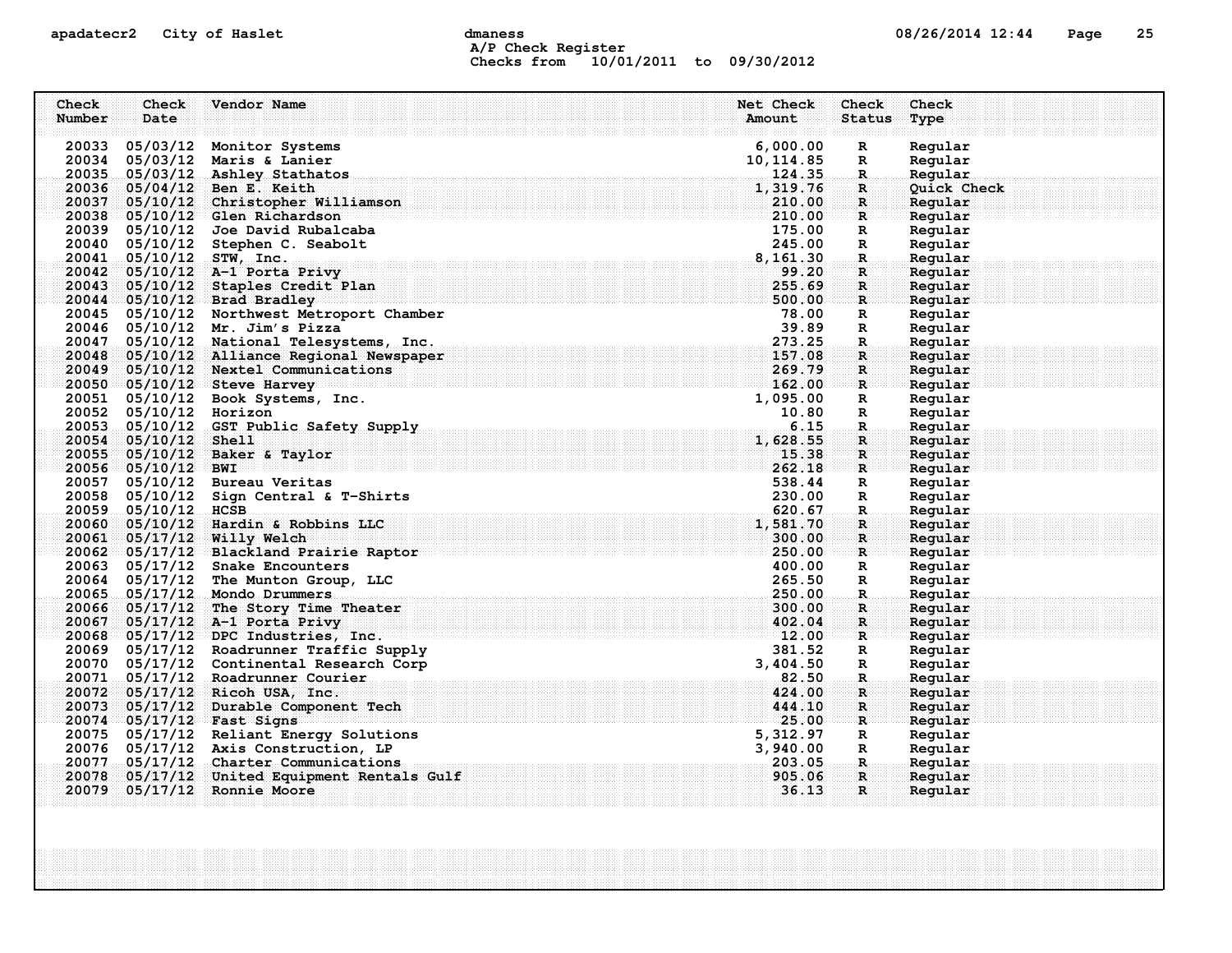## apadatecr2 City of Haslet computer dmaness computer dmanus dmaness computer of  $08/26/2014$  12:44 Page 26 A/P Check Register Checks from 10/01/2011 to 09/30/2012

| Check  | Check                  | Vendor Name                                                                                                                                                                           | Net Check                                                                          | Check                                    | Check              |
|--------|------------------------|---------------------------------------------------------------------------------------------------------------------------------------------------------------------------------------|------------------------------------------------------------------------------------|------------------------------------------|--------------------|
| Number | Date                   |                                                                                                                                                                                       | Amount                                                                             | <b>Status</b>                            | Type               |
|        |                        |                                                                                                                                                                                       |                                                                                    |                                          |                    |
|        | 20080 05/17/12 Quill   |                                                                                                                                                                                       | 74.94                                                                              | $\mathbf R$                              | Regular            |
|        |                        | 20081 05/17/12 Safeware, Inc.<br>20082 05/17/12 Radio Express Inc.                                                                                                                    | 1,102.00<br>1,255.00                                                               | $\mathbb{R}$<br>$\mathbb{R}$             | Regular<br>Regular |
|        |                        | 20083 05/17/12 CSG Systems, Inc.                                                                                                                                                      |                                                                                    | $\mathbf R$                              | Regular            |
|        |                        | 20084 05/17/12 Mad Science of Fort Worth                                                                                                                                              |                                                                                    | $\mathbf{R}$                             | Regular            |
|        |                        | $20085 - 05/17/12$ Bat World Sanctuary                                                                                                                                                | $\begin{array}{r} \textbf{447.98} \ \textbf{314.00} \ \textbf{250.00} \end{array}$ | $\mathbb{R}$ .                           | Regular            |
|        |                        | 20086 05/17/12 First Check                                                                                                                                                            | 24.00                                                                              | $\mathbf R$                              | Regular            |
| 20087  |                        | 05/17/12 The Fulcrum Group                                                                                                                                                            | 2,748.80                                                                           | $\mathbb{R}$                             | Regular            |
|        |                        | 20088 05/17/12 Alpha Testing, Inc.                                                                                                                                                    |                                                                                    | $\mathbf{R}$                             | Regular            |
|        |                        | $\begin{array}{r} \text{7} \ \text{833.00} \ \text{15,430.05} \ \text{15,430.05} \ \text{435.11} \ \text{27,330.00} \end{array}$<br>20089 05/17/12 McClendon Construction Co, Inc     |                                                                                    | $\mathbf{R}$                             | Regular            |
|        | 20090 05/17/12 Paetec  |                                                                                                                                                                                       |                                                                                    | $\mathbf{R}$                             | Regular            |
|        |                        | 20091 05/17/12 Axis Construction, LP                                                                                                                                                  |                                                                                    | $\mathbf{R}$                             | Regular            |
|        |                        | $\frac{27}{180}$<br>20092 05/17/12 W. Brown Enterprises, Inc.                                                                                                                         | 180, 158.95                                                                        | $\mathbf R$                              | Regular            |
|        |                        | 20093 05/24/12 Wyvonne Walling                                                                                                                                                        | 10.00                                                                              | $\mathbf R$                              | Regular            |
|        |                        | 20094 05/24/12 Mary Hokit                                                                                                                                                             | 180.00                                                                             | $\mathbb{R}$                             | Regular            |
|        | 20095 05/24/12 CareNow |                                                                                                                                                                                       | 55.00                                                                              | $\mathbf{R}$                             | Regular            |
|        | 20096 05/24/12 CareNow |                                                                                                                                                                                       | 55.00                                                                              | $\mathbf{R}$                             | Regular            |
|        |                        | 20097 05/24/12 Atmos Energy                                                                                                                                                           | 58.32                                                                              | $\mathbf{R}$                             | Regular            |
|        | 20098 05/24/12 AT & T  |                                                                                                                                                                                       | 765.27                                                                             | $\mathbf R$                              | Regular            |
|        |                        | 20099 05/24/12 Tri County Electric                                                                                                                                                    |                                                                                    | $\mathbb{R}$                             | Regular            |
|        |                        | 20100 05/24/12 Tanya Morrow                                                                                                                                                           |                                                                                    | $\mathbf{R}$                             | Regular            |
|        |                        | 20101 05/24/12 Home Depot                                                                                                                                                             |                                                                                    | $\mathbf{R}$                             | Regular            |
|        |                        | $\begin{array}{r} \textbf{765.27} \\ \textbf{1,365.23} \\ \textbf{162.72} \\ \textbf{567.58} \\ \textbf{1abs} \\ \textbf{P} \end{array}$<br>20102 05/24/12 Tarrant County Health Labs |                                                                                    | $\mathbf{R}$                             | Regular            |
|        |                        | 20103 05/24/12 Unifirst Holdings, L.P.                                                                                                                                                |                                                                                    | $\mathbf{R}$ . The $\mathbf{R}$          | Regular            |
|        |                        | 20104 05/24/12 Reliant Energy Solutions                                                                                                                                               | 15.81                                                                              | $\mathbf R$                              | Regular            |
|        | 20105 05/24/12 Ozarka  |                                                                                                                                                                                       | 72.02                                                                              | R                                        | Regular            |
|        |                        | 15,910,90<br>20106 05/24/12 TXI OPERATIONS<br>20107 05/24/12 First Financial Visa                                                                                                     | .00.                                                                               | $\mathbf{R}_{\text{in}}$<br>$\mathbf{V}$ | Regular<br>Regular |
|        |                        | 20108 05/24/12 First Financial Visa                                                                                                                                                   | 5,872.12                                                                           | $\mathbf R$                              | Regular            |
|        |                        | 20108 05/24/12 First Financial Visa<br>20109 05/24/12 Municipal Emergency Services 20109 05/24/12 Municipal Emergency Services                                                        |                                                                                    | $\mathbf{R}$ . The $\mathbf{R}$          | Reqular            |
|        |                        | 20110 05/24/12 Charter Communications                                                                                                                                                 | 286.35                                                                             | $\mathbb{R}$                             | Regular            |
|        |                        | 20111 05/24/12 Apple Oxygen Supply, Inc.                                                                                                                                              | 19.50                                                                              | $\mathbf R$                              | Regular            |
|        |                        | 20112 05/24/12 Brodart Co.                                                                                                                                                            | 465.81                                                                             | $\mathbf{R}$                             | Regular            |
|        |                        | 20113 05/24/12 Liberty National                                                                                                                                                       | 1.53                                                                               | $\mathbf{V}$                             | Regular            |
|        | 20114 05/24/12 Aetna   |                                                                                                                                                                                       | 510.10                                                                             | $\mathbf{R}$                             | Regular            |
|        |                        | 20115 05/24/12 BlueCross/BlueShield                                                                                                                                                   | 8,482.34                                                                           | R                                        | Regular            |
|        |                        | 20116 05/24/12 Legal Shield                                                                                                                                                           | 39.85                                                                              | $\mathbf R$                              | Regular            |
|        |                        | 20117 05/24/12 Ted Hopper                                                                                                                                                             | 60.00                                                                              | $\mathbb{R}$                             | Regular            |
|        |                        | 20118 05/24/12 Hose-Tech                                                                                                                                                              | 100.51                                                                             | $\mathbf R$                              | Regular            |
|        |                        | 20119 05/24/12 Mulholland Custom Imprints                                                                                                                                             | 988.00                                                                             | $\mathbf R$                              | Regular            |
|        |                        | 20120 05/24/12 MetLife SBC                                                                                                                                                            | 573.23                                                                             | $\mathbf R$                              | Regular            |
|        |                        | 20121 05/24/12 Compbenefits Ins. Co.                                                                                                                                                  | 103.77                                                                             | $\mathbf{R}$                             | Regular            |
|        |                        | 20122 05/24/12 Miracle Development Services                                                                                                                                           | 3,950.00                                                                           | $\mathbf R$                              | Regular            |
|        |                        | 20123 05/24/12 John Kelly Clark                                                                                                                                                       | 2,500.00                                                                           | $\mathbf R$                              | Regular            |
|        | 20124 05/24/12 AirCo   |                                                                                                                                                                                       | 445.00                                                                             | $\mathbf{R}$ .                           | Regular            |
| 20125  |                        | 05/24/12 Mai Thai Restaurant                                                                                                                                                          | 293.79                                                                             | $\mathbf{v}$                             | Reqular            |
|        |                        | 20126 05/24/12 Katrina Jones                                                                                                                                                          | 32.41                                                                              | $\mathbf{R}$                             | Regular            |
|        |                        |                                                                                                                                                                                       |                                                                                    |                                          |                    |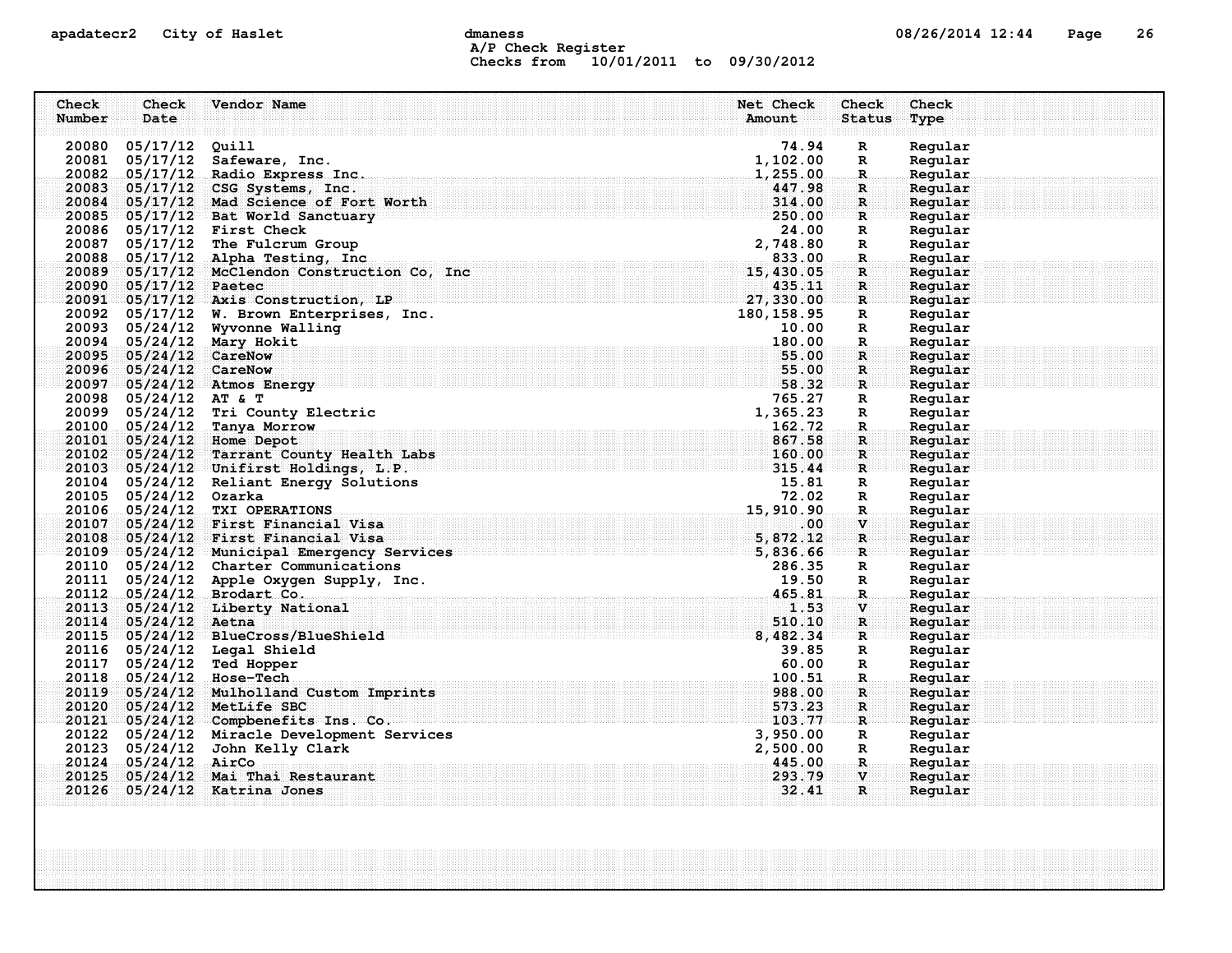## apadatecr2 City of Haslet and dmaness dmaness and the 08/26/2014 12:44 Page 27 A/P Check Register Checks from 10/01/2011 to 09/30/2012

| Check  | Check                  | Vendor Name                                                                                                                                                                                                                              | Net Check          | Check             | Check              |  |
|--------|------------------------|------------------------------------------------------------------------------------------------------------------------------------------------------------------------------------------------------------------------------------------|--------------------|-------------------|--------------------|--|
| Number | Date                   |                                                                                                                                                                                                                                          | Amount             | Status            | Type               |  |
|        |                        |                                                                                                                                                                                                                                          |                    |                   |                    |  |
|        |                        | 20127 05/24/12 Gary Stroud                                                                                                                                                                                                               | 200.00             | $\mathbf R$       | Regular            |  |
|        |                        | 20128 05/24/12 Donihoo's Tire Pros                                                                                                                                                                                                       | 223.00             | R                 | Regular            |  |
|        |                        | 20129 05/31/12 Pitney Bowes                                                                                                                                                                                                              | 120.00             | $\mathbf R$       | Regular            |  |
|        |                        | 20130 05/31/12 Elkins Hardware                                                                                                                                                                                                           | 31.20              | R.                | Regular            |  |
|        |                        | 20131 05/31/12 Elkins Auto and Truck<br>$\frac{20132}{20132}$ $\frac{0.5}{0.5191}$ $\frac{120}{12}$ Reynolds Asphalt & Constructio $\frac{120}{10}$ , $\frac{120}{0.5191}$ , 63                                                          | 128.52             | $\mathbf{R}$      | Regular            |  |
|        |                        | 20132 05/31/12 Reynolds Asphalt & Constructio<br>20133 05/31/12 Fort Worth Water Department<br>20134 05/31/12 Allied Waste Services<br>20135 05/31/12 Tarrant Appraisal District<br>20136 05/31/12 Trinity River Authority<br>20137 05/3 |                    | $\mathbf{R}$      | Regular            |  |
|        |                        |                                                                                                                                                                                                                                          |                    | R                 | Regular            |  |
|        |                        |                                                                                                                                                                                                                                          |                    | $\mathbf{R}$      | Regular            |  |
|        |                        |                                                                                                                                                                                                                                          |                    | R.                | Regular            |  |
|        |                        |                                                                                                                                                                                                                                          |                    | $\mathbf{R}$      | Regular            |  |
|        |                        | 20138 05/31/12 Fleetco Service Center, Inc                                                                                                                                                                                               |                    | $\mathbf R$       | Reqular            |  |
|        |                        | 20139 05/31/12 Belcheff & Associates, Inc.                                                                                                                                                                                               |                    | $\mathbf{R}$<br>V | Regular<br>Regular |  |
|        |                        | 20140 05/31/12 Belcheff & Associates, Inc.                                                                                                                                                                                               | $.00 \,$<br>.00    | v                 | Regular            |  |
|        |                        | 20141 05/31/12 Belcheff & Associates, Inc.                                                                                                                                                                                               | 28,965.00          | $\mathbf R$       | Regular            |  |
|        |                        | 20142 05/31/12 Sunstate Equipment Co.                                                                                                                                                                                                    | 573.60             | $\mathbf{R}$      | Regular            |  |
|        |                        | 20143 05/31/12 Public Safety Center, Inc.                                                                                                                                                                                                | 1,439.11           | $\mathbf{R}$      | Regular            |  |
|        |                        | 20144 05/31/12 Ferguson Waterworks                                                                                                                                                                                                       | 987.20             | $\mathbf{R}$      | Regular            |  |
|        |                        | 20145 05/31/12 MHS Planning & Design                                                                                                                                                                                                     | 1,590.00           | R                 | Regular            |  |
|        |                        | 20146 05/31/12 Bonus Building Care                                                                                                                                                                                                       | 375.00             | $\mathbf R$       | Regular            |  |
|        |                        | 20147 05/31/12 Charter Communications                                                                                                                                                                                                    | 236.32             | $\mathbf{R}$      | Regular            |  |
|        | 20148 05/31/12 Horizon |                                                                                                                                                                                                                                          | 298.49             | $\mathbf{R}$      | Regular            |  |
|        | 20149 05/31/12 Shell   |                                                                                                                                                                                                                                          | 929.22             | $\mathbf{R}$      | Regular            |  |
|        |                        | $20150$ 05/31/12 Diamond B Pet and Feed                                                                                                                                                                                                  | 1,050.00           | R                 | Regular            |  |
|        |                        | 20151 05/31/12 Midwest Tape                                                                                                                                                                                                              | 310.76             | R                 | Regular            |  |
|        | 20152 05/31/12 DirecTV |                                                                                                                                                                                                                                          | 161.98             | R                 | Regular            |  |
|        | 20153 05/31/12 DCAD    |                                                                                                                                                                                                                                          | 4.76               | $\mathbf{R}$      | Regular            |  |
|        |                        | 20154 05/31/12 Pitney Bowes Purchase Power                                                                                                                                                                                               | 500.00             | R.                | Regular            |  |
|        |                        | 20155 05/31/12 Penworthy                                                                                                                                                                                                                 | 183.96             | $\mathbf{R}$      | Regular            |  |
|        |                        | 20156 05/29/12 CARVER, WILLIAM B.                                                                                                                                                                                                        | $\frac{1}{2}$ , 64 | R                 | Quick Check        |  |
|        | 20158 05/31/12 AFLAC   |                                                                                                                                                                                                                                          | 538.16             | $\mathbf R$       | Regular            |  |
|        |                        | 20159 06/07/12 Kathleen Marshall                                                                                                                                                                                                         | 50.00              | R                 | Regular            |  |
|        |                        | 20160 06/07/12 Roadrunner Traffic Supply                                                                                                                                                                                                 | 16.50              | $\mathbf R$ .     | Regular            |  |
|        |                        | 20161 06/07/12 Texas Municipal Retirement Sys                                                                                                                                                                                            | 8,874.97           | R                 | Reqular            |  |
|        |                        | 20162 06/07/12 Martin Apparatus & Equipment                                                                                                                                                                                              | 193.05             | $\mathbf{R}$      | Regular            |  |
|        |                        | 20163 06/07/12 Brad Bradley                                                                                                                                                                                                              | 500.00             | $\mathbf{R}$      | Reqular            |  |
|        |                        | 20164 06/07/12 James Ray Parker, II                                                                                                                                                                                                      | 300.00             | $\mathbf R$       | Regular            |  |
|        |                        | 20165 06/07/12 Mr. Jim's Pizza                                                                                                                                                                                                           | 106.51             | $\mathbb{R}$      | Regular            |  |
|        |                        | 20166 06/07/12 Brian Hall                                                                                                                                                                                                                | 275.00             | R.                | Regular            |  |
|        |                        | 20167 06/07/12 Municipal Emergency Services                                                                                                                                                                                              | 550.39             | $\mathbf{R}$      | Regular            |  |
|        |                        | 20168 06/07/12 Steve Harvey                                                                                                                                                                                                              | 129.00             | $\mathbf R$       | Regular            |  |
|        |                        | 20169 06/07/12 Nick Brenz                                                                                                                                                                                                                | 540.00             | $\mathbf{R}$      | Regular            |  |
|        |                        | 20170 06/07/12 Michael Thetford                                                                                                                                                                                                          | 94.00              | R                 | Regular            |  |
|        |                        | 20171 06/07/12 Lee Godbold                                                                                                                                                                                                               | 150.00             | $\mathbb{R}$      | Regular            |  |
|        |                        | 20172 06/07/12 Frank Valtierra                                                                                                                                                                                                           | 39.00              | .R.               | Regular            |  |
|        |                        | 20173 06/07/12 Tarrant County                                                                                                                                                                                                            | 45,052.25          | $\mathbf{R}$      | Regular            |  |
|        | 20174 06/07/12 Shell   |                                                                                                                                                                                                                                          | 1,248.60           | $\mathbf{R}$      | Regular            |  |
|        |                        |                                                                                                                                                                                                                                          |                    |                   |                    |  |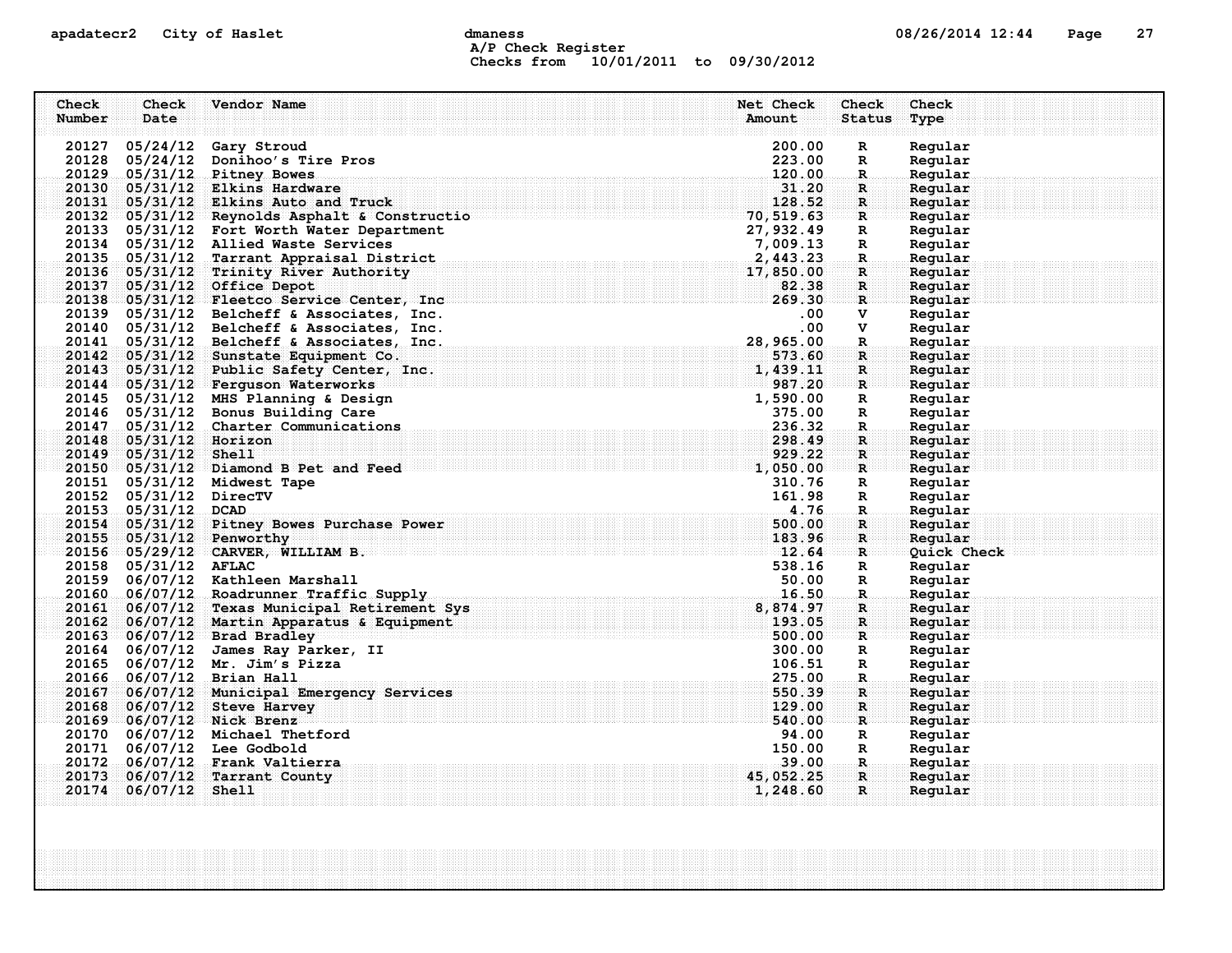## apadatecr2 City of Haslet compound dmaness compound the detection of the US/26/2014 12:44 Page 28 A/P Check Register Checks from 10/01/2011 to 09/30/2012

| Check  | Check                  | Vendor Name                                                                                                                                                      | Net Check          | <b>Check</b>                 | Check              |
|--------|------------------------|------------------------------------------------------------------------------------------------------------------------------------------------------------------|--------------------|------------------------------|--------------------|
| Number | Date                   |                                                                                                                                                                  | Amount             | <b>Status</b>                | Type               |
|        |                        |                                                                                                                                                                  |                    |                              |                    |
|        |                        | 20175 06/07/12 Legal Shield                                                                                                                                      | 18.39              | V                            | Regular            |
|        |                        | 20176 06/07/12 Atmos Gas Cities Steering Comm                                                                                                                    | 75.85              | $\mathbf R$                  | Regular            |
|        | 20177 06/07/12 AFLAC   |                                                                                                                                                                  | 538.16             | $\mathbb{R}$                 | Regular            |
|        |                        | 20178 06/07/12 Eric Camejo                                                                                                                                       | 190.00<br>74.00    | $\mathbf{R}$                 | Regular            |
|        |                        | 20179 06/07/12 Clinton Batson<br>20180 06/07/12 American Planning Association                                                                                    | 75.00              | $\mathbf{R}$<br>$\mathbf{R}$ | Regular<br>Regular |
|        |                        | 20181 06/07/12 Greg Fischer                                                                                                                                      | 35.00              | R                            | Regular            |
|        |                        | 20182 06/07/12 Kyle Briggs                                                                                                                                       | 105.00             | $\mathbb{R}$                 | Regular            |
|        |                        | 20183 06/07/12 Jeffrey Forste                                                                                                                                    | 401.00             | $\mathbf R$ .                | Regular            |
|        |                        | 20184 06/07/12 Razvan Flaviu Deleanu                                                                                                                             | 588.00             | $\mathbf{R}$                 | Regular            |
|        |                        | 20185 06/07/12 Dayna Horak                                                                                                                                       | 286.17             | R                            | Regular            |
|        |                        | . The set of the set of the set of the set of $\mathbf{94:00}$ .<br>20186 06/07/12 Kirt Mays                                                                     |                    | R                            | Regular            |
|        |                        | 20187 06/07/12 Mobile Shred It                                                                                                                                   | 250.00             | R                            | Regular            |
|        | 20188 06/07/12 BWI     |                                                                                                                                                                  | 85.60              | $\mathbb{R}$                 | Regular            |
|        |                        | 20189 06/07/12 2L Construction, LLC                                                                                                                              | 116,531.47         | R.                           | Regular            |
|        |                        | 20190 06/07/12 Bureau Veritas                                                                                                                                    | 615.36             | $\mathbf{R}$                 | Regular            |
|        |                        | 20191 06/14/12 Judy Estes                                                                                                                                        | 337.50             | $\mathbf{R}$                 | Regular            |
|        |                        | <b>1,648.26</b><br>20192 06/14/12 Lisa McLeod                                                                                                                    |                    | $\mathbf{R}$                 | Regular            |
|        |                        | 20193 06/14/12 Charlotte Underwood                                                                                                                               | 105.00             | R                            | Regular            |
|        |                        | 20194 06/14/12 Henderson Oil & Lube                                                                                                                              | 1,834.59           | R                            | Regular            |
|        |                        | 20195 06/14/12 Debra W. Maness                                                                                                                                   | 126.50             | $\mathbf{R}$                 | Regular            |
|        |                        | 20196 06/14/12 Roadrunner Courier                                                                                                                                | 22.40              | $\mathbf R$                  | Regular            |
|        |                        | 20197 06/14/12 Staples Credit Plan                                                                                                                               |                    | $\mathbf{R}$                 | Reqular            |
|        |                        | $\frac{653.99}{1,249.92}$<br>20198 06/14/12 Ricoh USA, Inc.                                                                                                      |                    | $\mathbf{R}$                 | Regular            |
|        |                        | 20199 06/14/12 Artistic Reflections                                                                                                                              | 110.00             | R                            | Regular            |
|        |                        | 20200 06/14/12 Tarrant County Health Labs                                                                                                                        | 80.00              | $\mathbb{R}$                 | Regular            |
|        |                        | 20201 06/14/12 Unifirst Holdings, L.P.                                                                                                                           | 244.54             | $\mathbf R$                  | Regular            |
|        |                        |                                                                                                                                                                  |                    | R.                           | Regular            |
|        |                        | 20202 06/14/12 Fast Signs 25.00<br>20203 06/14/12 Texas Economic Devlpmt Council 20203 06/14/12 450.00<br>20204 06/14/12 Reliant Energy Solutions 20204 5,531.08 |                    | $\mathbf{R}$                 | Regular            |
|        |                        |                                                                                                                                                                  |                    | $\mathbf{R}$                 | Regular            |
|        |                        | 20205 06/14/12 Mr. Jim's Pizza                                                                                                                                   | 47.00              | R                            | Regular            |
|        |                        | 20206 06/14/12 Keller Trophy                                                                                                                                     | 1,073.50           | R                            | Regular            |
|        |                        | 20207 06/14/12 Alliance Regional Newspaper                                                                                                                       | 157.08             | $\mathbf{R}$                 | Regular            |
|        |                        | 20208 06/14/12 Nextel Communications                                                                                                                             | 286.33             | $\mathbf R$ :                | Regular            |
|        |                        | 20209 06/14/12 Charter Communications                                                                                                                            | 197.99             | $\mathbf{R}$                 | Regular            |
|        |                        | . The set of the set of the set of the set of $\mathbf{F9:50}$<br>20210 06/14/12 Apple Oxygen Supply, Inc.                                                       |                    | R                            | Regular            |
|        |                        | 20211 06/14/12 Brodart Co.                                                                                                                                       | 302.97             | R                            | Regular            |
|        | 20212 06/14/12 Horizon |                                                                                                                                                                  | 12.01              | $\mathbb{R}$                 | Regular            |
|        |                        | 20213 06/14/12 Safeware, Inc.                                                                                                                                    | 270.00             | R.                           | Regular            |
|        |                        | 20214 06/14/12 Haslet Lube & Auto Care                                                                                                                           | 14.50              | $\mathbf{R}$                 | Regular            |
|        | 20215 06/14/12 HCSB    |                                                                                                                                                                  | 620.67             | $\mathbf R$                  | Regular            |
|        |                        | 20216 06/14/12 Professional Service Industrie                                                                                                                    | 843.00             | $\mathbf R$                  | Regular            |
|        | 20217 06/14/12 Paetec  |                                                                                                                                                                  | 406.74             | $\mathbf{R}$                 | Regular            |
|        |                        | 20218 06/14/12 CSG Systems, Inc.                                                                                                                                 | 419.71             | R                            | Regular            |
|        |                        | 20219 06/14/12 Catalyst Commercial, Inc.                                                                                                                         | 768.75             | R.,<br>$\mathbf{R}$          | Regular            |
|        |                        | 20220 06/14/12 Taylor, Olson, Adkins, Srall<br>20221 06/21/12 Doves 4 Y'All                                                                                      | 9,840.87<br>100.00 | $\mathbf{R}$                 | Reqular            |
|        |                        |                                                                                                                                                                  |                    |                              | Regular            |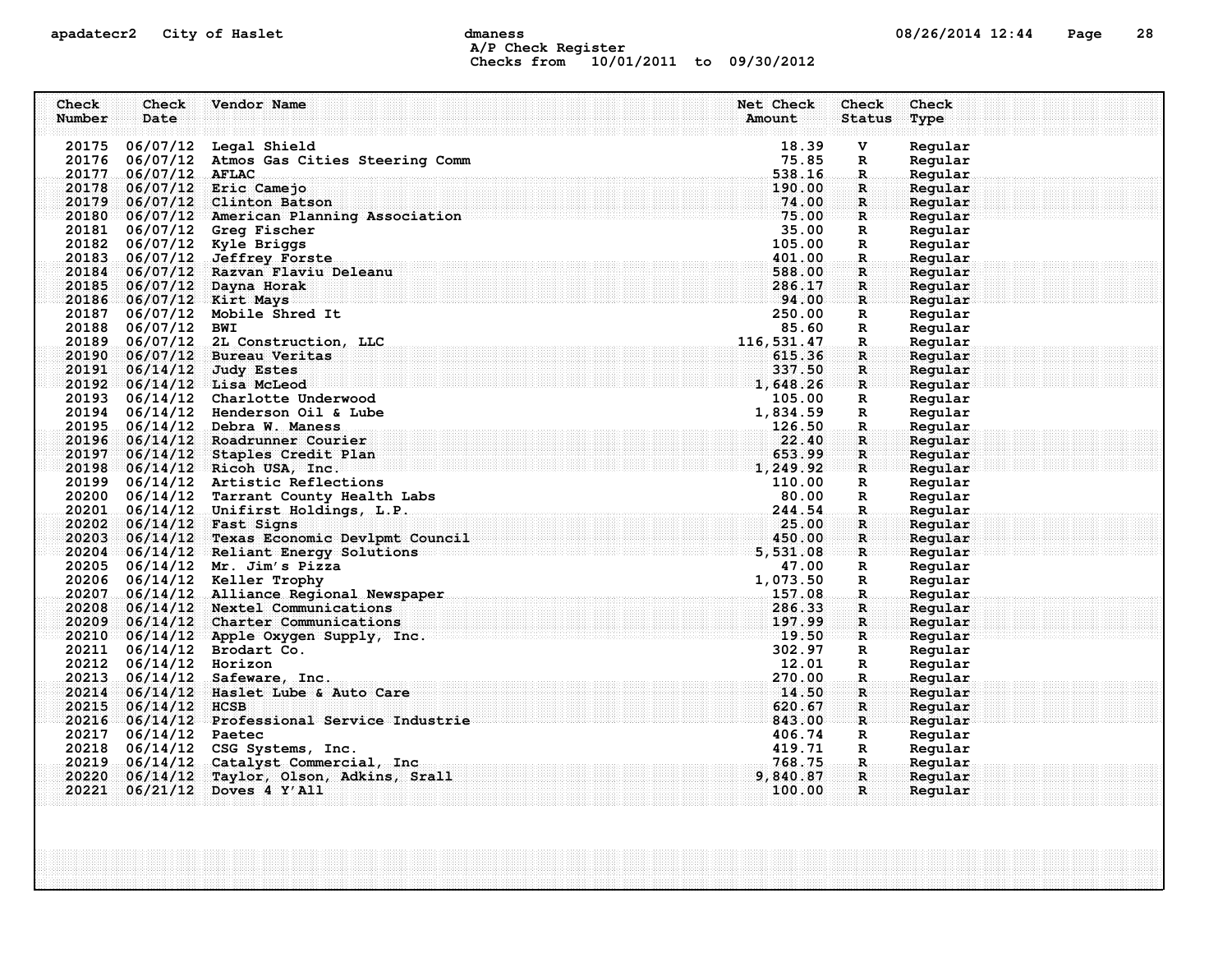## apadatecr2 City of Haslet compound dmaness compound the detection of the compound of the Page 29 A/P Check Register Checks from 10/01/2011 to 09/30/2012

| Check  | Check                   | Vendor Name                                                                      | Net Check               | Check                       | Check              |
|--------|-------------------------|----------------------------------------------------------------------------------|-------------------------|-----------------------------|--------------------|
| Number | Date                    |                                                                                  | Amount                  | <b>Status</b>               | Type               |
|        |                         |                                                                                  |                         |                             |                    |
|        |                         | 20222 06/21/12 Atmos Energy                                                      | 56.94                   | $\mathbf R$                 | Regular            |
|        |                         | 20223 06/21/12 Elkins Hardware                                                   | 72.37                   | $\mathbf{R}$                | Regular            |
|        |                         | 20224 06/21/12 A-1 Porta Privy                                                   | 139.20                  | $\mathbb{R}$                | Regular            |
|        | 20225 06/21/12 AT & T   |                                                                                  | 666.01                  | R                           | Regular            |
|        |                         | 20226 06/21/12 Allied Waste Services                                             | 7,034.20                | $\mathbf{R}$                | Regular            |
|        |                         | $20227 - 06/21/12$ DPC Industries, Inc.                                          | 12.00                   | $\mathbf{R}$                | Regular            |
|        |                         | 20228 06/21/12 Tri County Electric                                               | 1,438.49                | $\mathbf R$                 | Regular            |
|        |                         | 20229 06/21/12 Fort Worth Welders Supply                                         | 90.00                   | $\mathbf{R}$                | Regular            |
|        |                         | 20230 06/21/12 Cross Exterminating<br>20231 06/21/12 Fleetco Service Center, Inc | 150.00                  | $\mathbf{R}$                | Regular            |
|        |                         | 20232 06/21/12 CASCO Industries                                                  | 310.00<br>9,415.00      | $\mathbf{R}$<br>$\mathbf R$ | Regular<br>Regular |
|        |                         | $20233 - 06/21/12$ Belcheff & Associates, Inc.                                   | $.00\,$                 | $\mathbf{v}$                | Regular            |
|        |                         | 20234 06/21/12 Belcheff & Associates, Inc.                                       | $.00 \,$                | v                           | Regular            |
|        |                         | 20235 06/21/12 Belcheff & Associates, Inc.                                       | 40, 217.50              | $\mathbf R$                 | Regular            |
|        |                         | 20236 06/21/12 Tanya Morrow                                                      | 215.12                  | $\mathbf R$ .               | Regular            |
|        |                         | 20237 06/21/12 Department of State Health                                        | 204.00                  | $\mathbf{R}$                | Regular            |
|        |                         | 20238 06/21/12 Unifirst Holdings, L.P.                                           | 260.99                  | $\mathbf R$                 | Regular            |
|        |                         | 20239 06/21/12 Bowles Construction Company 18, 887.75                            |                         | $\mathbf{R}$                | Regular            |
|        | 20240 06/21/12 Ozarka   |                                                                                  | 81.01                   | $\mathbf R$                 | Regular            |
|        |                         | 20241 06/21/12 First Financial Visa                                              | 2,346.57                | $\mathbb{R}$                | Regular            |
|        |                         | 20242 06/21/12 BlueCross/BlueShield                                              | 8,482.34                | $\mathbf R$                 | Regular            |
|        | 20243 06/21/12 Shell    |                                                                                  | 783.06                  | $\mathbf{R}$                | Regular            |
|        |                         | 20244 06/21/12 Legal Shield                                                      |                         | $\mathbf{R}$                | Regular            |
|        |                         | 20245 06/21/12 Ronnie Moore                                                      | $\frac{39}{4 \cdot 33}$ | $\mathbf{R}$                | Reqular            |
|        | 20246 06/21/12 AFLAC    |                                                                                  | 647.36                  | $\mathbf R$                 | Regular            |
|        |                         | 20247 06/21/12 Hose-Tech                                                         | 73.80                   | R                           | Regular            |
|        |                         | 20248 06/21/12 American Portable Signs                                           | 375.00                  | $\mathbf{R}$                | Regular            |
|        |                         | 20249 06/21/12 Lion Apparel, Inc.                                                | 491.25                  | $\mathbf R$                 | Regular            |
|        | 20250 06/21/12 DCAD     |                                                                                  | 4.76                    | $\mathbf{R}$                | Regular            |
|        |                         | 20251 06/21/12 Rickey Riggs                                                      | 875.00                  | $\mathbf{R}$                | Reqular            |
|        | 20252 06/21/12 AG-Power |                                                                                  | 619.22                  | $\mathbb{R}$                | Regular            |
|        |                         | 20253 06/21/12 Compbenefits Ins. Co.                                             | 103.77                  | $\mathbf R$                 | Regular            |
|        |                         | 20254 06/21/12 CSG Systems, Inc.                                                 | 403.43                  | R.                          | Regular            |
|        |                         | 20255 06/21/12 Miracle Development Services                                      | 3,950.00                | $\mathbf R$                 | Regular            |
|        |                         | 20256 06/21/12 Tarrant County                                                    | 8,890.65                | $\mathbf{R}$                | Regular            |
|        |                         | $20257 - 06/21/12$ The Fulcrum Group                                             | 203.00                  | $R$ .                       | Regular            |
|        |                         | 20258 06/21/12 McClendon Construction Co, Inc                                    | 21,952.85               | R                           | Regular            |
|        |                         | 20259 06/21/12 Gary Stroud                                                       | 100.00                  | $\mathbf R$                 | Regular            |
|        |                         | 20260 06/21/12 Hoyt Breathing Air Products                                       | 674.00                  | R.                          | Regular            |
|        |                         | 20261 06/21/12 Broadcast Music Inc                                               | 320.00                  | R                           | Regular            |
|        |                         | 20262 06/21/12 Illumination Fireworks LLC                                        | 12,000.00               | $\mathbf R$                 | Regular            |
|        |                         | 20263 06/25/12 Fox's Scrap Metal                                                 | 7,000.00                | R                           | Quick Check        |
|        |                         | 20264 06/28/12 Dannielle Kicinski                                                | 11.99<br>135.26         | R                           | Regular            |
|        |                         | 20265 06/28/12 Elkins Auto and Truck                                             | 69.10                   | R                           | Regular            |
| 20267  |                         | 20266 06/28/12 A-1 Porta Privy<br>06/28/12 Continental Research Corp             | 354.00                  | -R.,<br>$\mathbf{R}$        | Regular<br>Reqular |
|        |                         | 20268 06/28/12 Tarrant County Commissioners                                      | 25,399.00               | $\mathbf{R}$                | Regular            |
|        |                         |                                                                                  |                         |                             |                    |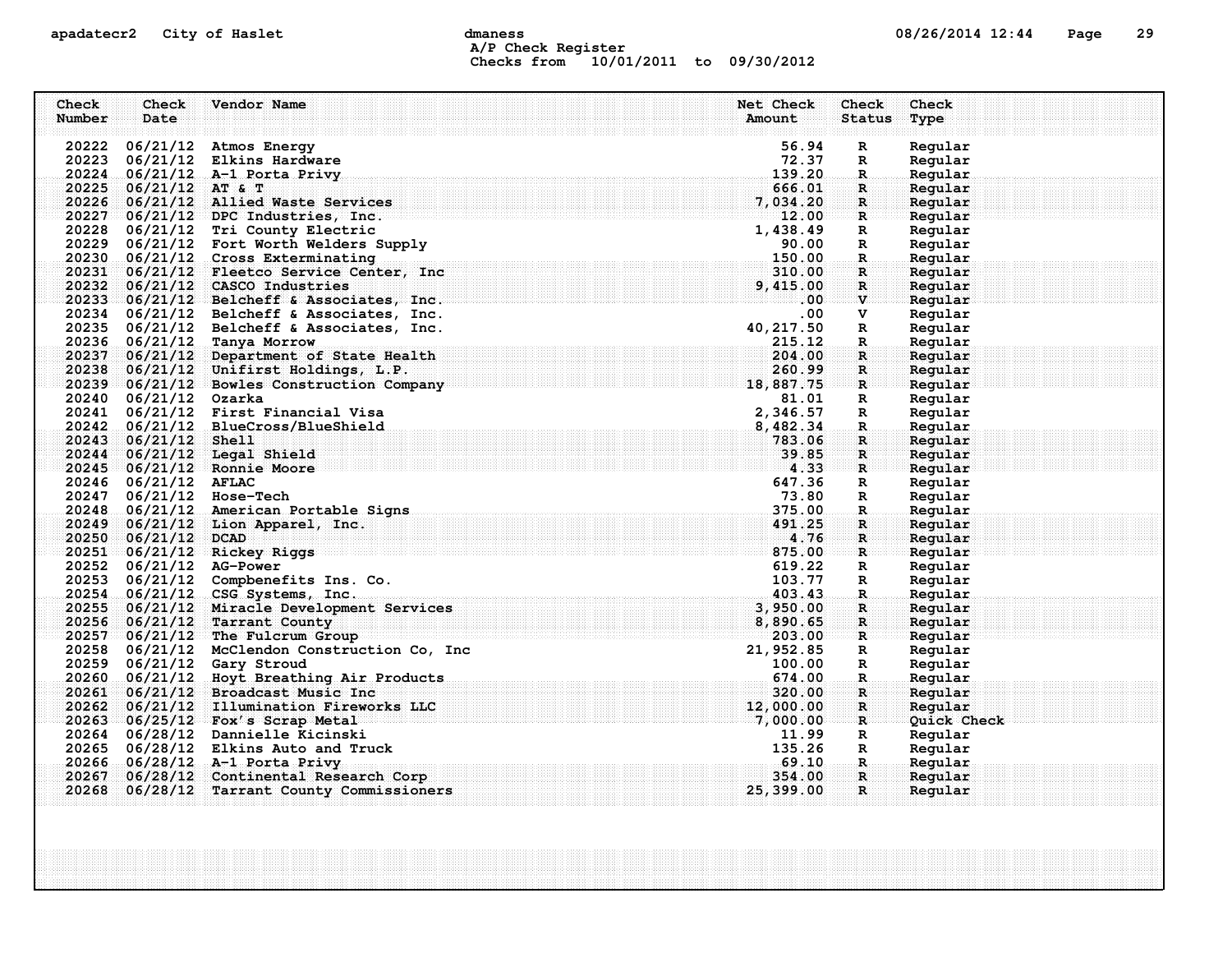## apadatecr2 City of Haslet control dmaness control dmaness control control of the defense of  $08/26/2014$  12:44 Page 30 A/P Check Register Checks from 10/01/2011 to 09/30/2012

| Check<br>Number | Check<br>Date          | Vendor Name                                                                                                                                                                                                                                          | Net Check<br>Check<br>Amount<br><b>Status</b> | Check<br>Type      |
|-----------------|------------------------|------------------------------------------------------------------------------------------------------------------------------------------------------------------------------------------------------------------------------------------------------|-----------------------------------------------|--------------------|
|                 |                        | 20269 06/28/12 Durable Component Tech                                                                                                                                                                                                                | 1,298.70<br>R                                 | Regular            |
|                 |                        | 20270 06/28/12 Unifirst Holdings, L.P.                                                                                                                                                                                                               | 413.61<br>R                                   | Regular            |
|                 |                        | 20271 06/28/12 Karl Klement Ford                                                                                                                                                                                                                     | 34.50<br>$\mathbb{R}$                         | Regular            |
|                 |                        | 20272 06/28/12 Reliant Energy Solutions                                                                                                                                                                                                              | 15.92<br>$\mathbf R$                          | Regular            |
|                 |                        | 20273 06/28/12 MHS Planning & Design                                                                                                                                                                                                                 | 1,103.52<br>$\mathbf{R}$                      | Regular            |
|                 |                        | 20274 06/28/12 Charter Communications                                                                                                                                                                                                                | 522.00<br>R                                   | Regular            |
|                 |                        | 20275 06/28/12 Brodart Co.                                                                                                                                                                                                                           | 884.69<br>R                                   | Regular            |
|                 |                        | 20276 06/28/12 Lower Colorado River Authority                                                                                                                                                                                                        | 863.00<br>R                                   | Regular            |
|                 |                        | 20277 06/28/12 J&S Equipment                                                                                                                                                                                                                         | 2,393.00<br>$\mathbf{R}$                      | Regular            |
|                 | 20278 06/28/12 DirecTV |                                                                                                                                                                                                                                                      | 161.98<br>$\mathbf{R}$                        | Regular            |
|                 |                        | 20279 06/28/12 Safeware, Inc.                                                                                                                                                                                                                        | 1,406.80<br>$\mathbf R$                       | Regular            |
|                 |                        | 20280 06/28/12 Mulholland Custom Imprints                                                                                                                                                                                                            | 333.75<br>$\mathbf{R}$                        | Regular            |
|                 |                        | 20281 06/28/12 MetLife SBC                                                                                                                                                                                                                           | 573.23<br>R                                   | Regular            |
|                 | 20282 06/28/12 BWI     |                                                                                                                                                                                                                                                      | 1,200.36<br>$\mathbf R$                       | Regular            |
|                 |                        | 20283 06/28/12 Alpha Testing, Inc.                                                                                                                                                                                                                   | 366.25<br>$\mathbf R$                         | Regular            |
|                 |                        | 20284 06/28/12 Mai Thai Restaurant                                                                                                                                                                                                                   | 293.79<br>$\mathbf{R}$                        | Regular            |
|                 |                        | 20285 06/28/12 Cindy Macon                                                                                                                                                                                                                           | 76.28<br>$\mathbf R$                          | Reqular            |
|                 |                        | 20286 06/28/12 Tyler Technologies, Inc                                                                                                                                                                                                               | 387.04<br>$\mathbf{R}$                        | Regular            |
|                 |                        | 20287 06/28/12 Matthew Schumacher                                                                                                                                                                                                                    | 85.00<br>R                                    | Regular            |
|                 |                        | 20288 06/29/12 Safeware, Inc.                                                                                                                                                                                                                        | 3, 177.78<br>R                                | Regular            |
| 20289           |                        | 07/05/12 GARNER, AMY & TERRY<br>20289 07/05/12 GARNER, AMY & TERRY<br>20290 07/05/12 Fort Worth Water Department 55, 55, 666.76<br>20291 07/05/12 Trinity River Authority 598 14, 998.00<br>20292 07/05/12 Texas Municipal Retirement Sys 12, 546.02 | 35.88<br>$\mathbf R$                          | Quick Check        |
|                 |                        |                                                                                                                                                                                                                                                      | $\mathbf R$                                   | Regular            |
|                 |                        |                                                                                                                                                                                                                                                      | $\mathbf{R}$<br>R                             | Reqular<br>Regular |
|                 |                        | 20293 07/05/12 Taylor, Olson, Adkins, Srall                                                                                                                                                                                                          | 11,631.90<br>R                                | Regular            |
|                 |                        | 20294 07/05/12 Karl Klement Ford                                                                                                                                                                                                                     | 1,121.88<br>R                                 | Regular            |
|                 |                        | 20295 07/05/12 James Ray Parker, II                                                                                                                                                                                                                  | 250.00<br>$\mathbf R$                         | Regular            |
|                 |                        | 20296 07/05/12 Zimmerer Kubota & Equipment                                                                                                                                                                                                           | 62.26<br>R                                    | Regular            |
|                 |                        | 20297 07/05/12 Nathan Abel                                                                                                                                                                                                                           | 43.00<br>$\mathbf{R}$                         | Regular            |
|                 |                        | 20298 07/05/12 Nick Brenz                                                                                                                                                                                                                            | 960.00<br>R                                   | Regular            |
|                 |                        | 20299 07/05/12 Michael Thetford                                                                                                                                                                                                                      | 94.00<br>$\mathbf R$                          | Regular            |
|                 |                        | 20300 07/05/12 Lee Godbold                                                                                                                                                                                                                           | 235.00<br>$\mathbb{R}$                        | Regular            |
|                 |                        | 20301 07/05/12 Frank Valtierra                                                                                                                                                                                                                       | 68.00<br>R.                                   | Regular            |
|                 |                        | 20302 07/05/12 Tarrant County                                                                                                                                                                                                                        | 45, 052.25<br>R                               | Regular            |
|                 | 20303 07/05/12 Aetna   |                                                                                                                                                                                                                                                      | 532.80<br>R                                   | Regular            |
|                 | 20304 07/05/12 Shell   |                                                                                                                                                                                                                                                      | 1,156.74<br>$\mathbf{R}$                      | Regular            |
|                 | 20305 07/05/12 AFLAC   |                                                                                                                                                                                                                                                      | 538.16<br>R                                   | Regular            |
|                 | 20306 07/05/12 AFLAC   |                                                                                                                                                                                                                                                      | 647.36<br>R                                   | Regular            |
|                 |                        | 20307 07/05/12 Greg Fischer                                                                                                                                                                                                                          | .90.00<br>R.                                  | Regular            |
|                 |                        | 20308 07/05/12 Kyle Briggs                                                                                                                                                                                                                           | 165.00<br>$\mathbf{R}$                        | Reqular            |
|                 |                        | 20309 07/05/12 Jacob Brawner                                                                                                                                                                                                                         | 185.00<br>$\mathbf R$                         | Regular            |
|                 |                        | 20310 07/05/12 Jeffrey Forste                                                                                                                                                                                                                        | 185.00<br>R                                   | Regular            |
|                 |                        | 20311 07/05/12 Razvan Flaviu Deleanu                                                                                                                                                                                                                 | 426.00<br>R                                   | Regular            |
|                 |                        | 20312 07/05/12 Miracle Development Services                                                                                                                                                                                                          | 1,450.45<br>R                                 | Regular            |
|                 |                        | 20313 07/05/12 Kirt Mays                                                                                                                                                                                                                             | 94.00<br>R.                                   | Regular            |
| 20314           |                        | $07/05/12$ Toby Clower                                                                                                                                                                                                                               | 37.00<br>$\mathbf{R}$                         | Regular            |
|                 |                        | 20315 07/05/12 The Fulcrum Group                                                                                                                                                                                                                     | 1,431.90<br>$\mathbf{R}$                      | Regular            |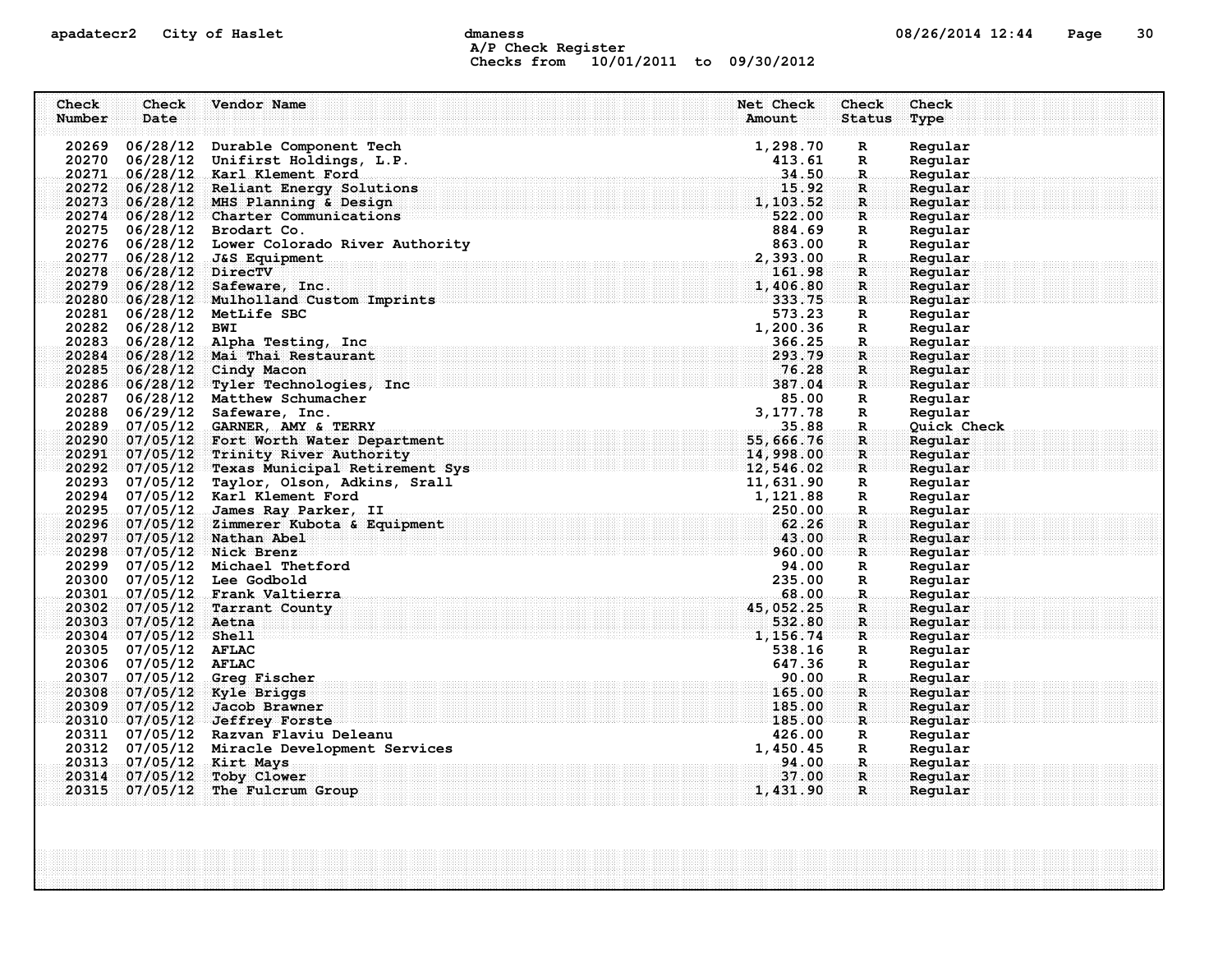## apadatecr2 City of Haslet control dmaness control dmaness control and the US/26/2014 12:44 Page 31 A/P Check Register Checks from 10/01/2011 to 09/30/2012

| Check  | Check                 | Vendor Name                                                                                                                                                                                                                                                             | Net Check  | Check                           | Check       |
|--------|-----------------------|-------------------------------------------------------------------------------------------------------------------------------------------------------------------------------------------------------------------------------------------------------------------------|------------|---------------------------------|-------------|
| Number | Date                  |                                                                                                                                                                                                                                                                         | Amount     | <b>Status</b>                   | Type        |
|        |                       |                                                                                                                                                                                                                                                                         |            |                                 |             |
|        |                       | 20316 07/05/12 Lamarc, Inc                                                                                                                                                                                                                                              | 46, 256.78 | $\mathbf R$                     | Regular     |
|        |                       | 20317 07/05/12 Lee's Hickory Smoked Bar-B-Que                                                                                                                                                                                                                           | 161.92     | $\mathbf{R}$                    | Regular     |
|        | 20318 07/05/12 Paetec |                                                                                                                                                                                                                                                                         | 406.89     | $\mathbf R$ .                   | Regular     |
|        |                       | 20319 07/05/12 Texas Dept of Criminal Justice                                                                                                                                                                                                                           | 270.00     | $\mathbf{R}$                    | Regular     |
|        |                       | 20320 07/05/12 OverDrive, Inc.                                                                                                                                                                                                                                          | 3,000.00   | $\mathbf{R}$                    | Regular     |
|        |                       | 20321 07/05/12 Woods, Brayden                                                                                                                                                                                                                                           | 33.00      | $\mathbf{R}$                    | Regular     |
|        |                       | 20322 07/12/12 Pitney Bowes                                                                                                                                                                                                                                             | 136.00     | $\mathbb{R}$                    | Regular     |
|        |                       | 20323 07/12/12 Reynolds Asphalt & Constructio                                                                                                                                                                                                                           | 404.82     | $\mathbb{R}$                    | Regular     |
|        |                       | 20324 07/12/12 Fort Worth Water Department                                                                                                                                                                                                                              | 6,936.00   | $\mathbf{R}$ .                  | Regular     |
|        |                       | 20325 07/12/12 Allied Waste Services                                                                                                                                                                                                                                    | 7,071.81   | $\mathbf{R}$                    | Regular     |
|        |                       | 20326 07/12/12 Metroport Cities Partnership                                                                                                                                                                                                                             | 500.00     | $\mathbf R$                     | Regular     |
|        |                       | 20327 07/12/12 Ricoh USA, Inc.                                                                                                                                                                                                                                          | 424.00     | $\mathbf{R}$                    | Regular     |
|        |                       | 20328 07/12/12 Texas Commission on Fire Prot.                                                                                                                                                                                                                           | 85.00      | V                               | Regular     |
|        |                       | 20329 07/12/12 Amsterdam Printing                                                                                                                                                                                                                                       | 89.92      | $\mathbf R$                     | Regular     |
|        |                       | 20330 07/12/12 Brad Bradley                                                                                                                                                                                                                                             | 500.00     | R.                              | Regular     |
|        |                       | 20331 07/12/12 Tarrant County College -NW Cam                                                                                                                                                                                                                           | 1,010.00   | $\mathbf{R}$                    | Regular     |
|        |                       | 20332 07/12/12 Brian Hall                                                                                                                                                                                                                                               | 250.00     | $\mathbf{R}$                    | Regular     |
|        |                       | 20333 07/12/12 Bonus Building Care                                                                                                                                                                                                                                      | 375.00     | $\mathbf{R}$                    | Regular     |
|        |                       | 20334 07/12/12 Charter Communications                                                                                                                                                                                                                                   | 197.99     | $\mathbf R$                     | Regular     |
|        |                       | 20335 07/12/12 Brodart Co.                                                                                                                                                                                                                                              | 242.72     | $\mathbb{R}$                    | Regular     |
|        |                       | 20336 07/12/12 Discount Magazine Subscription                                                                                                                                                                                                                           | 511.61     | $\mathbf R$                     | Regular     |
|        |                       | 20337 07/12/12 Lower Colorado River Authority                                                                                                                                                                                                                           | 339.00     | R                               | Regular     |
|        |                       | 20338 07/12/12 Ted Hopper                                                                                                                                                                                                                                               | 439.92     | R                               | Regular     |
|        |                       | 20339 07/12/12 Dayna Horak                                                                                                                                                                                                                                              | 125.00     | $\mathbf{R}$                    | Reqular     |
|        |                       | 20340 07/12/12 Bureau Veritas                                                                                                                                                                                                                                           | 153.84     | $\mathbf R$                     | Regular     |
|        |                       | 20341 07/12/12 Alpha Testing, Inc                                                                                                                                                                                                                                       | 769.50     | $\mathbf{R}$                    | Regular     |
|        |                       | . $50.00$ . $50.00$ . $50.00$ . $50.00$ . $50.00$ . $50.00$ . $50.00$ . $50.00$ . $50.00$ . $50.00$ . $50.00$ . $50.00$ . $50.00$ . $50.00$ . $50.00$ . $50.00$ . $50.00$ . $50.00$ . $50.00$ . $50.00$ . $50.00$ . $50.00$ .<br>20342 07/12/12 Sign Central & T-Shirts |            | $\ldots$ R $\ldots$             | Regular     |
|        |                       | 20343 07/12/12 AD Exposure Advertising                                                                                                                                                                                                                                  | 188.00     | $\mathbf R$ :                   | Regular     |
|        |                       | 20344 07/12/12 Hoyt Breathing Air Products                                                                                                                                                                                                                              | 1,197.35   | $\mathbf{R}$                    | Regular     |
|        |                       | $20345 - 07/12/12$ Mallory Safety and Supply                                                                                                                                                                                                                            | 1,006.78   | $\mathbf{R}$                    | Reqular     |
|        |                       | 20346 07/13/12 James Patrick Fox                                                                                                                                                                                                                                        | 1,000.00   | $\mathbf R$                     | Quick Check |
|        |                       | 20347 07/19/12 Bill Smith                                                                                                                                                                                                                                               | 88.50      | $\mathbf{R}$                    | Regular     |
|        |                       | 20348 07/19/12 NAPA Auto Supply                                                                                                                                                                                                                                         | 152.84     | $\mathbf R$ .                   | Regular     |
|        |                       | 20349 07/19/12 Atlas Utility Supply Co.                                                                                                                                                                                                                                 | 1,348.50   | $\mathbf R$                     | Regular     |
|        |                       | 20350 07/19/12 Elkins Auto and Truck                                                                                                                                                                                                                                    | 38.99      | $\mathbf{R}$                    | Regular     |
|        |                       | 20351 07/19/12 A-1 Porta Privy                                                                                                                                                                                                                                          | 375.00     | $\mathbf{R}$ . The $\mathbf{R}$ | Reqular     |
|        |                       | 20352 07/19/12 DPC Industries, Inc.<br>20352 07/19/12 DPC Industries, Inc.<br>20353 07/19/12 N.Central Texas Council of Gov<br>20354 07/19/12 Texas State Comptroller                                                                                                   | 12.00      | $\mathbf{R}$                    | Regular     |
|        |                       |                                                                                                                                                                                                                                                                         | 390.00     | $\mathbf R$                     | Regular     |
|        |                       |                                                                                                                                                                                                                                                                         | 31,657.77  | $\mathbf{R}_1$                  | Regular     |
|        |                       | 20355 07/19/12 Continental Research Corp                                                                                                                                                                                                                                | 949.64     | R                               | Regular     |
|        |                       | 20356 07/19/12 Roadrunner Courier                                                                                                                                                                                                                                       | 27.05      | $\mathbf R$                     | Regular     |
|        |                       | 20357 07/19/12 Staples Credit Plan                                                                                                                                                                                                                                      | 277.00     | $\mathbf{R}$                    | Regular     |
|        |                       | 20358 07/19/12 Home Depot                                                                                                                                                                                                                                               | 688.07     | $\mathbf{R}$                    | Regular     |
|        |                       | 20359 07/19/12 Tarrant County Health Labs                                                                                                                                                                                                                               | 40.00      | $\mathbf{R}$                    | Regular     |
|        |                       | 20360 07/19/12 Perdue, Brandon, Fielder, Collins                                                                                                                                                                                                                        | 301.94     | .R.                             | Regular     |
|        |                       | 20361 07/19/12 Fast Signs                                                                                                                                                                                                                                               | 695.00     | $\mathbf{R}$                    | Reqular     |
|        |                       | 20362 07/19/12 Reliant Energy Solutions                                                                                                                                                                                                                                 | 7,138.29   | $\mathbf R$                     | Regular     |
|        |                       |                                                                                                                                                                                                                                                                         |            |                                 |             |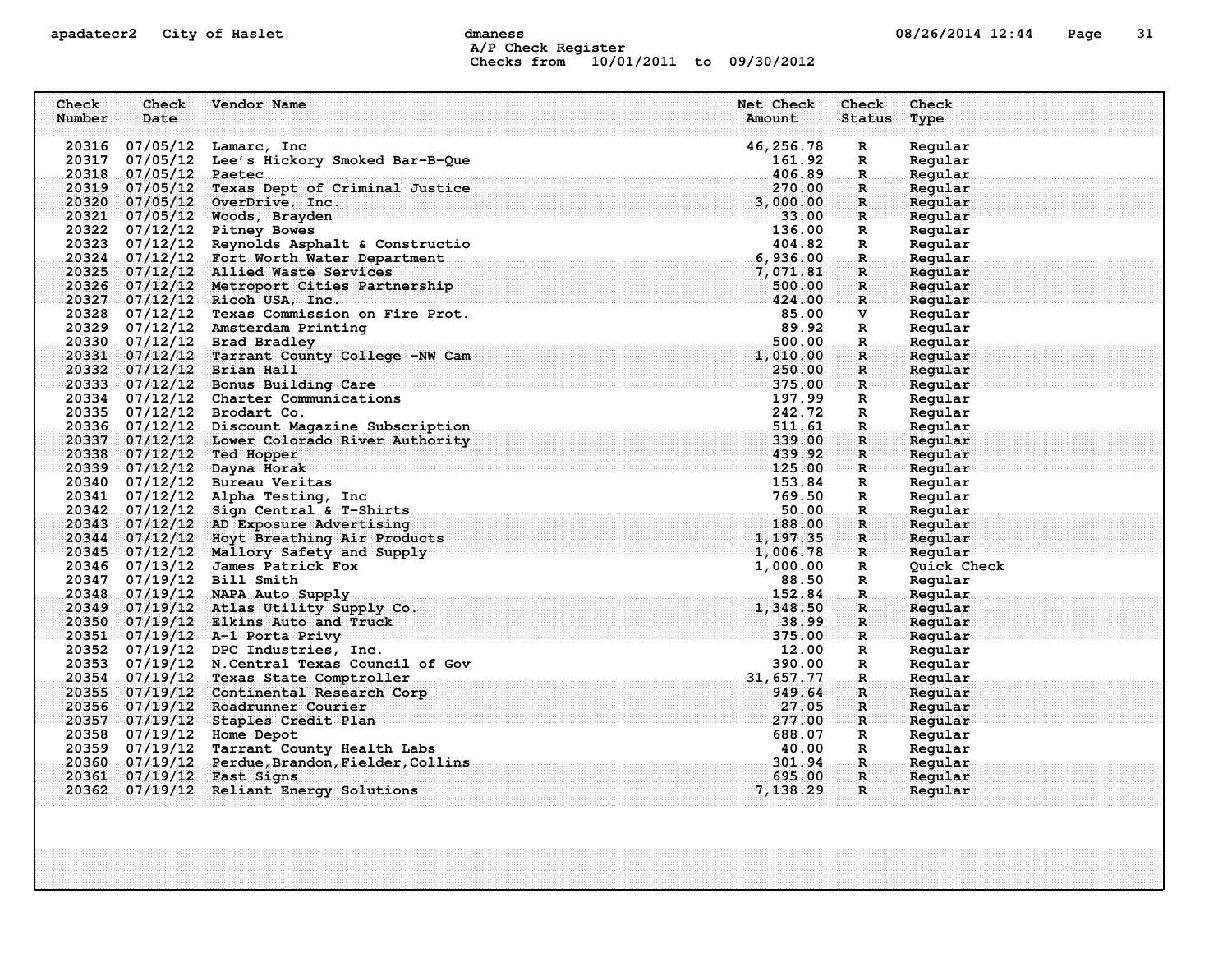## apadatecr2 City of Haslet comparess communications of the dmanness compared of the compared of the compared of the Page 32 A/P Check Register Checks from 10/01/2011 to 09/30/2012

| Check  | Check                    | Vendor Name                                                                                                              | Net Check      | Check                          | Check              |
|--------|--------------------------|--------------------------------------------------------------------------------------------------------------------------|----------------|--------------------------------|--------------------|
| Number | Date                     |                                                                                                                          | Amount         | <b>Status</b>                  | Type               |
|        |                          | 20363 07/19/12 Mr. Jim's Pizza                                                                                           | 43.00          | $\mathbf R$                    | Regular            |
|        |                          | 20364 07/19/12 Lee Godbold                                                                                               | 95.00          | R                              | Regular            |
|        | 20365 07/19/12 Ozarka    |                                                                                                                          | 38.43          | $\mathbf R$ .                  | Regular            |
| 20366  |                          | 07/19/12 Nextel Communications                                                                                           | 345.28         | R                              | Regular            |
|        |                          | 20367 07/19/12 First Financial Visa                                                                                      | $.00 \,$       | $\mathbf{V}$                   | Regular            |
|        |                          | $20368$ $07/19/12$ First Financial Visa                                                                                  | 3,623.39       | $\mathbf{R}$                   | Regular            |
|        |                          | 20369 07/19/12 City of Fort Worth                                                                                        | 1,598.00       | $\mathbf R$                    | Regular            |
|        |                          | 20370 07/19/12 Apple Oxygen Supply, Inc.                                                                                 | 19.50          | $\mathbf{R}$                   | Regular            |
|        |                          | 20371 07/19/12 Brodart Co.                                                                                               | 926.38         | $\mathbf{R}$                   | Regular            |
|        |                          | 20372 07/19/12 Legal Shield                                                                                              | 39.85          | R                              | Regular            |
|        |                          | 20373 07/19/12 Midwest Tape                                                                                              | 38.69          | $\mathbf R$                    | Regular            |
|        | 20374 07/19/12 Quill     |                                                                                                                          | 152.39         | $\mathbf{R}$                   | Regular            |
|        | 20375 07/19/12 AG-Power  |                                                                                                                          | 163.70         | R                              | Regular            |
|        |                          | 20376 07/19/12 CSG Systems, Inc.                                                                                         | 395.76         | $\mathbf R$                    | Regular            |
|        | 20377 07/19/12 BWI       |                                                                                                                          | 1,346.55       | $\mathbf R$                    | Regular            |
|        |                          | 20378 07/19/12 Pitney Bowes Purchase Power                                                                               | 586.39         | $\mathbf{R}$                   | Reqular            |
|        |                          | 20379 07/19/12 2L Construction, LLC                                                                                      | 37, 133.78     | R                              | Reqular            |
|        | 20380 07/19/12 HCSB      |                                                                                                                          | 620.67         | R                              | Regular            |
|        |                          | 20381 07/19/12 Luther E. Cosby                                                                                           | 100.00         | R                              | Regular            |
|        |                          | 20382 07/19/12 Hoyt Breathing Air Products                                                                               | 67.50          | $\mathbf R$                    | Regular            |
|        |                          | 20383 07/19/12 Crisp Analytical Laboratories                                                                             | 130.00         | R.                             | Regular            |
| 20384  |                          | 07/19/12 Schlotzsky's                                                                                                    | 176.98         | R                              | Regular            |
|        |                          | 20385 07/26/12 Don Hamilton                                                                                              | 200.00         | $\mathbf{R}$                   | Reqular            |
|        |                          | 20386 07/26/12 Atmos Energy                                                                                              | 58.74          | R                              | Regular            |
|        |                          | 20387 07/26/12 Trinity River Authority                                                                                   | 14,998.00      | R                              | Regular            |
|        |                          | 20388 07/26/12 Tri County Electric                                                                                       | 1,442.32       | R                              | Regular            |
|        |                          | 20389 07/26/12 Unifirst Holdings, L.P.                                                                                   | 338.01         | $\mathbf{R}$                   | Regular            |
|        |                          | 20390 07/26/12 Reliant Energy Solutions                                                                                  | 16.03<br>33.88 | R.                             | Regular            |
|        | 20392 07/26/12 Ozarka    | 20391 07/26/12 Zimmerer Kubota & Equipment<br>. The set of the set of the set of the set of $\sim$ 33 $\cdot$ 43 $\cdot$ |                | $\mathbf{R}$<br>$\mathbf{R}$ . | Regular<br>Regular |
|        |                          | 20393 07/26/12 Bonus Building Care                                                                                       | 375.00         | R                              | Regular            |
|        |                          | 20394 07/26/12 Charter Communications                                                                                    | 198.45         | $\mathbf{R}$                   | Regular            |
|        |                          | 20395 07/26/12 Brodart Co.                                                                                               | 390.53         | $\mathbf{R}$ .                 | Regular            |
|        | 20396 07/26/12 Aetna     |                                                                                                                          | 510.10         | R                              | Regular            |
| 20397  |                          | 07/26/12 BlueCross/BlueShield                                                                                            | 9,094.62       | $\mathbf{R}$                   | Regular            |
|        | 20398 07/26/12 Shell     |                                                                                                                          | 601.15         | ार                             | Regular            |
|        |                          | 20399 07/26/12 Ronnie Moore                                                                                              | 159.90         | R                              | Regular            |
|        | 20400 07/26/12 DirecTV   |                                                                                                                          | 161.98         | R                              | Regular            |
|        |                          | 20401 07/26/12 MetLife SBC                                                                                               | 573.23         | $\mathbf{R}_1$                 | Regular            |
|        |                          | 20402 07/26/12 Compbenefits Ins. Co.                                                                                     | 103.77         | $\mathbf{R}$                   | Regular            |
| 20403  |                          | 07/26/12 Miracle Development Services                                                                                    | 3,950.00       | R                              | Regular            |
|        |                          | 20404 07/26/12 Lee's Hickory Smoked Bar-B-Que                                                                            | 87.08          | R                              | Regular            |
|        |                          | 20405 08/02/12 Henderson Oil & Lube                                                                                      | 1,656.40       | R                              | Regular            |
|        | 20406 08/02/12 STW, Inc. |                                                                                                                          | 292.60         | R                              | Regular            |
| 20407  |                          | 08/02/12 Elkins Auto and Truck                                                                                           | 89.13          | $\mathbf{R}$ .                 | Regular            |
| 20408  | $08/02/12$ AT & T        |                                                                                                                          | 825.53         | $\mathbf{R}$ .                 | Regular            |
| 20409  |                          | 08/02/12 Fort Worth Water Department                                                                                     | 29, 399.25     | $\mathbf R$                    | Regular            |
|        |                          |                                                                                                                          |                |                                |                    |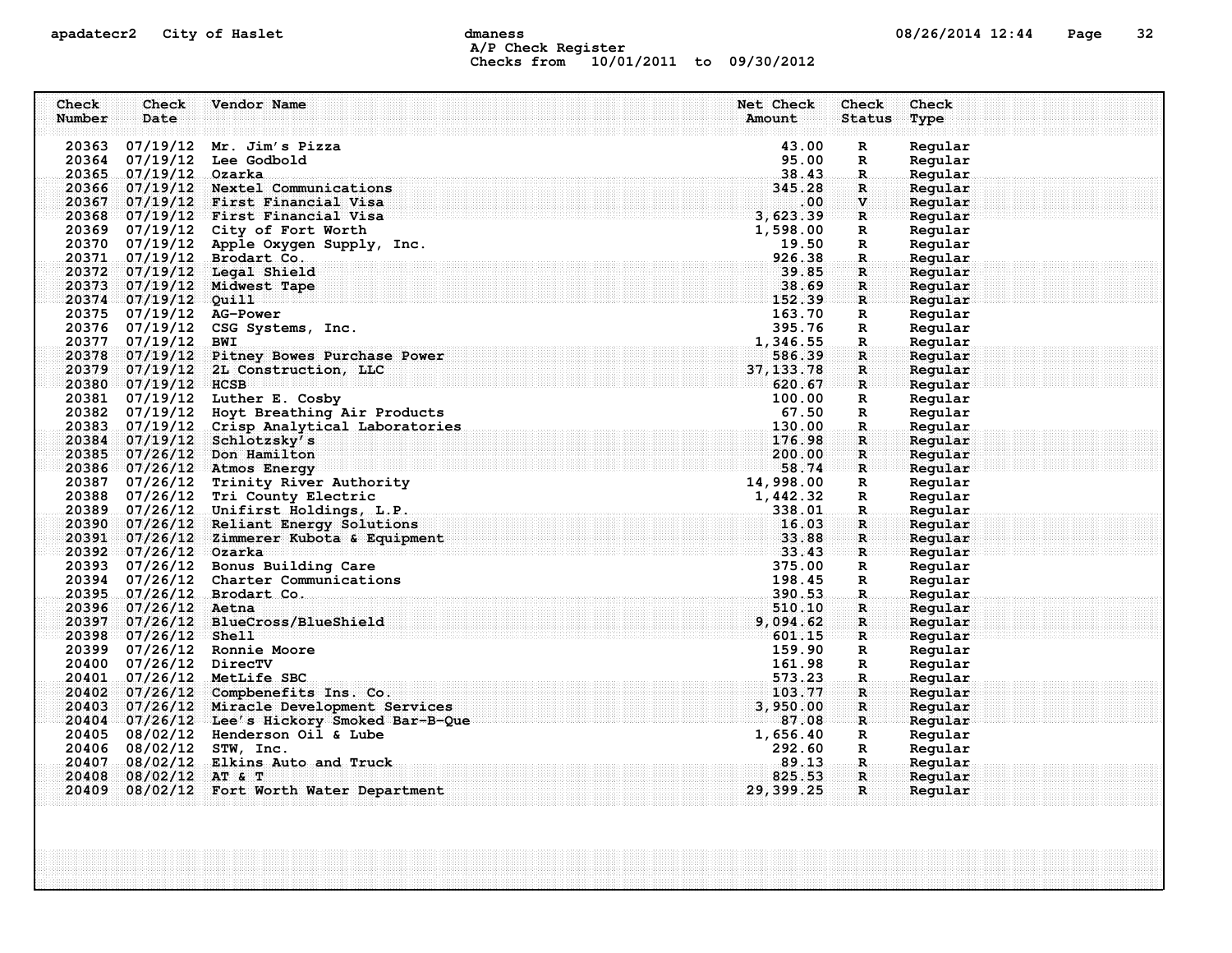## apadatecr2 City of Haslet dmaness dmaness and the 08/26/2014 12:44 Page 33 A/P Check Register Checks from 10/01/2011 to 09/30/2012

| Check<br>Check               | Vendor Name                                   |                             | Net Check           | Check                        | Check              |
|------------------------------|-----------------------------------------------|-----------------------------|---------------------|------------------------------|--------------------|
| Number<br>Date               |                                               |                             | Amount              | <b>Status</b>                | Type               |
|                              |                                               |                             |                     |                              |                    |
|                              | 20410 08/02/12 Tarrant County Fire Alarm      |                             | 1,375.00            | v                            | Regular            |
| 20411                        | 08/02/12 Bound Tree Medical, LLC              |                             | 1,632.15            | R                            | Regular            |
|                              | 20412 08/02/12 1-A Fire & Domestic Testing    |                             | 160.00              | $\mathbf R$                  | Regular            |
| 20413                        | 08/02/12 Tarrant County Clerk                 |                             | 184.00              | R                            | Regular            |
| 20414                        | 08/02/12 August Industries                    |                             | 380.00              | $\mathbf{R}$                 | Regular            |
|                              | 20415 08/02/12 James Ray Parker, II           |                             | 597.00              | R                            | Regular            |
|                              | 20416 08/02/12 Ferguson Waterworks            |                             | 752.28              | R                            | Regular            |
| 20417                        | 08/02/12 Brian Hall                           |                             | 250.00              | $\mathbb{R}$                 | Regular            |
| 20418                        | 08/02/12 MHS Planning & Design                |                             | 4,007.52            | $\mathbf{R}$                 | Regular            |
| 20419                        | 08/02/12 Charter Communications               |                             | 236.57              | R                            | Regular            |
| 20420                        | 08/02/12 Steve Harvey                         |                             | 230.00              | R                            | Regular            |
| 20421 08/02/12 Nick Brenz    |                                               |                             | 1,070.00            | $\mathbf R$                  | Regular            |
|                              | 20422 08/02/12 Michael Thetford               |                             | 141.00              | $\mathbb{R}$                 | Regular            |
| 20423 08/02/12 Lee Godbold   |                                               |                             | 94.00               | R                            | Regular            |
| 20424 08/02/12 Brodart Co.   |                                               |                             | 122.86              | R.                           | Regular            |
| 20425 08/02/12 Horizon       |                                               |                             | 133.11              | R                            | Regular            |
| 20426                        | 08/02/12 Frank Valtierra                      |                             | 170.00<br>45,052.25 | $\mathbf{R}$<br>$\mathbf{R}$ | Regular            |
| 20428 08/02/12 Shell         | 20427 08/02/12 Tarrant County                 |                             | 1,047.09            |                              | Regular            |
| 20429 08/02/12 Eric Camejo   |                                               |                             | 200.00              | R<br>R                       | Regular<br>Regular |
| 20430<br>$08/02/12$ Quill    |                                               |                             | 9.98                | $\mathbf R$                  | Regular.           |
| 20431                        | 08/02/12 Hose-Tech                            |                             | 12.47               | R                            | Regular            |
| 20432                        | 08/02/12 Safeware, Inc.                       |                             | 976.67              | $\mathbf{R}$                 | Regular            |
| 20433                        | 08/02/12 Haslet Lube & Auto Care              |                             | 150.74              | R.                           | Regular            |
| 20434 08/02/12 Kyle Briggs   |                                               |                             | 40.00               | $\mathbf R$                  | Regular            |
| 20435 08/02/12 Robert Brown  |                                               |                             | 87.00               | R                            | Regular            |
| 20436 08/02/12 Jacob Brawner |                                               |                             | 309.00              | $\mathbf{R}$                 | Regular            |
| 20437                        | 08/02/12 Jeffrey Forste                       |                             | 33.00               | R.                           | Regular            |
|                              | 20438 08/02/12 Razvan Flaviu Deleanu          |                             | 355.00              | $\mathbf{R}$                 | Regular            |
| 20439 08/02/12 Kirt Mays     |                                               | $\overline{\mathbf{94.00}}$ |                     | R                            | Regular            |
| 20440 08/02/12 Toby Clower   |                                               |                             | 37.00               | $\mathbb{R}$                 | Regular            |
| 20441 08/02/12 Allegra       |                                               |                             | 377.23              | $\mathbf R$                  | Regular            |
| 20442 08/02/12 HCSB          |                                               |                             | 620.67              | R.                           | Regular            |
| 20443                        | 08/02/12 Woods, Brayden                       |                             | 33.00               | R                            | Regular            |
| 20444                        | 08/02/12 EDsuite                              |                             | 2,999.00            | $\mathbb{R}$                 | Regular            |
|                              | $20445 - 08/02/12$ COPELAND, WILLIAM A        |                             | 9.40                | $\circ$                      | Quick Check        |
|                              | 20446 08/02/12 HARTFORD REALTY GROUP          |                             | 68.90               | R                            | Quick Check        |
|                              | 20447 08/02/12 ROSEMAND, DEWAYNE              |                             | 58.90               | R                            | Quick Check        |
| 20448                        | 08/02/12 RIPP'S WATER SERVICE                 |                             | 943.20              | R.                           | Quick Check        |
|                              | 20449 08/07/12 Kilgore & Kilgore Escrow Acct. |                             | 35,000.00           | $\mathbf R$                  | Regular            |
| 20450                        | 08/09/12 Atlas Utility Supply Co.             |                             | 4,406.04            | $\mathbf{R}$                 | Regular            |
|                              | 20451 08/09/12 Allied Waste Services          |                             | 7,096.89            | R                            | Reqular            |
|                              | 20452 08/09/12 Texas Municipal Retirement Sys |                             | 8,368.24            | R                            | Regular            |
|                              | 20453 08/09/12 Taylor, Olson, Adkins, Srall   |                             | 4,276.00            | R                            | Regular            |
| 20454                        | 08/09/12 Continental Research Corp            |                             | 736.00              | -R.                          | Regular            |
| 20455                        | 08/09/12 City of Benbrook                     |                             | 50.00               | $\mathbf{R}$                 | Regular            |
| 20456                        | 08/09/12 Unifirst Holdings, L.P.              |                             | 191.74              | $\mathbf{R}$                 | Regular            |
|                              |                                               |                             |                     |                              |                    |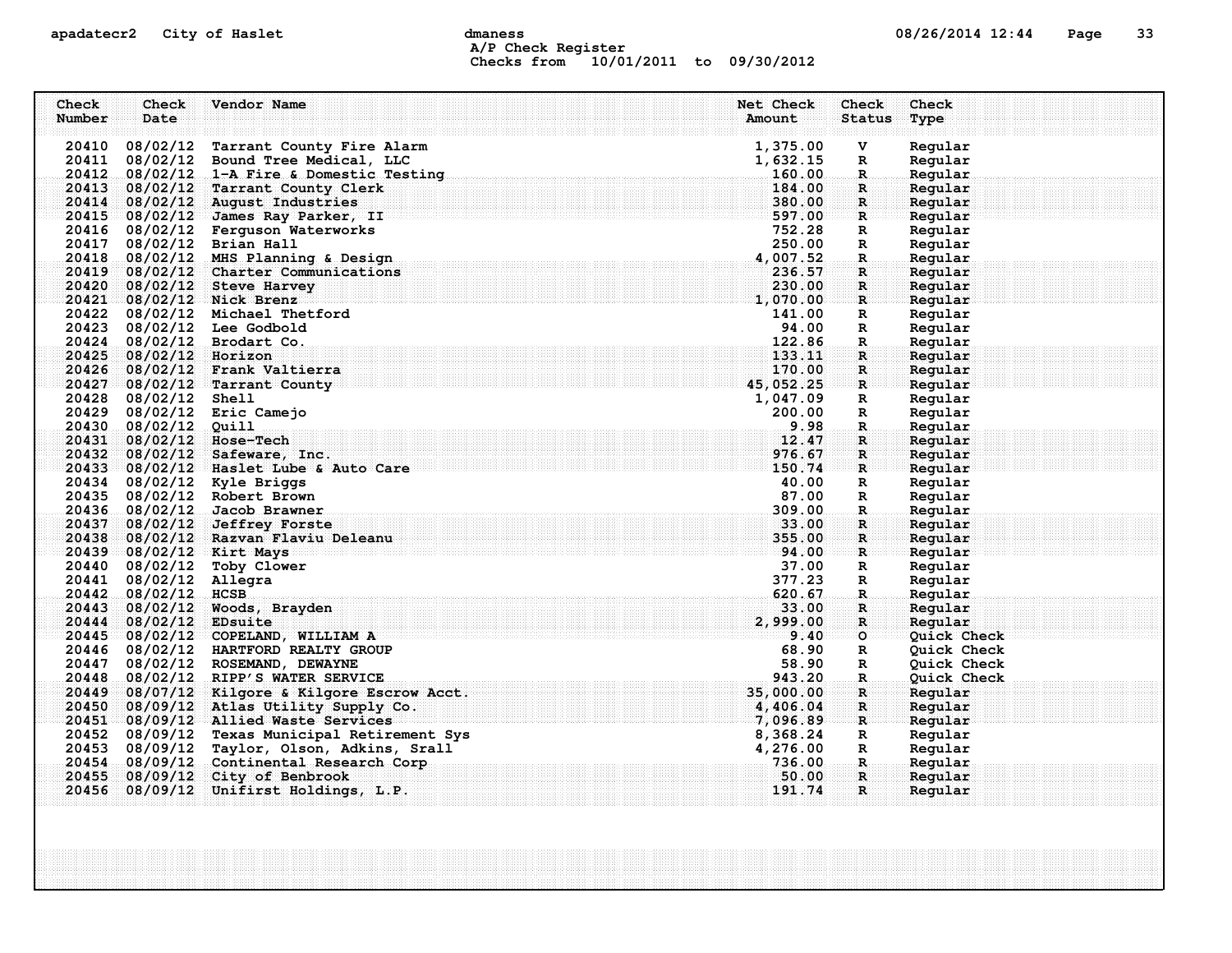# apadatecr2 City of Haslet compound dmaness compound the detection of the US/26/2014 12:44 Page 34 A/P Check Register Checks from 10/01/2011 to 09/30/2012

| Check<br>Number | Check<br>Date            | Vendor Name                                                       | Net Check<br>Amount | Check<br><b>Status</b>       | Check<br>Type      |  |
|-----------------|--------------------------|-------------------------------------------------------------------|---------------------|------------------------------|--------------------|--|
|                 |                          |                                                                   |                     |                              |                    |  |
|                 |                          | 20457 08/09/12 Perdue, Brandon, Fielder, Collins                  | 7,489.73            | $\mathbf R$                  | Regular            |  |
|                 |                          | 20458 08/09/12 Brad Bradley<br>20459 08/09/12 Ferguson Waterworks | 500.00<br>1,391.28  | $\mathbf R$<br>$\mathbf R$ . | Regular<br>Regular |  |
|                 |                          | 20460 08/09/12 Zimmerer Kubota & Equipment                        | 66.58               | R.                           | Regular            |  |
|                 |                          | 20461 08/09/12 Alliance Regional Newspaper                        | 286.28              | $\mathbf{R}$                 | Regular            |  |
|                 | 20462 08/09/12 AFLAC     |                                                                   | 647.36              | $\mathbf{R}$                 | Regular            |  |
|                 |                          | 20463 08/09/12 Sanderson Electric, Inc.                           | 278.40              | R                            | Regular            |  |
|                 | 20464 08/09/12 AG-Power  |                                                                   | 442.57              | R                            | Regular            |  |
|                 |                          | 20465 08/09/12 Penworthy                                          | 40.00               | R.                           | Regular            |  |
| 20466           |                          | 08/09/12 The Fulcrum Group                                        | 3,075.90            | $\mathbf{R}$                 | Regular            |  |
| 20467           |                          | 08/09/12 Dickerson Construction Co. Inc                           | 69, 301, 33         | $\mathbf{R}$                 | Regular            |  |
|                 |                          | 20468 08/09/12 Matthew Schumacher                                 | 85.00               | $\mathbf{R}$                 | Reqular            |  |
|                 |                          | 20469 08/16/12 Allied Waste Services                              | 744.67              | R                            | Regular            |  |
|                 |                          | 20470 08/16/12 Top Way Properties, Inc.                           | 440.00              | R                            | Regular            |  |
|                 |                          | 20471 08/16/12 Taylor, Olson, Adkins, Srall                       | 14, 512, 57         | $\mathbf R$                  | Regular            |  |
|                 |                          | 20472 08/16/12 Debra Maness                                       | 89.66               | $\mathbf{R}$                 | Regular            |  |
|                 |                          | 20473 08/16/12 Mike Thetford                                      | 49.60               | $\mathbf{R}$                 | Regular            |  |
|                 |                          | 20474 08/16/12 Staples Credit Plan                                | 546.42              | $\mathbf{R}$                 | Regular            |  |
|                 |                          | 20475 08/16/12 Ricoh USA, Inc.                                    | 424.00              | R                            | Regular            |  |
|                 |                          | 20476 08/16/12 Belcheff & Associates, Inc.                        | $.00 \,$            | v                            | Regular            |  |
|                 |                          | 20477 08/16/12 Belcheff & Associates, Inc.                        | .00.                | $\mathbf v$                  | Regular            |  |
|                 |                          | 20478 08/16/12 Belcheff & Associates, Inc.                        | 39, 472.50          | R                            | Regular            |  |
| 20479           |                          | 08/16/12 Reliant Energy Solutions                                 | 8,679.39            | R.                           | Reqular            |  |
|                 | 20481 08/16/12 Ozarka    | 20480 08/16/12 Franklin Legal Publishing                          | 2,040.00<br>35.06   | $\mathbf{R}$                 | Regular<br>Regular |  |
|                 |                          | 20482 08/16/12 National Pen                                       | 74.90               | R<br>R                       | Regular            |  |
|                 |                          | 20483 08/16/12 Nextel Communications                              | 271.23              | $\mathbf{R}$                 | Regular            |  |
| 20484           |                          | 08/16/12 Charter Communications                                   | 197.99              | R                            | Regular            |  |
|                 |                          | 20485 08/16/12 U.S. Bank                                          | 183,600.00          | $\mathbf{R}$                 | Regular            |  |
|                 | 20486 08/16/12 AFLAC     |                                                                   | 538.16              | $\mathbb{R}$ issesses        | Regular            |  |
|                 |                          | 20487 08/16/12 Hose-Tech                                          | 66.37               | R                            | Regular            |  |
|                 | 20488 08/16/12 BWI       |                                                                   | 385.29              | R                            | Regular            |  |
|                 |                          | 20489 08/16/12 First Check                                        | 154.00              | $\mathbf R$                  | Regular            |  |
| 20490           |                          | 08/16/12 The Fulcrum Group                                        | 10,203.00           | R                            | Regular            |  |
| 20491           | $08/16/12$ Paetec        |                                                                   | 247.94              | R                            | Regular            |  |
|                 |                          | 20492 08/16/12 Brown & Hofmeister, L.L.P.                         | 2,745.00            | $\mathbf{R}$                 | Reqular            |  |
|                 |                          | 20493 08/16/12 U.S. Bank                                          | 214,987.50          | R                            | Regular            |  |
|                 | 20494 08/23/12 STW, Inc. |                                                                   | 484.00              | R                            | Regular            |  |
|                 |                          | 20495 08/23/12 Atmos Energy                                       | .57.64              | R.                           | Regular            |  |
|                 |                          | 20496 08/23/12 DPC Industries, Inc.                               | 276.64              | $\mathbf R$                  | Regular            |  |
|                 |                          | 20497 08/23/12 Trinity River Authority                            | 14,998.00           | $\mathbf{R}$                 | Regular            |  |
|                 |                          | 20498 08/23/12 Tri County Electric                                | 1,511.45            | $\mathbf{R}$                 | Regular            |  |
|                 |                          | 20499 08/23/12 Home Depot                                         | 490.64              | R                            | Regular            |  |
|                 |                          | 20500 08/23/12 Tarrant County Health Labs                         | 40.00               | R                            | Regular            |  |
|                 |                          | 20501 08/23/12 Northwest Metroport Chamber                        | 176.00              | .R.                          | Regular            |  |
| 20502<br>20503  |                          | 08/23/12 Reliant Energy Solutions                                 | 16.27<br>646.00     | $\mathbf{R}$<br>$\mathbf{R}$ | Reqular            |  |
|                 |                          | 08/23/12 Zimmerer Kubota & Equipment                              |                     |                              | Regular            |  |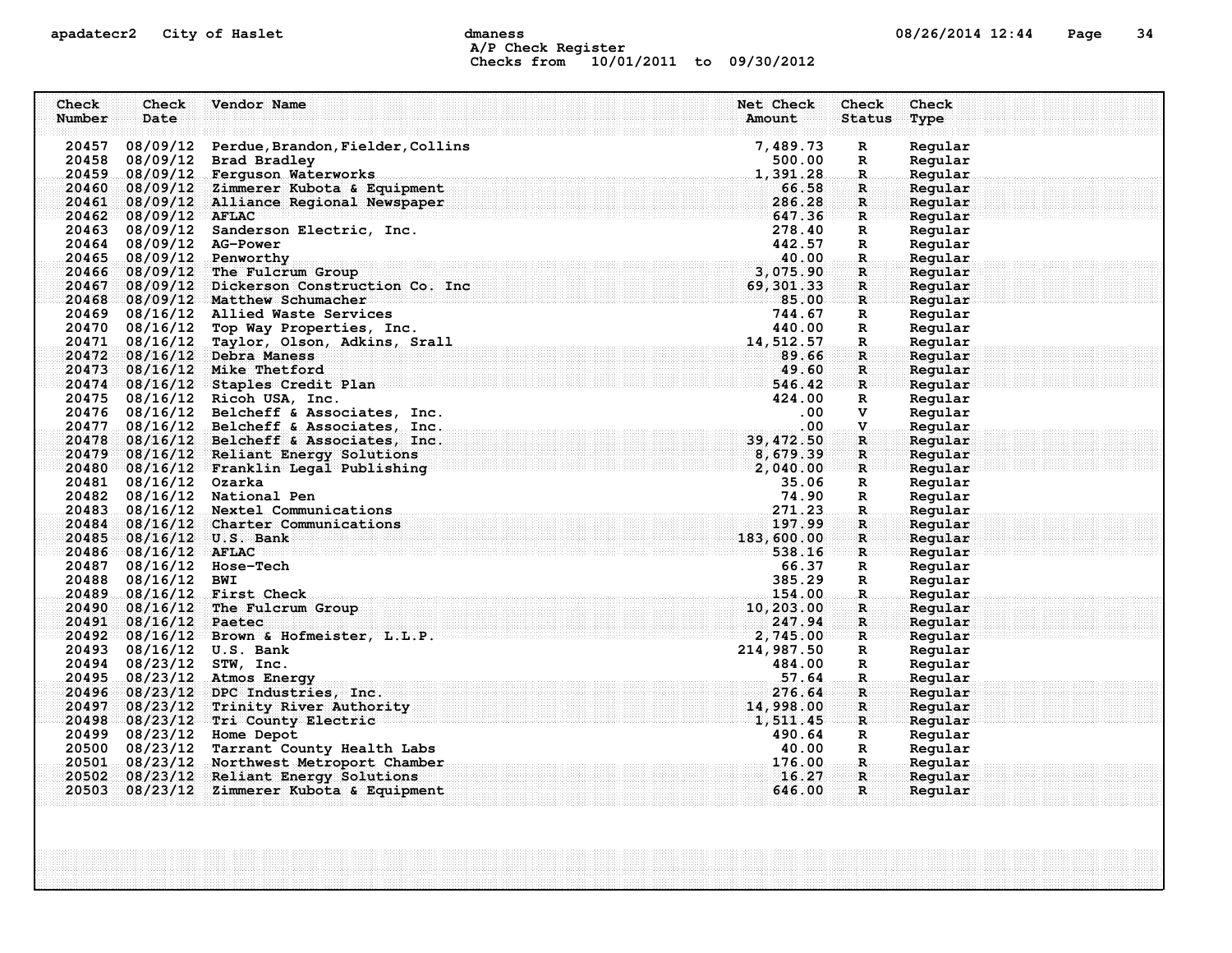## apadatecr2 City of Haslet dmaness dmaness and the 08/26/2014 12:44 Page 35 A/P Check Register Checks from 10/01/2011 to 09/30/2012

| Check<br>Number | Check<br>Date          | Vendor Name                                                                                                                                                                                                                           | Net Check<br>Amount | <b>Check</b><br><b>Status</b> | Check<br>Type      |
|-----------------|------------------------|---------------------------------------------------------------------------------------------------------------------------------------------------------------------------------------------------------------------------------------|---------------------|-------------------------------|--------------------|
|                 | 20504 08/23/12 Ozarka  |                                                                                                                                                                                                                                       | 30.06               | R                             | Regular            |
|                 |                        | 20505 08/23/12 First Financial Visa                                                                                                                                                                                                   | 936.56              | R                             | Regular            |
|                 |                        | 20506 08/23/12 Charter Communications                                                                                                                                                                                                 | 265.33              | R.                            | Regular            |
|                 |                        | 20507 08/23/12 Apple Oxygen Supply, Inc.                                                                                                                                                                                              | 19.50               | $\mathbf R$                   | Regular            |
|                 | 20508 08/23/12 Aetna   |                                                                                                                                                                                                                                       |                     | $\mathbf{R}$                  | Regular            |
|                 |                        | $\frac{510}{8}, \frac{10}{676}, \frac{10}{40}$<br>20509 08/23/12 BlueCross/BlueShield                                                                                                                                                 |                     | $\mathbf{R}$                  | Regular            |
|                 | 20510 08/23/12 Shell   |                                                                                                                                                                                                                                       | 633.59              | R                             | Regular            |
|                 |                        | 20511 08/23/12 Legal Shield                                                                                                                                                                                                           | 39.85               | R                             | Regular            |
|                 |                        | 20512 08/23/12 Ronnie Moore                                                                                                                                                                                                           | 10.69               | $\mathbf{R}$                  | Regular            |
|                 |                        | 20513 08/23/12 Midwest Tape                                                                                                                                                                                                           | 104.56              | R                             | Regular            |
|                 | 20514 08/23/12 DirecTV |                                                                                                                                                                                                                                       | 211.97              | $\mathbf{R}$                  | Reqular            |
|                 |                        | 20515 08/23/12 Mulholland Custom Imprints                                                                                                                                                                                             | 554.00              | R                             | Regular            |
|                 | 20516 08/23/12 Gale    |                                                                                                                                                                                                                                       | 47.23               | R                             | Regular            |
|                 |                        | 20517 08/23/12 MetLife SBC                                                                                                                                                                                                            | 573.23              | $\mathbb{R}$                  | Regular            |
|                 |                        | 20518 08/23/12 Haslet Lube & Auto Care                                                                                                                                                                                                | 29.00               | $\mathbf R$                   | Regular            |
|                 |                        | 20519 08/23/12 Compbenefits Ins. Co.                                                                                                                                                                                                  | 103.77              | R                             | Regular            |
|                 |                        | 20520 08/23/12 CSG Systems, Inc.                                                                                                                                                                                                      | 402.05              | $\mathbf R$                   | Regular            |
|                 |                        | $\frac{20520}{20521}$ $\frac{00/23/12}{08/23/12}$ Miracle Development Services and the services of the services of the services of the services of the services of the services of the services of the services of the services of th |                     | $\mathbf{R}$                  | Regular            |
|                 |                        | 20522 08/23/12 Greater Fort Worth                                                                                                                                                                                                     | 500.00              | R                             | Regular            |
|                 |                        | 20523 08/23/12 School Library Journal                                                                                                                                                                                                 | 294.98              | $\mathbb{R}$                  | Regular            |
|                 |                        | 20524 08/23/12 Bureau Veritas                                                                                                                                                                                                         | 923.04              | $\mathbf{R}$ .                | Regular            |
|                 |                        | 20525 08/23/12 The Fulcrum Group                                                                                                                                                                                                      | 1,067.10            | $\mathbf{R}$                  | Regular            |
|                 |                        | 20526 08/23/12 Alpha Testing, Inc.                                                                                                                                                                                                    | 876.50              | $\mathbf{R}$                  | Regular            |
|                 |                        | . The contract of the contract of $\mathbf{y}_5$ , $\mathbf{64}$<br>20527 08/23/12 Mai Thai Restaurant                                                                                                                                |                     | $\mathbf{R}$                  | Regular            |
|                 |                        | 20528 08/23/12 American Eagle Door                                                                                                                                                                                                    | 720.00              | R                             | Regular            |
|                 |                        | 20529 08/23/12 iPROMOTEu                                                                                                                                                                                                              | 74.88               | R                             | Regular            |
|                 |                        | 20530 08/30/12 Elkins Hardware                                                                                                                                                                                                        | 8.99                | $\mathbf R$ .                 | Regular            |
|                 |                        | 20531 08/30/12 Elkins Auto and Truck                                                                                                                                                                                                  | 55.09               | $\mathbf R$                   | Regular            |
|                 | 20532 08/30/12 AT & T  |                                                                                                                                                                                                                                       | 806.33              | R                             | Regular            |
|                 |                        | . $53.27$<br>20533 08/30/12 Office Depot                                                                                                                                                                                              |                     | ार                            | Regular            |
|                 |                        | 20534 08/30/12 Continental Research Corp                                                                                                                                                                                              | 883.00              | $\mathbb{R}$                  | Regular            |
|                 |                        | 20535 08/30/12 Roadrunner Courier                                                                                                                                                                                                     | 105.95              | $\mathbf{R}$                  | Regular            |
|                 |                        | 20536 08/30/12 Sunstate Equipment Co.                                                                                                                                                                                                 | 227.00              | $\mathbf{R}$                  | Regular            |
|                 |                        | 20537 08/30/12 Northeast Leadership Forum                                                                                                                                                                                             | 200.00              | R                             | Regular            |
|                 |                        | 20538 08/30/12 Unifirst Holdings, L.P.                                                                                                                                                                                                | 311.01              | $\mathbf{R}$                  | Regular            |
|                 |                        | 20539 08/30/12 Ferguson Waterworks                                                                                                                                                                                                    | 979.37              | R                             | Regular            |
|                 |                        | 20540 08/30/12 Cowser Tire & Service                                                                                                                                                                                                  | 89.60               | R                             | Regular            |
|                 |                        | 20541 08/30/12 Brian Hall                                                                                                                                                                                                             | 250.00              | $\mathbb{R}$                  | Regular            |
|                 |                        | 20542 08/30/12 MHS Planning & Design                                                                                                                                                                                                  | 6,342.38            | $\mathbf R$                   | Regular            |
|                 |                        | 20543 08/30/12 Bonus Building Care                                                                                                                                                                                                    | 375.00              | $\mathbf{R}$                  | Regular            |
|                 |                        | 20544 08/30/12 Kinloch Equipmet & Supply                                                                                                                                                                                              | 1,298.42            | $\mathbf{R}$                  | Regular            |
|                 |                        | 20545 08/30/12 Charter Communications<br>20546 08/30/12 Brodart Co.                                                                                                                                                                   | 236.87<br>460.98    | R                             | Regular            |
|                 | 20547 08/30/12 Horizon |                                                                                                                                                                                                                                       | 199.10              | R<br>$\mathbb{R}$             | Regular            |
|                 | 20548 08/30/12 Quill   |                                                                                                                                                                                                                                       | 392.00              | .R.                           | Regular<br>Regular |
|                 |                        | 20549 08/30/12 OmniBase Services of Texas                                                                                                                                                                                             | 123.81              | $\mathbf R$ :                 | Reqular            |
|                 |                        | 20550 08/30/12 Safeware, Inc.                                                                                                                                                                                                         | 270.00              | $\mathbf{R}$                  | Regular            |
|                 |                        |                                                                                                                                                                                                                                       |                     |                               |                    |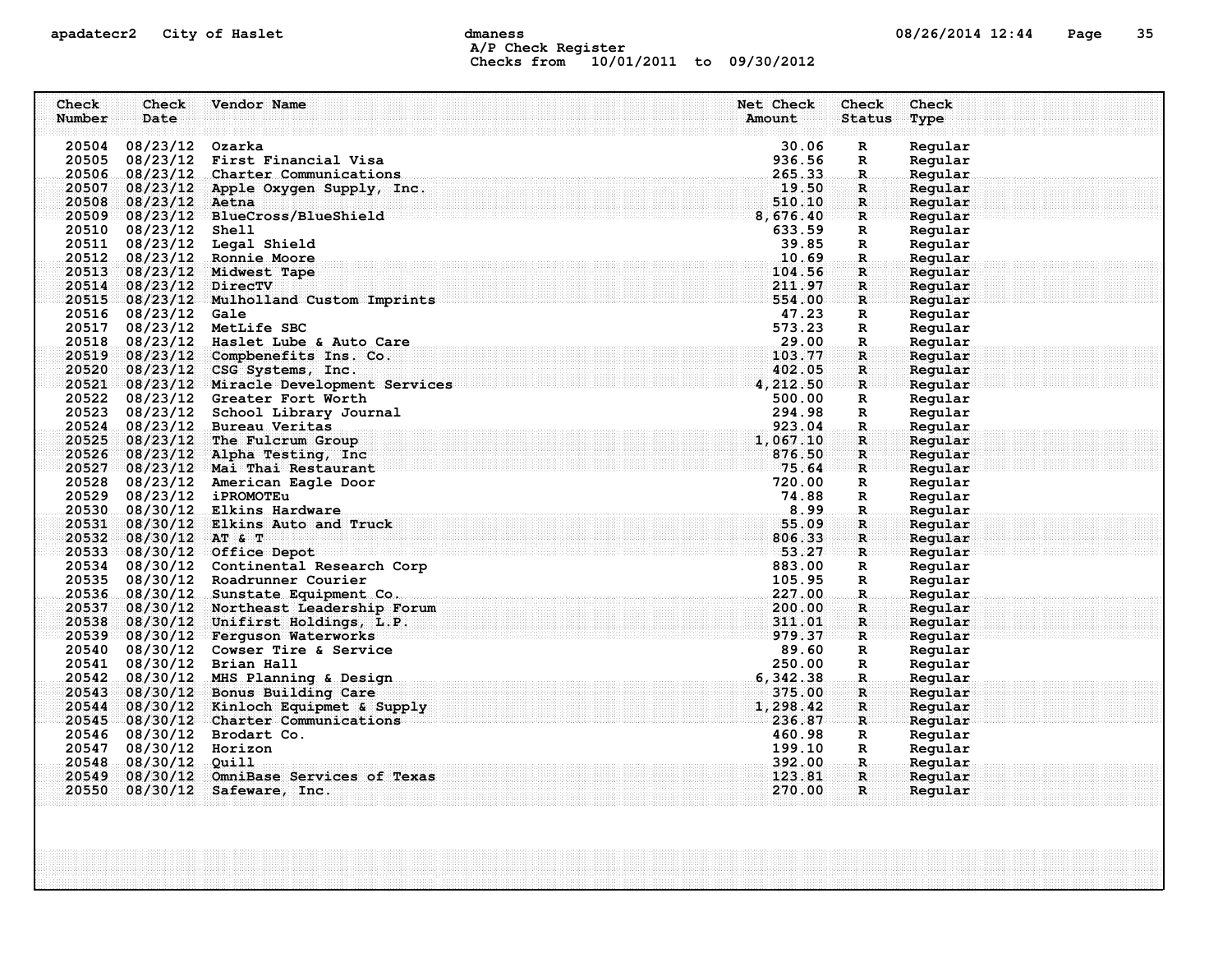## apadatecr2 City of Haslet dmaness dmaness and the 08/26/2014 12:44 Page 36 A/P Check Register Checks from 10/01/2011 to 09/30/2012

| Check  | Check                | Vendor Name                                   | Net Check       | Check          | Check       |
|--------|----------------------|-----------------------------------------------|-----------------|----------------|-------------|
| Number | Date                 |                                               | Amount          | <b>Status</b>  | Type        |
|        |                      |                                               |                 |                |             |
|        |                      | 20551 08/30/12 Robert Creamier                | 1,320.00        | R              | Regular     |
|        |                      | 20552 08/30/12 Miracle Development Services   | 2,050.00        | $\mathbf{R}$   | Regular     |
|        |                      | 20553 08/30/12 Luther E. Cosby                | 100.00          | $\mathbf R$    | Regular     |
|        |                      | 20554 08/30/12 Family Christian Doors         | 200.00          | R              | Regular     |
|        |                      | 20555 08/30/12 Texas Solar Screens            | 650.00          | $\mathbf{R}$   | Regular     |
|        |                      | 20556 08/30/12 C.E. Cook & Sons, Inc.         | 79, 174.80      | $\mathbf{R}$   | Regular     |
| 20557  |                      | 08/30/12 ACKER, PAMELA A                      | 34.47           | R              | Quick Check |
|        |                      | 20558 08/30/12 ACCENT HOMES LLC               | 54.19           | $\mathbb{R}$   | Quick Check |
|        |                      | 20559 09/06/12 Score-A-Goal in the Classroom  | 80.00           | $\mathbf{R}$ . | Regular     |
|        |                      | 20560 09/06/12 Town of Trophy Club            | 685.00          | R              | Regular     |
|        |                      | 20561 09/06/12 Star Telegram                  | 127.08          | $\mathbf R$    | Regular     |
|        |                      | 20562 09/06/12 Fort Worth Water Department    | 64,628.02       | R              | Regular     |
|        |                      | 20563 09/06/12 Allied Waste Services          | 7,084.35        | $\mathbb{R}$   | Regular     |
|        |                      | 20564 09/06/12 Roadrunner Traffic Supply      | 63.70           | $\mathbf R$    | Regular     |
|        |                      | 20565 09/06/12 Taylor, Olson, Adkins, Srall   | 16,099.49       | $\mathbf R$    | Regular     |
|        |                      | 20566 09/06/12 Martin Apparatus & Equipment   | 641.74          | $\mathbf{R}$   | Regular     |
|        |                      | 20567 09/06/12 National Fire Protection Assoc | 165.00          | $\mathbf R$    | Regular     |
|        |                      | 20568 09/06/12 Fleetco Service Center, Inc    | 318.00          | $\mathbf{R}$   | Regular     |
|        |                      | 20569 09/06/12 Belcheff & Associates, Inc.    | $.00 \,$        | v              | Regular     |
|        |                      | 20570 09/06/12 Belcheff & Associates, Inc.    | .00             | V              | Regular     |
|        |                      | 20571 09/06/12 Belcheff & Associates, Inc.    | 23, 762.33      | $\mathbf R$    | Regular     |
|        |                      | 20572 09/06/12 Glenn Storer                   | 34.00           | R              | Regular     |
|        |                      | 20573 09/06/12 James Ray Parker, II           | 50.00           | $\mathbf{R}$   | Reqular     |
|        |                      | 20574 09/06/12 Steve Harvey                   | 156.00          | $\mathbf{R}$   | Regular     |
|        |                      | 20575 09/06/12 Nick Brenz                     | 1,165.00        | R              | Regular     |
|        |                      | 20576 09/06/12 Michael Thetford               | 141.00          | R              | Regular     |
|        |                      | 20577 09/06/12 Lee Godbold                    | 141.00          | $\mathbf R$ .  | Regular     |
|        |                      | 20578 09/06/12 Frank Valtierra                | 68.00           | $\mathbf R$    | Regular     |
|        |                      | 20579 09/06/12 Tarrant County                 | 45,052.25       | $\mathbf{R}$   | Regular     |
|        | 20580 09/06/12 Shell |                                               | <b>1,204.89</b> | $\mathbf R$    | Regular     |
|        | 20581 09/06/12 AFLAC |                                               | 794.88          | R              | Regular     |
|        | 20582 09/06/12 AFLAC |                                               | 971.04          | $\mathbf R$    | Regular     |
|        |                      | 20583 09/06/12 Eric Camejo                    | 340.00          | $\mathbf R$    | Regular     |
|        |                      | 20584 09/06/12 Robert Creamier                | 100.00          | R              | Reqular     |
|        |                      | 20585 09/06/12 Hose-Tech                      | 87.70           | $\mathbf{R}$   | Regular     |
|        |                      | 20586 09/06/12 Kyle Briggs                    | 35.00           | R              | Reqular     |
|        |                      | 20587 09/06/12 Jacob Brawner                  | 374.00          | R              | Regular     |
|        |                      | 20588 09/06/12 Jeffrey Forste                 | 208.00          | $\mathbb{R}$   | Regular     |
|        |                      | 20589 09/06/12 Razvan Flaviu Deleanu          | 246.00          | $\mathbf{R}$   | Regular     |
| 20590  |                      | 09/06/12 Kirt Mays                            | 94.00           | $\mathbf{R}$   | Regular     |
|        | 20591 09/06/12 BWI   |                                               | 548.08          | $\mathbf R$    | Regular     |
|        |                      | 20592 09/06/12 2L Construction, LLC           | 91, 259.85      | $\mathbf{R}$   | Regular     |
|        |                      | 20593 09/06/12 Jim England Plumbing           | 700.00          | R              | Regular     |
|        |                      | 20594 09/06/12 The Fulcrum Group              | 1,281.90        | $\mathbb{R}$   | Regular     |
|        |                      | 20595 09/06/12 Texas State Library & Archives | 179.00          | .R.            | Regular     |
|        | 20596 09/06/12 HCSB  |                                               | 620.67          | $\mathbf R$    | Regular     |
|        |                      | 20597 09/06/12 Razvan Flaviu Deleanu          | 19.99           | $\mathbf{R}$   | Regular     |
|        |                      |                                               |                 |                |             |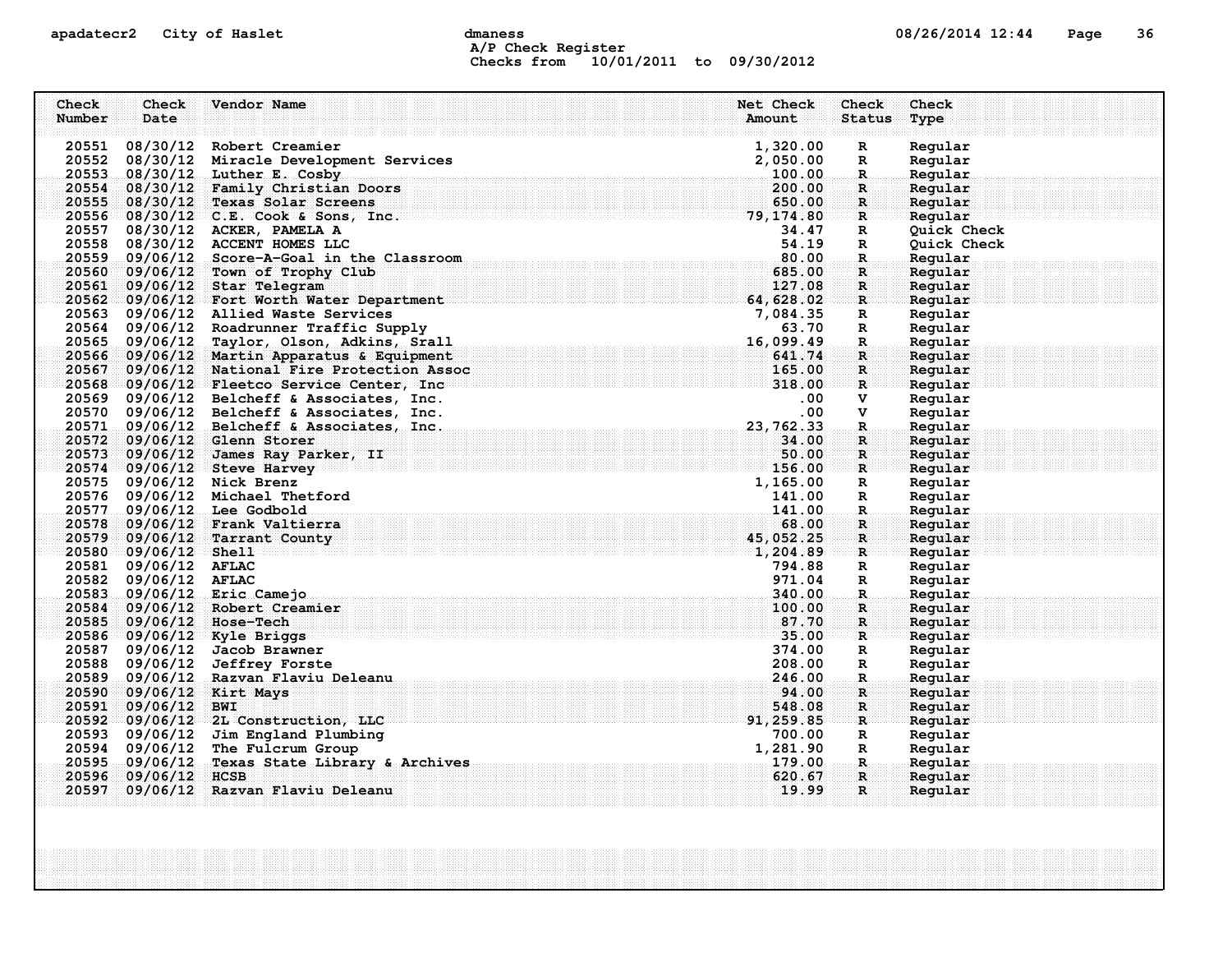## apadatecr2 City of Haslet dmaness dmaness and the control of the 12:44 Page 37 A/P Check Register Checks from 10/01/2011 to 09/30/2012

| Check  | Check                   | Vendor Name                                                                              | Net Check            | Check                         | Check              |
|--------|-------------------------|------------------------------------------------------------------------------------------|----------------------|-------------------------------|--------------------|
| Number | Date                    |                                                                                          | Amount               | <b>Status</b>                 | Type               |
|        |                         |                                                                                          |                      |                               |                    |
|        |                         | 20598 09/06/12 Matthew Schumacher                                                        | 140.00               | $\mathbf R$                   | Regular            |
|        |                         | 20599 09/13/12 Robin Easter                                                              | 115.00               | $\mathbb{R}$                  | Regular            |
|        |                         | 20600 09/13/12 Kraft Food Group, Inc.<br>20601 09/13/12 STW, Inc.                        | 9,000.00<br>1,163.88 | $\mathbf{R}$<br>$\mathbf R$ : | Regular<br>Regular |
|        |                         | 20602 09/13/12 Elkins Auto and Truck                                                     | 48.35                | $\mathbf{R}$                  | Regular            |
|        | 20603 09/13/12 Grainger |                                                                                          | 582.53               | $\mathbf{R}$                  | Regular            |
|        |                         | 20604 09/13/12 Texas Municipal Retirement Sys                                            | 8,470.35             | R                             | Regular            |
|        |                         | 20605 09/13/12 Texas Municipal League Risk                                               | 1,300.00             | R                             | Regular            |
|        |                         | 20606 09/13/12 Cross Exterminating                                                       | 150.00               | $\mathbf R$ .                 | Regular            |
|        |                         | 20607 09/13/12 Staples Credit Plan                                                       | 211.60               | R                             | Regular            |
|        |                         | 20608 09/13/12 Ricoh USA, Inc.                                                           | 424.00               | R                             | Regular            |
|        |                         | 20609 09/13/12 Brad Bradley                                                              | 500.00               | R                             | Regular            |
|        |                         | 20610 09/13/12 Northwest Metroport Chamber                                               | 98.00                | R                             | Regular            |
|        |                         | 20611 09/13/12 Mr. Jim's Pizza                                                           | 58.00                | R                             | Regular            |
|        |                         | 20612 09/13/12 Alliance Regional Newspaper                                               | 843.20               | $\mathbb{R}$                  | Regular            |
|        | 20613 09/13/12 TMCCP    |                                                                                          | 250.00               | R                             | Regular            |
|        |                         | 20614 09/13/12 Brodart Co.                                                               | 878.98               | R                             | Regular            |
|        |                         | 20615 09/13/12 Ronnie Moore                                                              | 14.50                | $\mathbf{R}$                  | Regular            |
|        |                         | 20616 09/13/12 Midwest Tape                                                              | 81.27                | R                             | Regular            |
|        |                         | 20617 09/13/12 Recept Pharmacy                                                           | 103.37               | R                             | Regular            |
|        | 20618 09/13/12 AirCo    |                                                                                          | 705.00               | $\mathbf R$ .                 | Regular            |
|        | 20619 09/13/12 BWI      |                                                                                          | 780.70               | R                             | Regular            |
|        |                         | 20620 09/13/12 First Check                                                               | 12.00                | R.                            | Regular            |
|        |                         | 20621 09/13/12 Bureau Veritas                                                            | 999.96               | $\mathbf{R}$                  | Regular            |
|        | 20622 09/13/12 Paetec   |                                                                                          | 373.26               | $\mathbb{R}$                  | Regular            |
|        | 20623 09/13/12 Denitech |                                                                                          | 15.00                | $\mathbb{R}$                  | Regular            |
|        |                         | 20624 09/20/12 Deeann Kelly                                                              | 500.00               | $\mathbf{R}$                  | Regular            |
|        |                         | 20625 09/20/12 Atlas Utility Supply Co.                                                  | 313.91               | $\mathbf R$ :                 | Regular            |
|        |                         | 20626 09/20/12 Reynolds Asphalt & Constructio<br>$20627 - 09/20/12$ DPC Industries, Inc. | 54.43<br>6.00        | $\mathbf{R}$<br>$\mathbf{R}$  | Regular            |
|        |                         | 20628 09/20/12 Tarrant Appraisal District                                                | 2,443.21             | R                             | Regular<br>Regular |
|        |                         | 20629 09/20/12 Home Depot                                                                | 1,837.90             | $\mathbb{R}$                  | Regular            |
|        |                         | 20630 09/20/12 Tarrant County Health Labs                                                | 40.00                | $\mathbf R$ .                 | Regular            |
|        |                         | 20631 09/20/12 Unifirst Holdings, L.P.                                                   | 199.41               | R                             | Regular            |
|        |                         | 20632 09/20/12 Reliant Energy Solutions                                                  | 8,727.19             | $\mathbf{R}$                  | Regular            |
|        |                         | $20633 - 09/20/12$ Cowser Tire & Service                                                 | 95.00                | $\mathbf{R}$                  | Regular            |
|        |                         | 20634 09/20/12 Lee Godbold                                                               | 73.92                | R                             | Regular            |
|        | 20635 09/20/12 Ozarka   |                                                                                          | 52.35                | $\mathbb{R}$                  | Regular            |
|        |                         | 20636 09/20/12 DFW Communications                                                        | 157.50               | R.                            | Regular            |
|        |                         | 20637 09/20/12 Kinloch Equipmet & Supply                                                 | 185.80               | R                             | Reqular            |
|        |                         | 20638 09/20/12 Nextel Communications                                                     | 261.12               | R                             | Regular            |
|        |                         | 20639 09/20/12 First Financial Visa                                                      | $.00\,$              | $\mathbf{v}$                  | Regular            |
|        |                         | 20640 09/20/12 First Financial Visa                                                      | 4, 153.88            | R                             | Regular            |
|        |                         | 20641 09/20/12 Charter Communications                                                    | 197.99               | $\mathbf{R}$                  | Regular            |
|        |                         | $20642$ 09/20/12 Apple Oxygen Supply, Inc.                                               | 19.50                | -R.,                          | Regular            |
|        | 20643 09/20/12 Shell    |                                                                                          | 796.36               | R.                            | Reqular            |
|        |                         | 20644 09/20/12 Print and Sign Design                                                     | 176.00               | $\mathbf{R}$                  | Regular            |
|        |                         |                                                                                          |                      |                               |                    |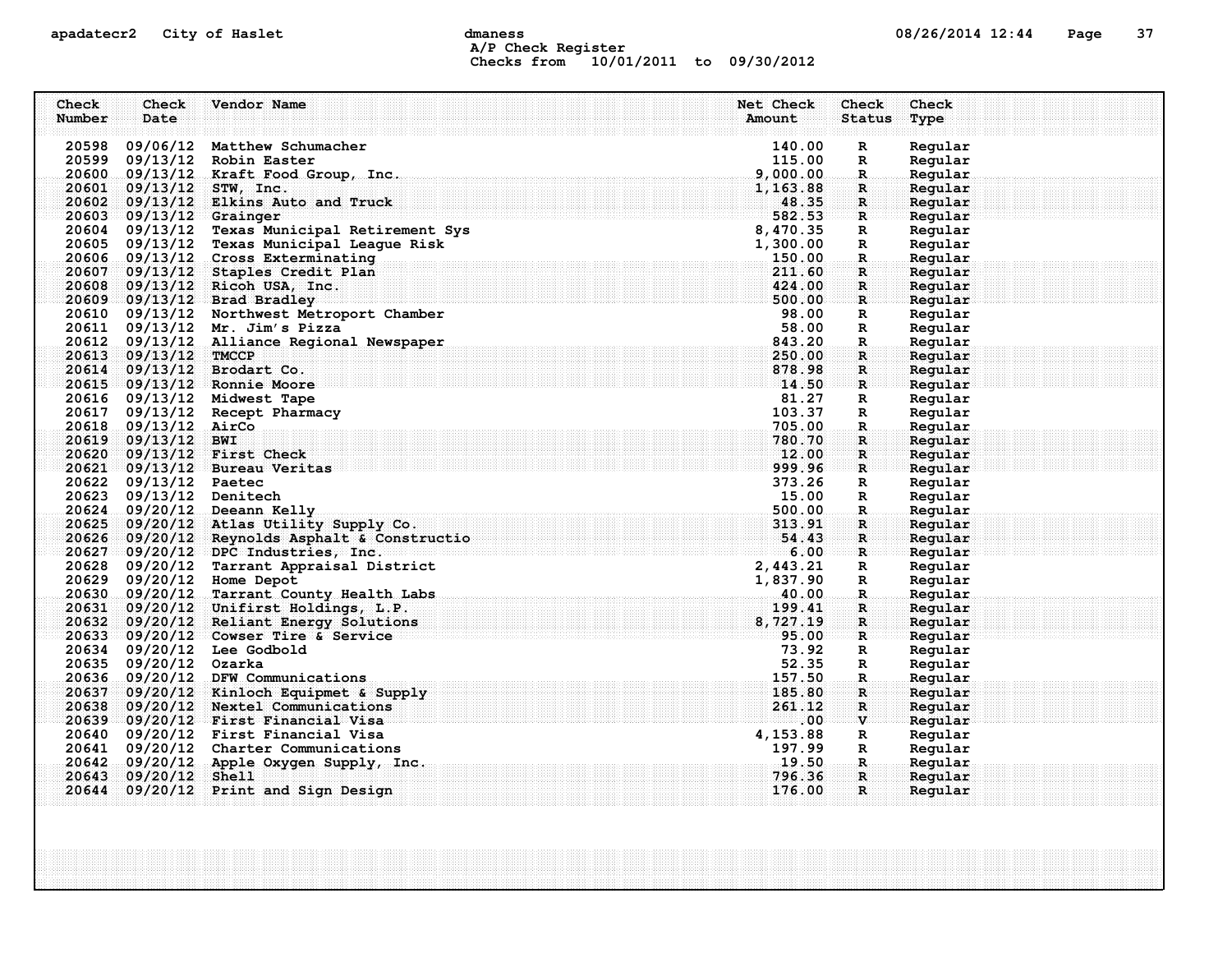## apadatecr2 City of Haslet computer dmaness computer dmaness computer of  $08/26/2014$  12:44 Page 38 A/P Check Register Checks from 10/01/2011 to 09/30/2012

| Check  | Check                    | Vendor Name                                    | Net Check             | <b>Check</b>       | Check              |
|--------|--------------------------|------------------------------------------------|-----------------------|--------------------|--------------------|
| Number | Date                     |                                                | Amount                | <b>Status</b>      | Type               |
|        |                          | 20645 09/20/12 Haslet Lube & Auto Care         | 29.00                 | R                  | Regular            |
|        | 20646 09/20/12 DCAD      |                                                | 4.76                  | R                  | Regular            |
|        |                          | 20647 09/20/12 CSG Systems, Inc.               | 390.25                | R.                 | Regular            |
|        |                          | 20648 09/20/12 Pitney Bowes Purchase Power     | 500.00                | $\mathbf{R}$       | Regular            |
|        |                          | 20649 09/20/12 Catalyst Commercial, Inc.       | 1,090.50              | $\mathbf{R}$       | Regular            |
|        |                          | 20650 09/20/12 W. Brown Enterprises, Inc.      | $\frac{1}{49,267.21}$ | $\mathbf{R}$       | Regular            |
|        |                          | 20651 09/27/12 Dallas Public Library           | 24.98                 | R                  | Regular            |
|        |                          | 20652 09/27/12 Star Telegram                   | 272.64                | R                  | Regular            |
|        |                          | 20653 09/27/12 Atmos Energy                    | $\sim$ 57.19          | R.                 | Regular            |
|        |                          | 20654 09/27/12 Elkins Hardware                 | 18.97                 | R                  | Regular            |
|        | 20655 09/27/12 AT & T    |                                                | 814.11                | R                  | Regular            |
|        |                          | 20656 09/27/12 DPC Industries, Inc.            | 264.64                | R                  | Regular            |
|        |                          | 20657 09/27/12 Texas Municipal Retirement Sys  | 7,686.58              | $\mathbf{R}$       | Regular            |
|        |                          | 20658 09/27/12 N. Central Texas Council of Gov | 130.00                | $\mathbb{R}$       | Regular            |
|        |                          | 20659 09/27/12 Taylor, Olson, Adkins, Srall    | 18,598.96             | R.                 | Regular            |
|        |                          | 20660 09/27/12 Tri County Electric             | 1,676.75              | $\mathbf{R}$       | Regular            |
|        |                          | 20661 09/27/12 Sunstate Equipment Co.          | 316.69                | R                  | Regular            |
|        |                          | 20662 09/27/12 Reliant Energy Solutions        | 17.04                 | $\mathbf{R}$       | Regular            |
|        |                          | 20663 09/27/12 Ferguson Waterworks             | 13.00                 | $\mathbf{R}$       | Regular            |
|        |                          | 20664 09/27/12 Tarrant County College -NW Cam  | 450.00                | R                  | Regular            |
|        | 20665 09/27/12 Ozarka    |                                                | 33.35                 | $\mathbf R$ .      | Regular            |
|        |                          | 20666 09/27/12 Alliance Regional Newspaper     | 179.00                | R                  | Regular            |
|        |                          | 20667 09/27/12 Charter Communications          | 501.32                | R                  | Reqular            |
|        |                          | 20668 09/27/12 Brodart Co.                     | 939.34                | R                  | Reqular            |
|        | 20669 09/27/12 Horizon   |                                                | 530.80                | R                  | Regular            |
|        | 20670 09/27/12 Aetna     |                                                | 468.90                | $\mathbf{R}$       | Regular            |
|        |                          | 20671 09/27/12 BlueCross/BlueShield            | 8,249.44              | $\mathbf R$ .      | Regular            |
|        | 20672 09/27/12 Shell     |                                                | 746.22                | R.                 | Regular            |
|        |                          | 20673 09/27/12 Legal Shield                    | 39.85                 | $\mathbf{R}$       | Regular            |
|        | $20674 = 09/27/12$ AFLAC |                                                | 493.08                | R                  | Regular            |
|        | 20675 09/27/12 AFLAC     |                                                | 600.64                | R                  | Regular            |
|        | 20676 09/27/12 DirecTV   |                                                | 211.97<br>8.10        | R                  | Regular            |
|        | 20677 09/27/12 Quill     | 20678 09/27/12 Safeware, Inc.                  | 270.00                | R.                 | Regular            |
|        | 20679 09/27/12 Gale      |                                                | 25.59                 | R<br>$\mathbf{R}$  | Regular<br>Regular |
|        |                          | 20680 09/27/12 MetLife SBC                     | 434.77                | $\mathbf R$        | Regular            |
|        | 20681 09/27/12 AG-Power  |                                                | 226.31                | $\mathbb{R}$       | Regular            |
|        |                          | 20682 09/27/12 Compbenefits Ins. Co.           | 98.55                 | R                  | Regular            |
|        |                          | 20683 09/27/12 Miracle Development Services    | 6,940.00              | R.                 | Regular            |
|        | 20684 09/27/12 BWI       |                                                | 920.26                | R                  | Regular            |
|        |                          | 20685 09/27/12 2L Construction, LLC            | 78, 913.08            | $\mathbf R$        | Regular            |
|        |                          | 20686 09/27/12 The Fulcrum Group               | 262.00                | $\mathbf{R}$       | Regular            |
|        |                          | 20687 09/27/12 Cindy Macon                     | 26.64                 | R                  | Regular            |
|        |                          | 20688 09/27/12 Enhanced Control Solutions      | 11,043.50             | R                  | Regular            |
|        |                          | 20689 09/27/12 Northern Trinity Grnd Wtr Dist  | 970.46                | $\mathbf{R}_\odot$ | Regular            |
|        |                          | 20690 09/28/12 Tarrant County Fire Alarm       | 1,375.00              | $\mathbf{R}$       | Regular            |
|        |                          | 20691 09/26/12 PETERS, ABBY BEATRICE           | 72.01                 | R                  | Quick Check        |
|        |                          |                                                |                       |                    |                    |